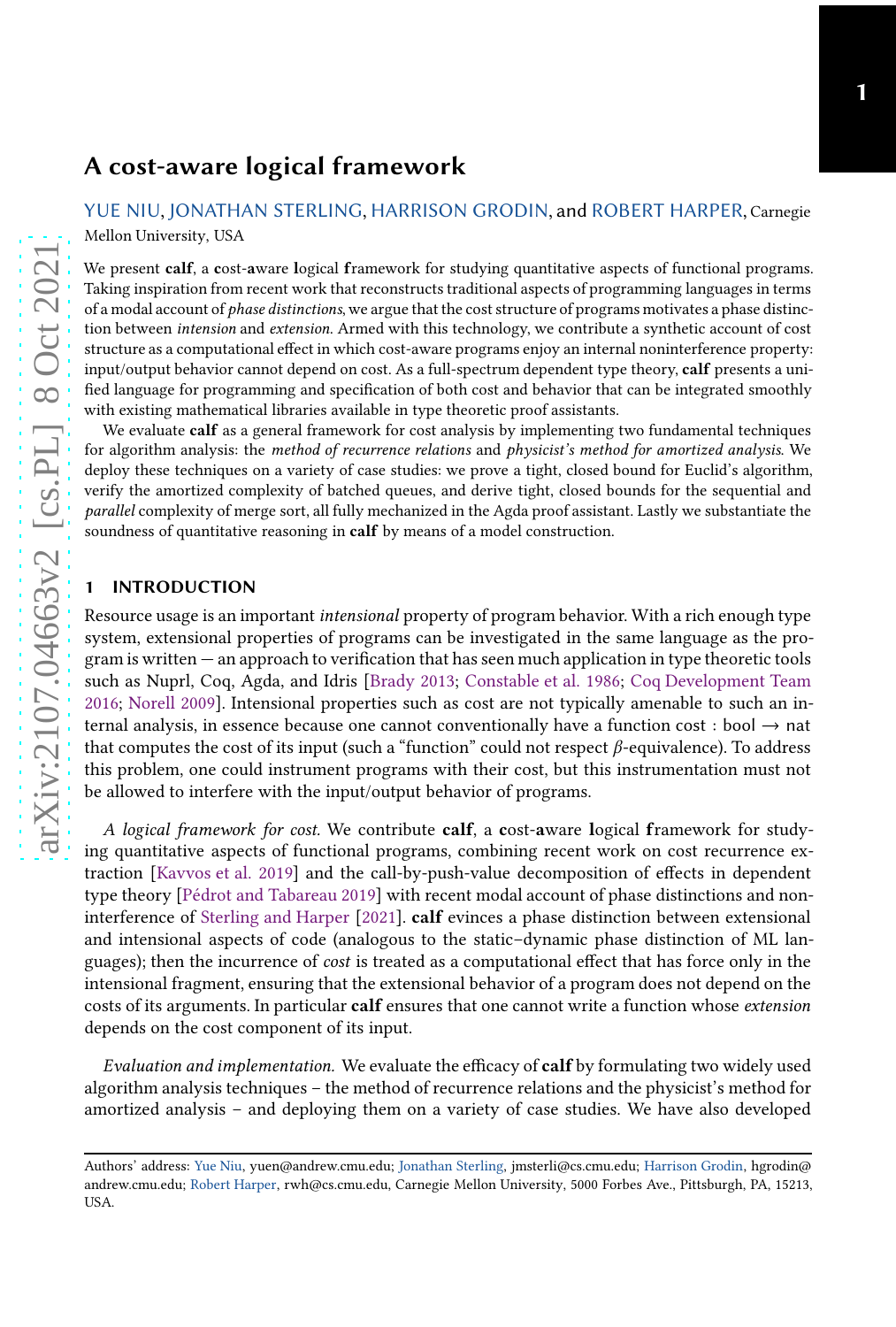an implementation of calf in the Agda proof assistant that may be accessed through the supplementary materials. The following results highlight the central contributions of our case studies, all fully mechanized in the Agda proof assistant:

- (1) We prove an asymptotically tight and closed upper bound on the number of primitive arithmetic operations used in Euclid's algorithm for gcd.
- (2) We present an amortized analysis of the cost of sequences of operations on batched queues.
- (3) We prove asymptotically tight and closed upper bounds on both the sequential and *parallel* complexity of insertion sort and merge sort under the comparison cost model.

It is worth emphasizing that the presented case studies all require nontrivial mathematical reasoning, which usually presents a significant hurdle for fledgling implementations of type theories that do not come equipped with the vast number of the necessary but well-known theorems. Our implementation of calf alleviates this pain point by allowing one to directly import data types from Agda whenever they are required for an algorithm, a mechanism that we explain in Appendix [A.](#page-28-1) At a high level, this design evinces an embedding of the Agda universe of "pure data types" into the effectful metalanguage of calf that enables one to take advantage of Agda's well-developed mathematical library.

Notation. In this paper we display all mechanized theorems as defined in the implementation using the typewriter font, e.g.Calf. Types. Bounded.bound/relax.

Metatheory and soundness. In order to be used to study the cost of programs it is important that calf not derive an equivalence between two programs  $M, N$ : bool that take a different number of steps to compute. We verify by means of a model construction that calf does not identify computations that incur different numbers of steps, the first step toward a stronger adequacy theorem that would establish the equivalence of calf-encodings with traditional operational cost dynamics à la [Blelloch and Greiner](#page-25-1) [\[1995](#page-25-1)].

Parallel complexity. calf is compatible with many interpretations of the cost structure of programs, among which is the cost graph that encodes the work (sequential cost) and span (parallel cost) of a program. Thus calf also supports reasoning about the *parallel* complexity of programs through an equational presentation of the profiling semantics of Blelloch and Greiner [\[Blelloch and Greiner](#page-25-1) [1995](#page-25-1)]. By focusing on the verification of functional programs, we position calf to take advantage of the elegant theory of language-based parallelism [\[Blelloch and Greiner 1996;](#page-25-2) [Greiner and Blelloch](#page-26-2) [1999](#page-26-2); [Spoonhower et al. 2008](#page-28-2)] developed over the past three decades without descending into the space of imperative, concurrent programs in which the analogous notions are much more complex.

## 1.1 Synthetic cost analysis via computational effects

Although many cost verification frameworks work with the deep embedding of an object language in an ambient type theory, we take a synthetic approach by defining **calf**, a full-spectrum dependent type theory in which cost is implemented as a primitive effect. This view of cost is inspired by [Kavvos et al.](#page-27-1) [\[2019\]](#page-27-1), who define and extract recurrence relations of functional programs representing their (high-order) cost structure.

At first glance, cost might seem like a uniform concept that can be applied indiscriminately to any computation. This first-order view quickly falls part when we consider the costs of functions, which should be functions themselves. The question then is to introduce cost into the type theory in such a way that it can flow through the type structure compositionally. The insight of [Kavvos et al.](#page-27-1) [\[2019\]](#page-27-1) is to consider the call-by-push-value (CBPV) structure induced by a certain cost monad's Eilenberg–Moore category [\[Levy 2004\]](#page-27-3), leveraging the fine-grained type structure of CBPV to assign a compositional meaning to cost at higher type.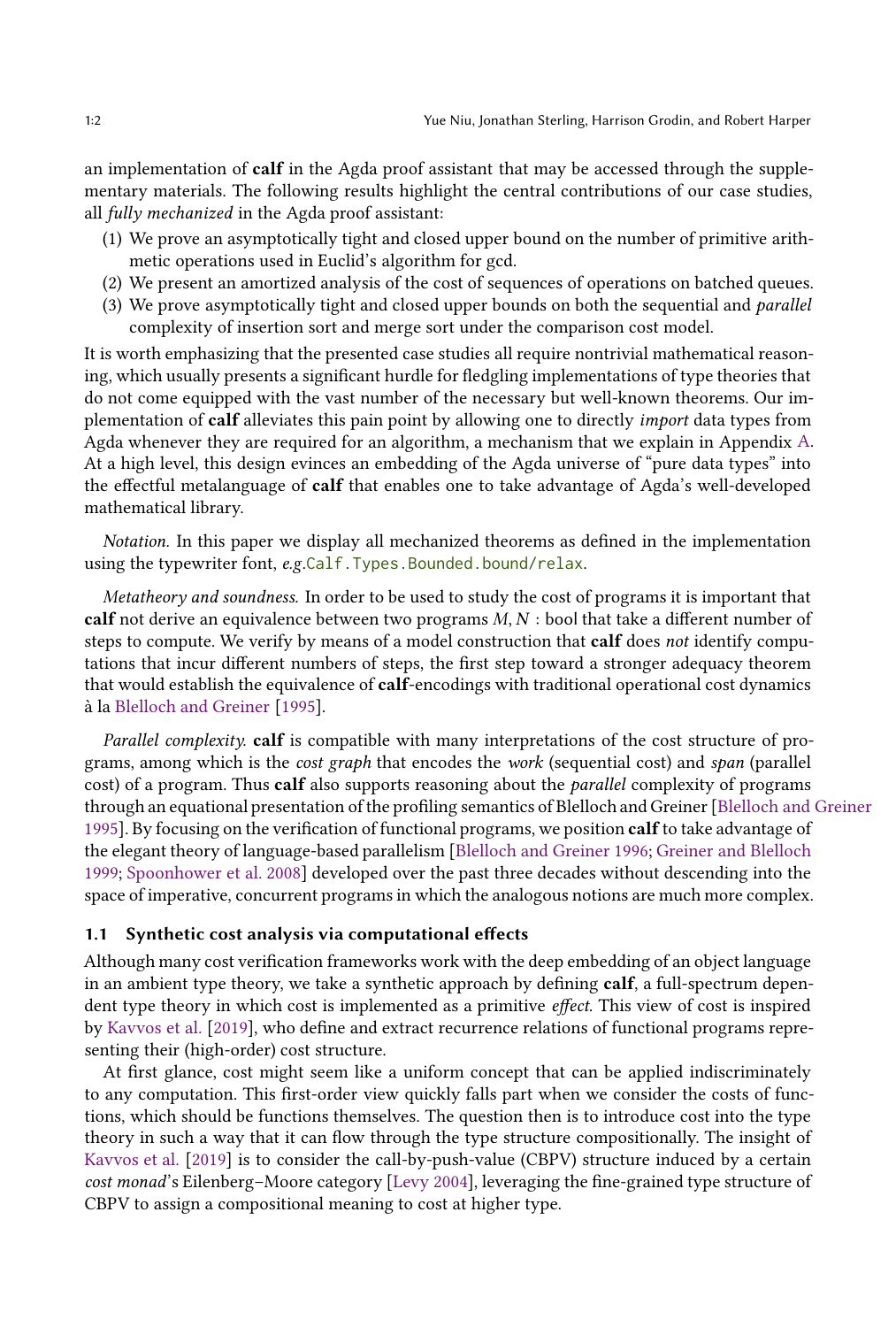A cost monad is just the writer monad  $\mathbb{C} \times -$  for a given monoid  $(\mathbb{C}, 0, +)$ ; in call-by-push-value, we may interpret a *value type* by a set and a *computation type* by an algebra for  $\mathbb{C} \times \mathbb{-}$ . There is a free-forgetful adjunction F ⊣ U, in which the right adjoint projects the carrier set of an algebra and the left adjoint takes a set A to  $\mathbb{C} \times A$ . The semantic situation of the cost monad inspires a CBPV language containing a single computational effect step<sup>c</sup>(M) that incurs a given cost  $c : \mathbb{C}$ before computing M, such that step $^c$ (step $^d(M)$ )  $\equiv$  step $^{c+d}(M)$ . Indeed,  $\bf{calf}$  is a dependently typed version of this CBPV language, defined in the style of [Pédrot and Tabareau'](#page-27-2)s  $\partial$ cbpv calculus. The principal slogan of CBPV is "a value is, a computation does," which continues to hold in calf: a value is with no associated cost, a computation does using some cost.

Strong monads (such as the cost writer monad from which calf is abstracted) provide a common source of value–computation dichotomies. While value types are interpreted as ordinary types, computation types are interpreted as algebras for a given monad, i.e. objects of the Eilenberg– Moore category of the monad. Given a value type  $A$ , we can form the computation type  $F(A)$ whose interpretation is the free algebra. Hence in calf,  $F(A)$  classifies free computations of A where the costs of a sequence of computations are aggregated using the monoid structure  $\mathbb{C}$ , and a value  $a : A$  is injected into  $F(A)$  via ret(*a*) as the computation yielding *a* using zero cost.

#### 1.2 A new phase distinction: behavior vs. cost

The original phase distinction between static (compile-time) and dynamic (run-time) code arose in the study of module systems [\[Harper et al. 1990\]](#page-26-3), where light-weight static compatibility is used to facilitate the composition of modules. The idea was to disallow type-level dependence on dynamic parts of a module. Recall that a signature of a module consists of declarations of kinds of constructors (static entities) and types of expressions (dynamic entities), and a module itself consists of constructors and expressions. In the case of ML modules the phase distinction associates to every module functor a function between their static parts (kinds); in this sense, the static part of a module is entirely independent of the dynamic parts of the modules it is linked with.

In our setting a different but entirely analogous phase distinction emerges between extension/behavior and intension/cost. Every type  $A$  in calf can be thought of as having two parts: an intensional part  $\bullet$ A characterizing its cost and an extensional part  $\circ$ A characterizing its extensional behavior. We say that a type is (extensional, intensional) if it is isomorphic to its (extensional, intensional) part. The phase distinction ensures that the extensional part of a program is independent with the intensional parts of its arguments. Put another way, the phase distinction of behavior and cost constitutes a noninterference property of intension and extension:

**Noninterference.** Any function  $\bullet A \rightarrow \circ B$  from an intensional type to an extensional type is internally equal to a constant function.

#### <span id="page-2-0"></span>1.3 The language of phase distinctions

In calfthe phase distinction between extension and intension is achieved by adding a new abstract proposition  $\P_{\text{E}}$  called the "extensional phase". Whenever an assumption of type  $\P_{\text{E}}$  is present in the context, the cost structure of programs is rendered trivial; one can think of the fragment of calf where  $\P_{E}$  is always in the context as a version of ordinary dependent type theory in which cost is not tracked. Therefore, the extensional part of a type  $A$  can be recovered as the function space  $\bigcirc A \coloneqq (\P_E \to A)$ . This extensional modality can be used to state equations between programs that have different costs but identical input-output behaviors; for instance, we can prove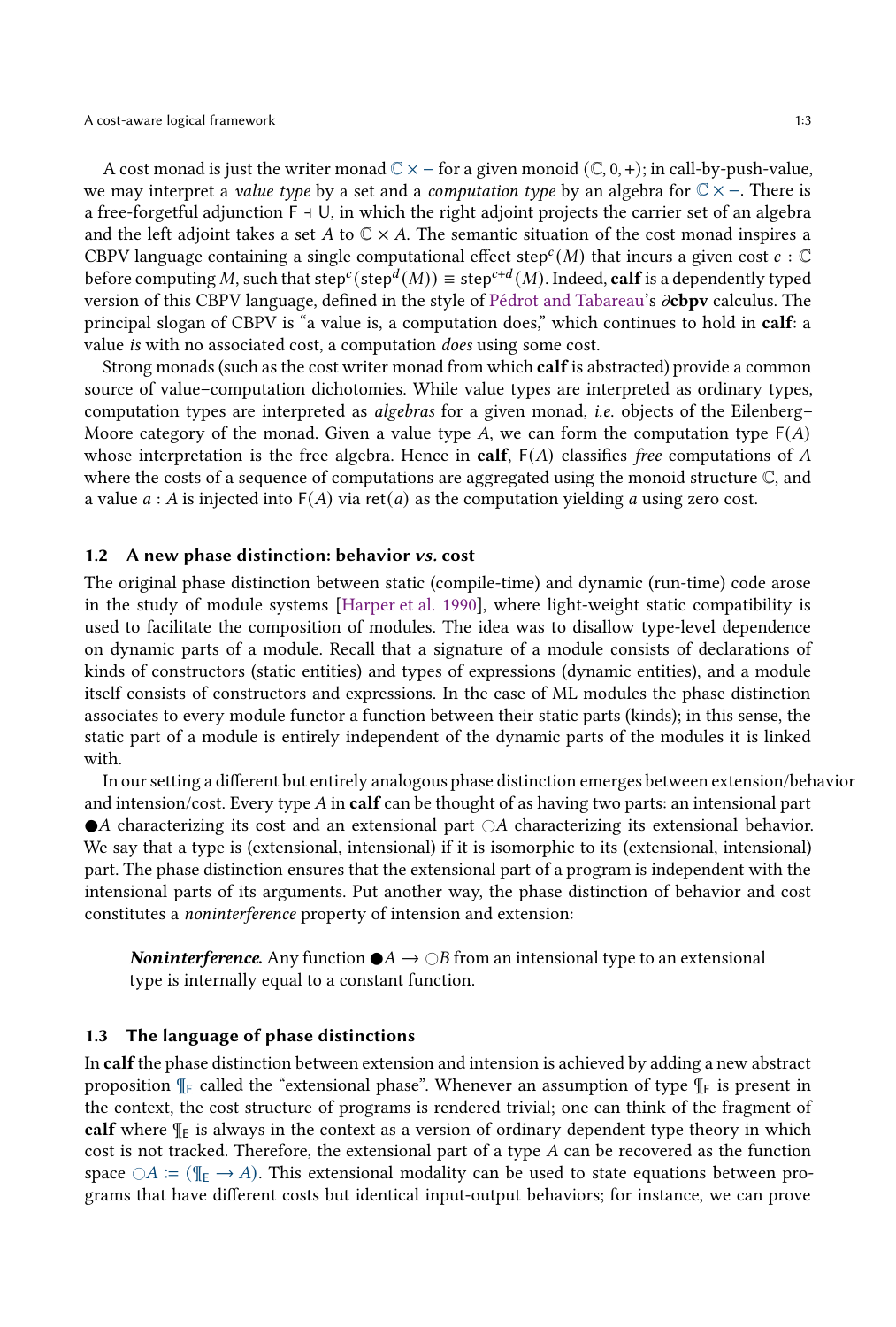$\bigcirc$  (insertionSort = mergeSort), even thought these algorithms have different costs under the comparison cost model for sorting. Indeed, the soundness of calf implies that this equation does not hold outside of  $\bigcirc$ .

Cost structure as proof-relevance. As we have pointed out, it makes little sense to think of cost as a property of an ordinary program, because two such programs may be equal and yet "have" different costs. On the other hand we may view cost as a structure (proof-relevant property) over a program, and the projection of ordinary programs from cost-instrumented programs is implemented in our setting by the unit of the extensional modality  $A \to \bigcirc A$ . The perspective of cost as structure is an instance of a more general phenomenon pervading present-day work in type theory: notions that are ill-posed as properties of equivalence classes of typed terms can be recovered more objectively as structures defined over equivalence classes of typed terms, as in the work of [Altenkirch and Kaposi](#page-25-3) [\[2016a\]](#page-25-3); [Coquand](#page-26-4) [\[2019\]](#page-26-4); [Sterling and Angiuli](#page-28-3) [\[2021](#page-28-3)]; [Sterling and Harper](#page-28-0) [\[2021\]](#page-28-0).

## <span id="page-3-0"></span>1.4 Quantitative reasoning in calf

The fundamental advantage of calf is that it provides a purely *equational* approach to quantitative reasoning: a useful bound can be placed on the number of steps engendered in a computation by equating it to another computation in which the quantity can be observed directly. For example, consider a computation  $e : F(A)$ ; if we can prove that  $e = step^c(\text{ret}(a))$  for some value  $a : A$ , then we are justified to say that *e* has cost *c*. This *cost refinement* is captured by the following **calf** type:

$$
hasCost(A, e, c) := \sum a : A \cdot e =_{F(A)} step^c(\text{ret}(a))
$$

In Section [3](#page-12-0) we consider more sophisticated refinements that express cost bounds rather than precise costs of computations.

There are two things to note in this definition. First of all, we can see that cost refinements are not primitive in calf; rather calf is a logical framework for *defining* quantitative properties such as hasCost and then *proving* refinement lemmas about those properties. Secondly, our formulation of cost bounds is only meaningful insofar as stepping is nondegenerate, *i.e.*  $\kappa$  step<sup>c</sup>(ret(*a*)) = ret(*a*) for any value  $a$  and nontrivial cost  $c$ . In fact this nondegeneracy property constitutes one of the soundness criteria for quantitative reasoning in calf, which we prove in Section [5.](#page-20-0)

Under this regime, one proves more refinements as the need arises in a verification problem or when new forms of computations are introduced. In Section [3](#page-12-0) we present syntax-directed quantitative refinement lemmas that decompose the bounds on the cost of a computation into bounds on the costs of its constituent subcomputations.

#### 1.5 Compositional cost analysis

As a type theory, calf naturally supports a compositional style of verification. When localized to quantitative properties of programs, calf evinces the notion of a *cost signature* [\[Acar and Blelloch](#page-25-4) [2019\]](#page-25-4), the cost-aware counterpart to the functional specification of a data structure. In calf, we may specify the quantitative properties of a data structure by using cost-aware dependent functions  $(a : A) \xrightarrow{c} B$ , an application of the hasCost refinement from Section [1.4:](#page-3-0)

$$
(a : A) \xrightarrow{c} B = \Sigma f : \Pi(A, B) \cdot \Pi a : A \cdot \text{hasCost}(B(a), f(a), c(a))
$$

Thus an element of  $(a : A) \stackrel{c}{\rightarrow} B$  is a function  $f$  along with a proof that it satisfies the cost specification  $c$  on all instances.

To see this connective in action, consider clients Alice and Bob who both require a data structure to manipulate graphs. Alice may request a structure satisfying the left signature in Fig. [1,](#page-4-0) indicating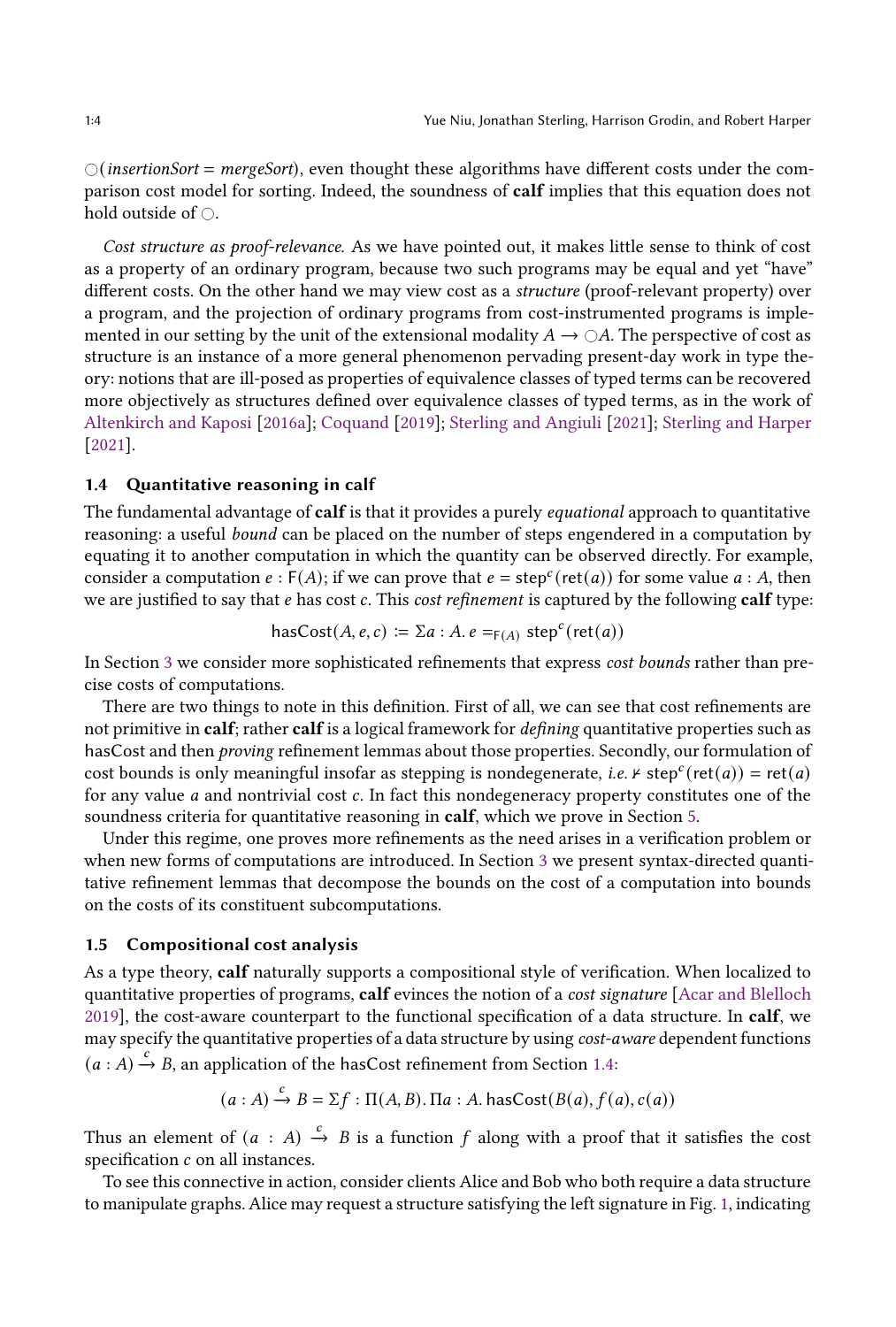<span id="page-4-0"></span>\n sig\n 
$$
G: Type
$$
\n $G: Type$ \n $n: G \to \mathbb{N}$ \n

\n\n insertEdge : edge →  $(G \xrightarrow{log \circ n} G)$ \n

\n\n isEdge : edge →  $(G \xrightarrow{log \circ n} b \circ o)$ \n

\n\n isEdge : edge →  $(G \xrightarrow{log \circ n} b \circ o)$ \n

\n\n isEdge : edge →  $(G \xrightarrow{A_1, 1} b \circ o)$ \n

Fig. 1. Cost signatures; left is Alice and right is Bob. For simplicity, suppose the vertices are natural numbers and define edges as ordered pairs (*i.e.* edge :=  $\mathbb{N}^2$ ).

that they would like edge insertion and membership to both be logarithmic in the number of vertices n. On the other hand, Bob's algorithm needs constant time edge membership, but is not so sensitive to changes to the graph. This requirement is captured by the right signature in Fig. [1.](#page-4-0)

Fortunately, both programmers can be supplied with suitable implementations: edge sets for Alice and adjacency matrices for Bob. Although somewhat artificial, this example shows that calf is able to formalize the notion of a cost signature as used by [Acar and Blelloch](#page-25-4) [\[2019\]](#page-25-4), paving the way to verified, cost-aware development of large-scale programs.

## <span id="page-4-1"></span>1.6 Analyzing the cost of general recursive functions

Most efficient algorithms are not defined by structural induction on the input — their efficiency is the result of exploiting the structure of the data in clever, nonobvious ways that nevertheless terminate. It is not surprising that this often cannot be surmised by syntactic means and requires proof. Hence a type theoretic framework for cost analysis must provide a story for encoding general recursive algorithms such that the resulting analysis reflects the expected complexity (and not, for instance, the complexity of the termination proof).

A well-known and versatile solution to the encoding of general recursive functions in total type theory is the celebrated Bove–Capretta method [\[Bove and Capretta 2005\]](#page-25-5). Any general recursive program gives rise to an accessibility predicate that tracks the pattern of recursive calls; this accessibility predicate can be glued onto the original program as a termination metric, and the final (total) function is defined by proving that every input is accessible.

Cost recurrences provide an alternative to accessibility predicates. The idea is to parameterize a given program in a clock, induced by the cost recurrence, which can then serve as a termination metric that frees the program to make whatever recursive calls are required. This strategy is attractive in the quantitative setting precisely because cost analysis computes the desired instantiation of the clock with no additional effort. In contrast the same method in a framework for pure behavioral properties becomes a technical device for definition that does not provide further insight into the defined program. As observed in [Niu and Harper](#page-27-4) [\[2020\]](#page-27-4), the cost-aware setting evinces a synergetic relationship between cost analysis itself and programming with general recursion that is further amplified in calf: cost structure enables one to effectively encode general recursion, and general recursion gives rise to programs with interesting cost structure.

## 1.7 Related work

1.7.1 Recurrence extraction through CBPV. The CBPV decomposition of cost structure in calf is directly inspired by recent work on recurrence extraction [\[Kavvos et al. 2019\]](#page-27-1) for functional programs. In that setting a source language such as CBV PCF is interpreted via a cost-preserving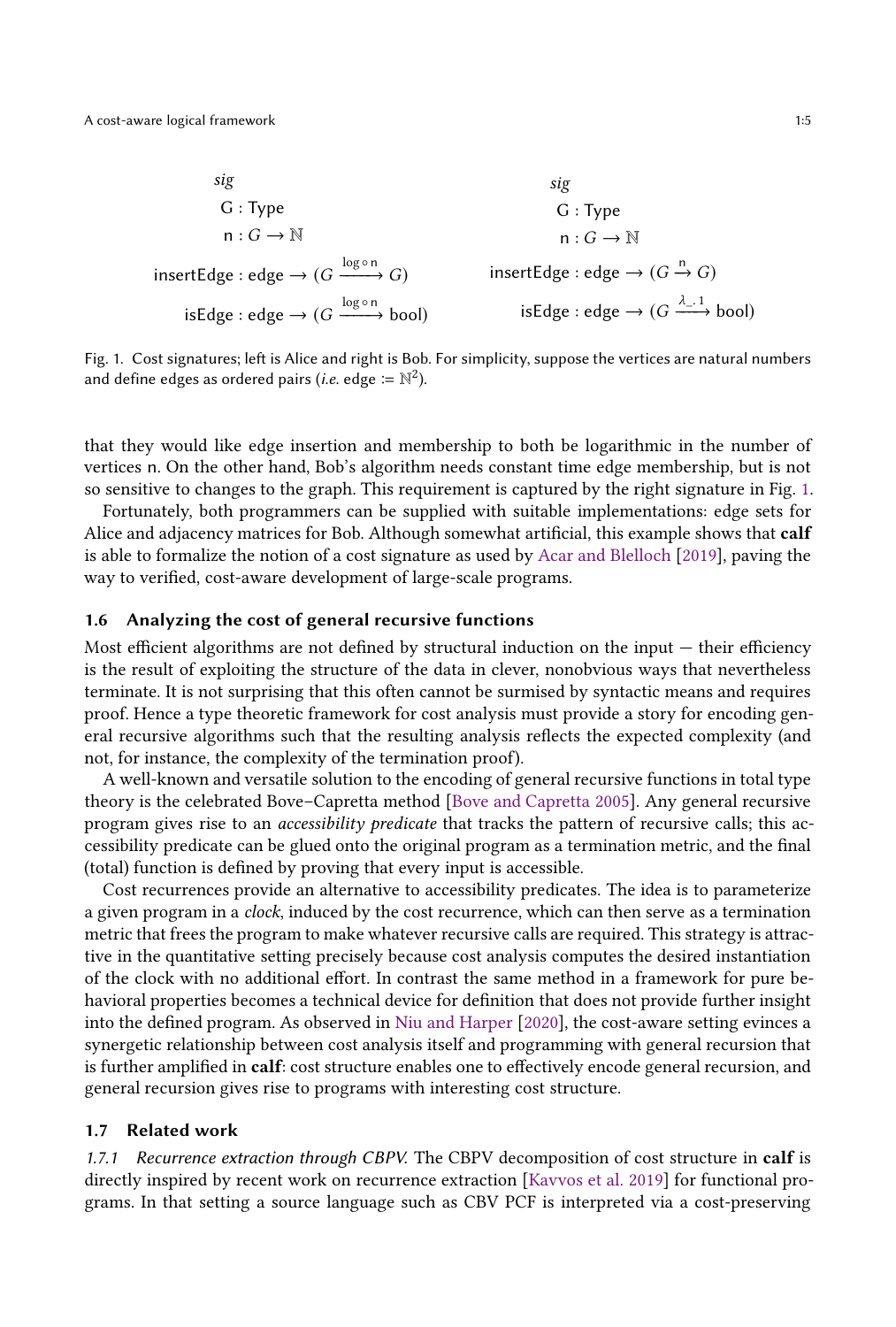translation into CBPV, from which a syntactic recurrence relation is extracted; the syntactic recurrence is then translated into a semantic recurrence in a domain appropriate for mathematical manipulation used in algorithm analysis. The focus of this work is the formalization of the extractand-solve paradigm used informally in algorithm analysis and the modularity with respect to the source language afforded by the CBPV decomposition.

Because the extraction process is stratified over different languages, the bounding theorem — the fact that a source program satisfies a syntactic recurrence relation — is an external fact. In contrast calf collapses the distinction between syntactic and semantic recurrence and is able to express the source program and the cost recurrence in the same language. Moreover, calf furnishes a rich specification language that allows us to prove internally that a program is bounded by a given cost.

Another difference is the presence of general recursion in the work on recurrence extraction. Because we propose calf as a logical framework for internal reasoning, inclusion of unrestricted fixed-points is a nonstarter. This does not, however, prevent us from analyzing the cost of general recursive programs: as discussed in Section [1.6,](#page-4-1) a cost bound provides a termination metric. Of course, some instances of general recursion is not reducible in this way, such as nontermination; we expect that non-terminating programs can also be handled by means of a monad for partiality as in the work of [Capretta](#page-26-5) [\[2005\]](#page-26-5).

1.7.2 Effects in dependent type theory. The key ingredient that endows calf with enough structure to serve as a logic for internal reasoning is the integration of dependent types in an effectful language. We essentially extend the universe-free fragment of the  $\partial$ cbpv calculus of [Pédrot and Tabareau](#page-27-2) [\[2019\]](#page-27-2) by axioms for the extensional modality. The weaning translation of  $\partial$ cbpv is the closest counterpart to the model we use to prove the soundness of calf. To define the weaning translation, [Pédrot and Tabareau](#page-27-2) [\[2019\]](#page-27-2) introduce the concept of the self-algebraic proto-monad, which provides the structure needed to model computation universes. Because we do not axiomatize universes, computation types in calf are interpreted as algebras over a strong monad as in the usual Eilenberg–Moore models of CBPV. To include universes, we expect that the  $\partial$ cbpv approach can be further adapted to calf without significant modification.

<span id="page-5-0"></span>1.7.3 Transparent vs. abstract axiomatization of cost structure. Semantically, free computations F(𝐴) can be modeled as free algebras over the monad C×−. We are however careful to not commit to this fact *internally*; by keeping the type  $F(A)$  abstract, calf ensures that programs cannot drop costs or branch based on the cost component of their input.

As an example, a language that does not satisfy this noninterference property is the language of syntactic recurrences "PCF with costs" employed by [Kavvos et al.](#page-27-1) [\[2019\]](#page-27-1). Indeed, by interpreting  $F(A)$  as  $C \times A$ , the language of syntactic recurrences is made transparent enough that programs can spuriously use the cost of an input to choose an output. However, this is not an issue in that setting because of the stratification of the source language (of programs) and target language (of recurrences): such an exotic program lies outside the image of the interpretation.

## 1.7.4 Intensionality in logic and type theory.

Intensional constructs in computational type theory. Cost structure in calf aims to capture an intensional aspect of programs, historically a difficult phenomenon to study type theoretically. Researchers in the Nuprl tradition have made a number of forays into intensionality beginning with the PL/CV3 language, which included an operator isap that distinguished function applications from other terms [\[Constable and Zlatin 1984\]](#page-26-6). [Constable and Crary](#page-26-7) [\[2002](#page-26-7)] later on introduce a version of type theory equipped with a more restricted form of intensionality by internalizing parts of the operational semantics, which can be construed as a form of reflective deep embedding.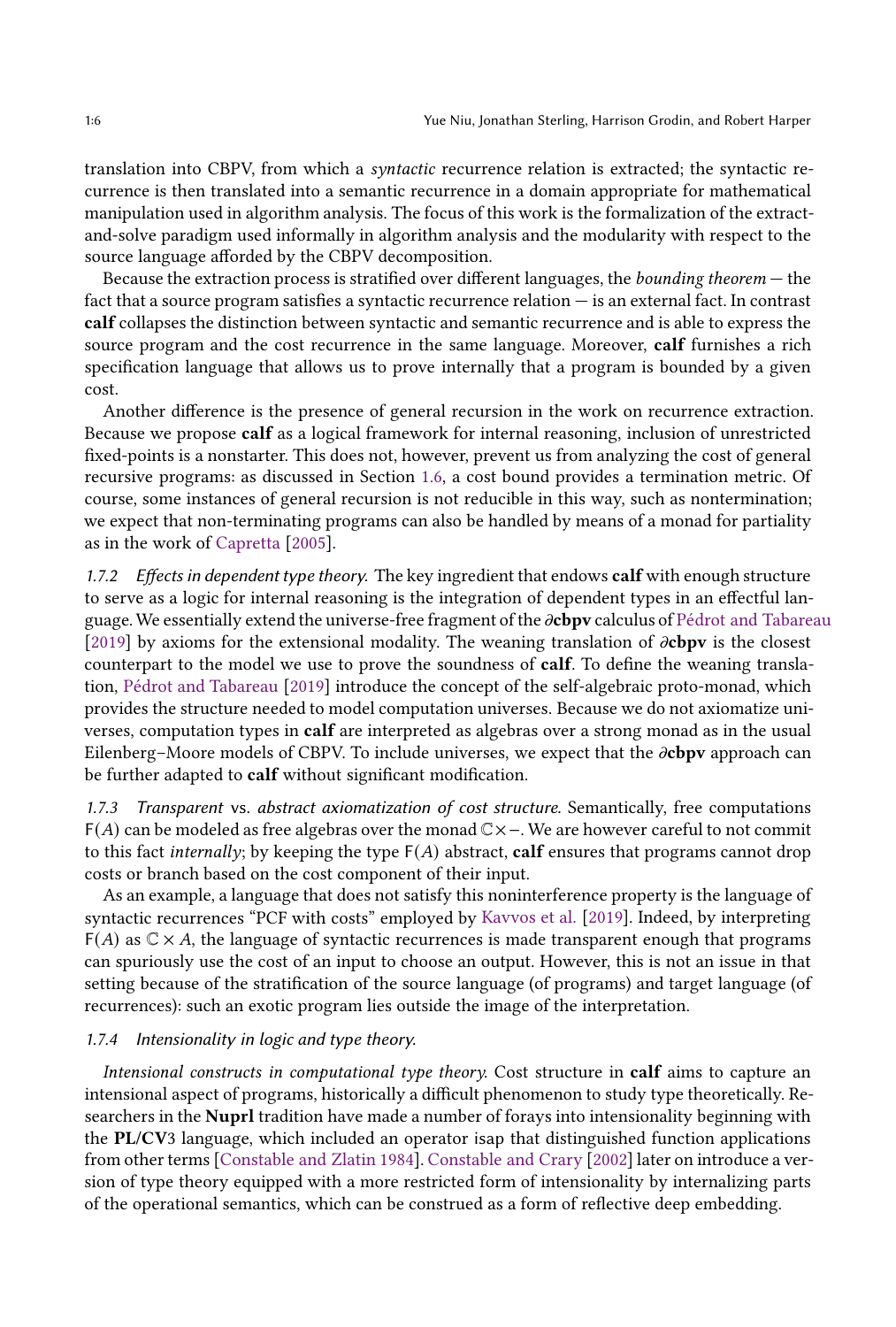Necessity modalities for intensionality. In the tradition of structural proof theory and modal type theory, the necessity modality  $\Box A$  has been argued to capture the formal aspects of staged com-putation [\[Davies and Pfenning 1999](#page-26-8)]. From this perspective,  $\Box A$  is the type of codes for terms of type A. A detailed investigation of this folklore was carried out by [Kavvos](#page-27-5) [\[2017b\]](#page-27-5), introducing the intensional PCF (iPCF) programming language with an intensional fixed-point operator whose type is the Gödel-Löb axiom. Unfortunately, [Kavvos'](#page-27-6)s investigation revealed that truly intensional operations such as isap must be limited to syntactically closed terms; such a side condition casts doubt on the type theoretic nature of intensional operations. In the context of modal type theory, [Pfenning](#page-27-7) [\[2001](#page-27-7)] investigates intensionality through a judgmental distinction between intensional expressions, extensional terms, and irrelevant proofs. However, the internalization of this new judgmental structure as modal operators is not fully worked out.

A common theme in prior work that aims to capture intensionality within type theory is that equations are removed underneath certain constructors, consequently refuting most congruence rules and obstructing presentations by generators and equations. Although tenable for simple theories, this approach greatly complicates the integration of type dependency, where congruence rules play a very important role in usability. In the design of calf we take the complementary perspective of conditional extensionality, where equations expressing extensional/behavioral properties are added in certain contexts. By modeling intension/extension as another phase distinction, we give an elegant mathematical account of the intensional content of programs without sacrificing extensionality principles or speaking of "equalities" that do not always hold.

#### 1.7.5 Type systems for cost analysis.

Linear type systems. Many current type-theoretic approaches to cost analysis rely on the notion of linearity/non-duplicability of resources. A prototypical example is [Hofmann'](#page-26-9)s type system for programming in bounded space in which heap resources are abstracted into a type  $\diamond$  that is required to construct heap-allocated data structures. This idea essentially started the line of work in automated amortized resource analysis (AARA) that includes automatic heap-space bounds [\[Hofmann and Jost 2003\]](#page-27-8), analysis of higher-order programs [\[Jost et al. 2010\]](#page-27-9), and a resourceaware version of OCaml (RaML) [\[Hoffmann et al. 2012](#page-26-10)].

In these type systems a derivation may be viewed as a stateful transformation of the context (e.g. consumable resource) into a computation that satisfies a cost bound, constituting a typetheoretic formulation of amortized analysis [\[Tarjan 1985\]](#page-28-4). Consequently, a linear/affine treatment of resources is critical for ensuring the soundness of quantitative reasoning, which states that the derived cost bound suffices for the actual cost as given by a standard cost dynamics.

Although automated systems such as RaML are without a doubt extremely useful, their scope is limited intentionally to maximize automation. Traditionally, cost bounds in RaML and its cousins range over multivariate polynomials, although support for exponential [\[Kahn and Hoffmann 2020\]](#page-27-10) and logarithmic [Hofmann et al. 2021] potential functions have also been added recently.

In contrast there are no restrictions on what cost bounds can be in **calf** aside from one's willingness to state and prove them. It would be of both theoretical and practical interest to integrate an automated system such as RaML with calf so one can manually verify complex cost bounds and dispatch the automated tool on easier proof obligations. The difficulty here is integrating the RaML's affine type system with calf's dependent type theory. We expect recent work on substructural logical frameworks and linear dependent types to have some bearing on this problem [\[Atkey](#page-25-6) [2018;](#page-25-6) [Krishnaswami et al. 2015;](#page-27-11) [Licata et al. 2017\]](#page-27-12).

Non-amortized cost analysis. Type theoretic formulations of cost analysis do not have to be based on amortization: [Crary and Weirich](#page-26-11) [\[2000](#page-26-11)] develop a type system for resource bound certification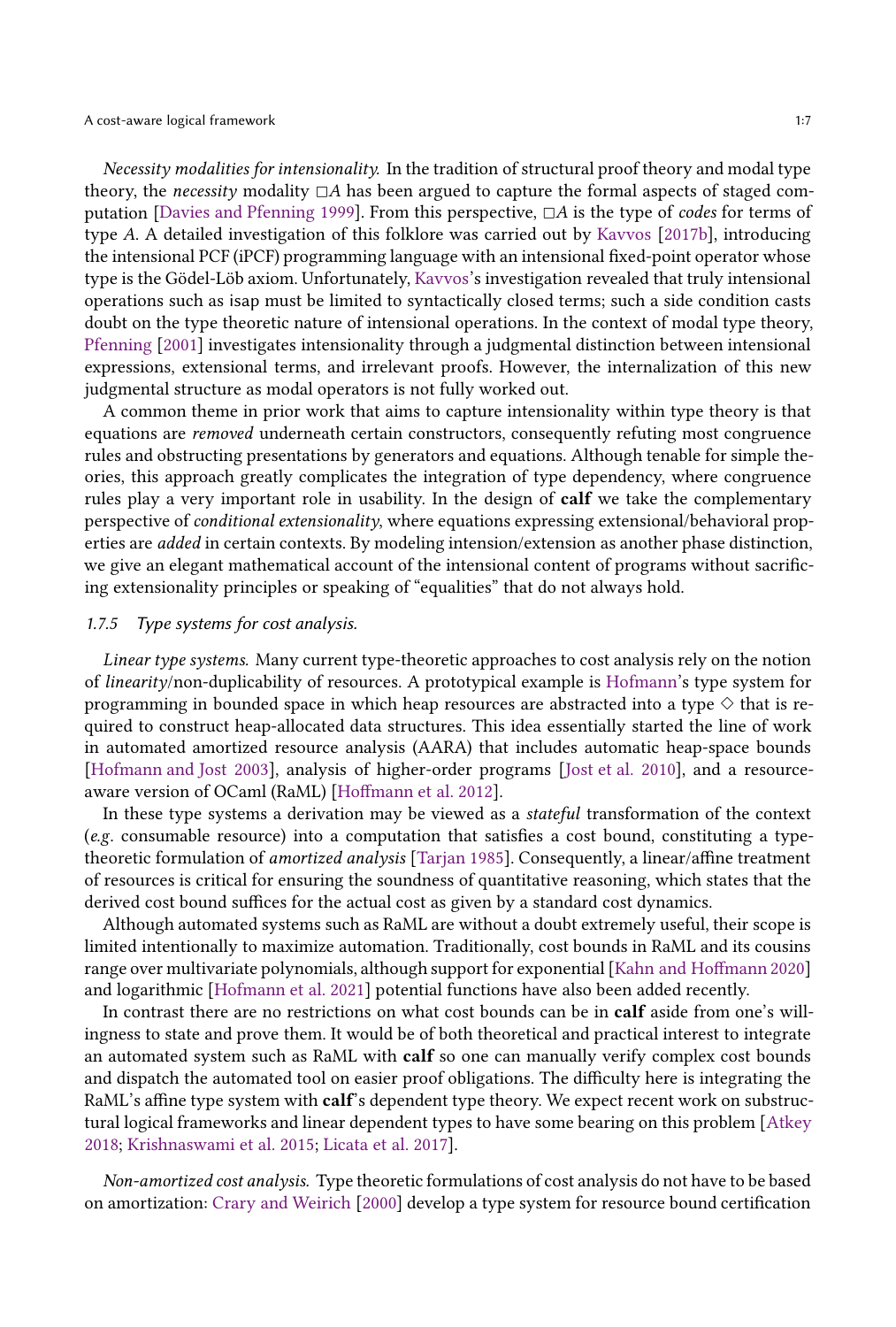by means of a virtual clock. Function types are refined with a starting and ending time, so that a function of type  $(A, 5) \rightarrow (B, 0)$  is an ordinary function  $A \rightarrow B$  with the property that it is to be applied when the clock is five and completes when the clock is zero. Clock polymorphism relaxes the limit on the starting time by allowing one to form the type  $\forall n$ . (A,  $n+5$ )  $\rightarrow$  (B, n). Variable cost bounds are definable via a limited form of dependency using inductive kinds, which unfortunately imposes a somewhat stilted programming style.

More recently, [Wang et al.](#page-28-5) [\[2017\]](#page-28-5) introduced TiML, a language loosely based on Standard ML that provides internal cost specifications in the form of a timed function type. TiML supports indexed data types whose indices furnish a notion of size measure, leading to a more natural treatment of variable cost bounds compared to [Crary and Weirich](#page-26-11) [\[2000\]](#page-26-11). The TiML type system generates verification conditions that are further refined by a recurrence solver using heuristics such as the Master Theorem [\[Cormen et al. 2009\]](#page-26-12).

Type systems presented in [Crary and Weirich](#page-26-11) [\[2000\]](#page-26-11); [Wang et al.\[2017\]](#page-28-5) represent practical compromises in the sense that they are primarily designed for expressing cost information and only secondarily support limited forms of behavioral specification. In contrast calf is a full-spectrum dependent type theory designed for both quantitative and behavioral verification.

Frameworks for cost analysis. calf is a framework for cost analysis in the sense that it provides the language for speaking about the cost structure of programs but does not prescribe a particular method for cost analysis. Recently, [Rajani et al.](#page-27-13) [\[2021\]](#page-27-13) advance a similar thesis by developing a type theory,  $\lambda$ -amor, that unifies many extant type systems for cost analysis, in particular exhibiting  $\lambda$ -amor embeddings of both effect and coeffect-based systems for cost accounting. However, because  $\lambda$ -amor does not support dependent types, there is no satisfying account of the behavioral fragment.

In the context of Liquid Haskell, [Handley et al.](#page-26-13) [\[2019\]](#page-26-13) define a monadic library called RTick for reasoning about both quantitative and correctness properties by taking advantage of Liquid Haskell's refinement type system. They substantiate the library with a rich repository of examples, including sorting algorithms, programs optimizations, and relational cost analysis. However, the RTick library suffers from the usual problem of representing cost structure transparently (see Section [1.7.3\)](#page-5-0); consequently there is no guarantee that programs actually accumulate cost as intended.

Finally we mention the work of [Niu and Harper](#page-27-4) [\[2020\]](#page-27-4) on a cost-aware computational type theory CATT in the Nuprl tradition. Unlike the type theory of [Constable and Crary](#page-26-7) [\[2002\]](#page-26-7), CATT only internalizes cost structure, which leads to a framework that is more directly applicable to cost analysis. In particular, [Niu and Harper](#page-27-4) [\[2020\]](#page-27-4) introduce a connective "funtime" that internalizes cost specification on functions types and prove a novel refinement rule for funtime by appealing to the specified cost bound, constituting an induction principle based on cost structure. Our observation that cost analysis may be used to encode general recursion in calf is inspired by the work on CATT, as is the idea of using a cost-aware dependent function type to specify cost signatures. [Niu and Harper](#page-27-4) [\[2020\]](#page-27-4) do not develop a formal proof theory for CATT, a fact that appears to pose significant challenges for its mechanization.

1.7.6 Separation logic and Isabelle/HOL. An alternative perspective, exemplified by the work of [Atkey](#page-25-7) [\[2010\]](#page-25-7) on amortized resource analysis in separation logic, is to treat cost as an ownable resource. Program logics in this tradition primarily focus on the verification of imperative programs. [Atkey](#page-25-7)'s formulation essentially transposes the types-with-potential concept of [Hofmann and Jost](#page-27-8) [\[2003\]](#page-27-8) into the imperative setting, allowing one to prove resource bounds on heap-based data structures.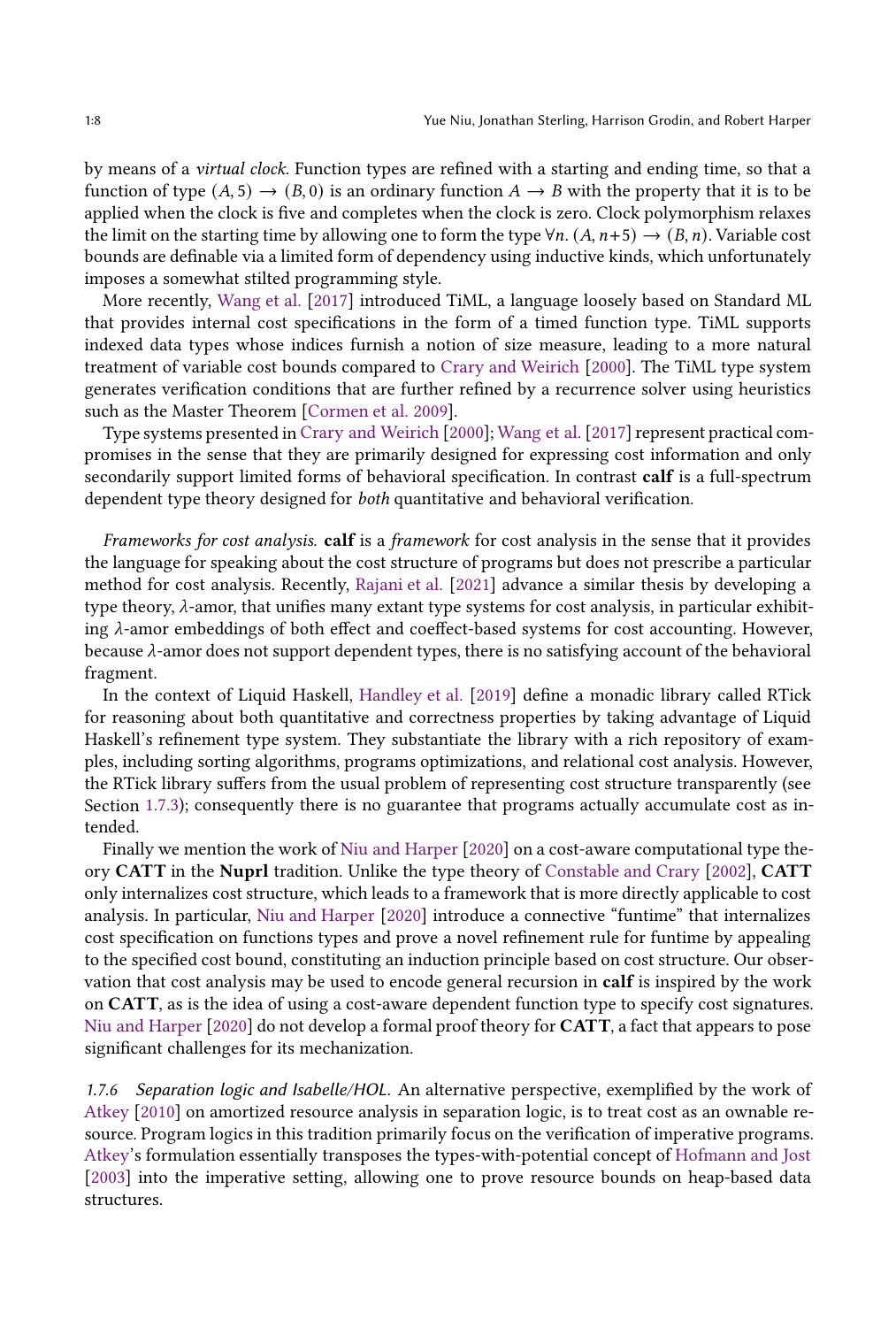More recently, [Mével et al.](#page-27-14) [\[2019\]](#page-27-14) employed similar ideas to develop a resource-aware extension to the Iris program logic [\[Jung et al. 2018,](#page-27-15) [2015\]](#page-27-16). The interesting twist in this work is the use of time receipts, which are dual to the more common time credits. Time receipts witness that a computation takes at least a certain amount of resources, thereby establishing a lower bound on the cost of programs. This can be used to prove that catastrophic events do not happen until a long time has passed. An application of the framework is the verification of an asymptotically tight upper bound on union-find, a mathematically involved and complex proof.

Iris is a very powerful tool whose scope goes far beyond cost analysis; the theoretical overhead of Iris when applied *specifically* to quantitative analysis of functional programs is consequently somewhat high in contrast to the basic rules of **calf** which can be written down in half a page. Furthermore, the intended semantics of calf can be interpreted somewhat simple-mindedly in any topos equipped with a subterminal sheaf representing the partition between extension and intension. In this respect, calf offers a fundamentally different perspective on cost analysis based on the synthetic integration of cost specification into a full-spectrum dependent type theory rather than the definition of a resource-sensitive program logic over an existing language.

1.7.7 Isabelle/HOL. The proof assistant Isabelle/HOL represents another hot spot for complexity verification. In this setting the Archive of Formal Proofs contains a number of case studies on complexity verification, including quicksort [\[Eberl 2017b\]](#page-26-14), medians of medians [\[Eberl 2017a\]](#page-26-15), and the formalization of the Akra-Bazzi theorem [\[Eberl 2015\]](#page-26-16), just to name a few. In more recent work [Nipkow et al.](#page-27-17) [\[2021\]](#page-27-17) give a systematic study of the functional correctness and complexity verification of a variety of algorithms and techniques including sorting, search trees, amortized analysis, dynamic programming, etc.

In these works cost is often instrumented through the writer monad  $\mathbb{N} \times -$  or just treated informally. In contrast, calf allows the user to define formal relations between programs and recurrences, and the careful instrumentation of the stepping effect induces a noninterference property not found in the Isabelle/HOL setting. The Isabelle/HOL approach to cost analysis uses existing tools in the framework to *encode* the notion of cost, while **calf** is a framework in which one can use type-theoretic principles to reason about cost/quantitative properties of programs in a first class way without sacrificing the connection to the uninstrumented programs.

#### 2 COST-AWARE LOGICAL FRAMEWORK

We define calf as an extension to the  $\partial$ cbpv calculus of [Pédrot and Tabareau](#page-27-2) [\[2019\]](#page-27-2). As discussed in Section [1,](#page-0-0) the design of calf rests on three main pillars. First, the fine-grained type structure of CBPV gives a compositional account of cost at higher types. Secondly, in the dependent setting  $\partial$ cbpv provides a smooth integration of effects and type dependency, which allows us to define cost-aware programs and prove theorems about them in a single language. Lastly (as in Section [1.3\)](#page-2-0), the extensional phase  $\P$ <sub>E</sub> generates a pair of complementary open and closed modalities  $\bigcirc$ ,  $\bullet$  in the sense of [Rijke et al.](#page-28-6) [\[2020\]](#page-28-6); [Schultz and Spivak](#page-28-7) [\[2019\]](#page-28-7) that govern the interaction between intension and extension. In the following, we introduce calf at an informal level through simple examples that illustrate the cost effect step, internal cost bounds as equations, and the interplay of the *open/extensional modality*  $\bigcirc$  and the *closed/intensional modality*  $\bullet$ .

#### 2.1 A refresher on CBPV: the identity function two ways

We give a quick introduction to CBPV through the simplest possible example: the identity function (on natural numbers). Recall that the type structure of CBPV is centered around the polarization of values and computations. For our example, consider the following selection of types and terms:[1](#page-8-0)

<span id="page-8-0"></span><sup>&</sup>lt;sup>1</sup>calf also includes additional types such as dependent products and dependent sums.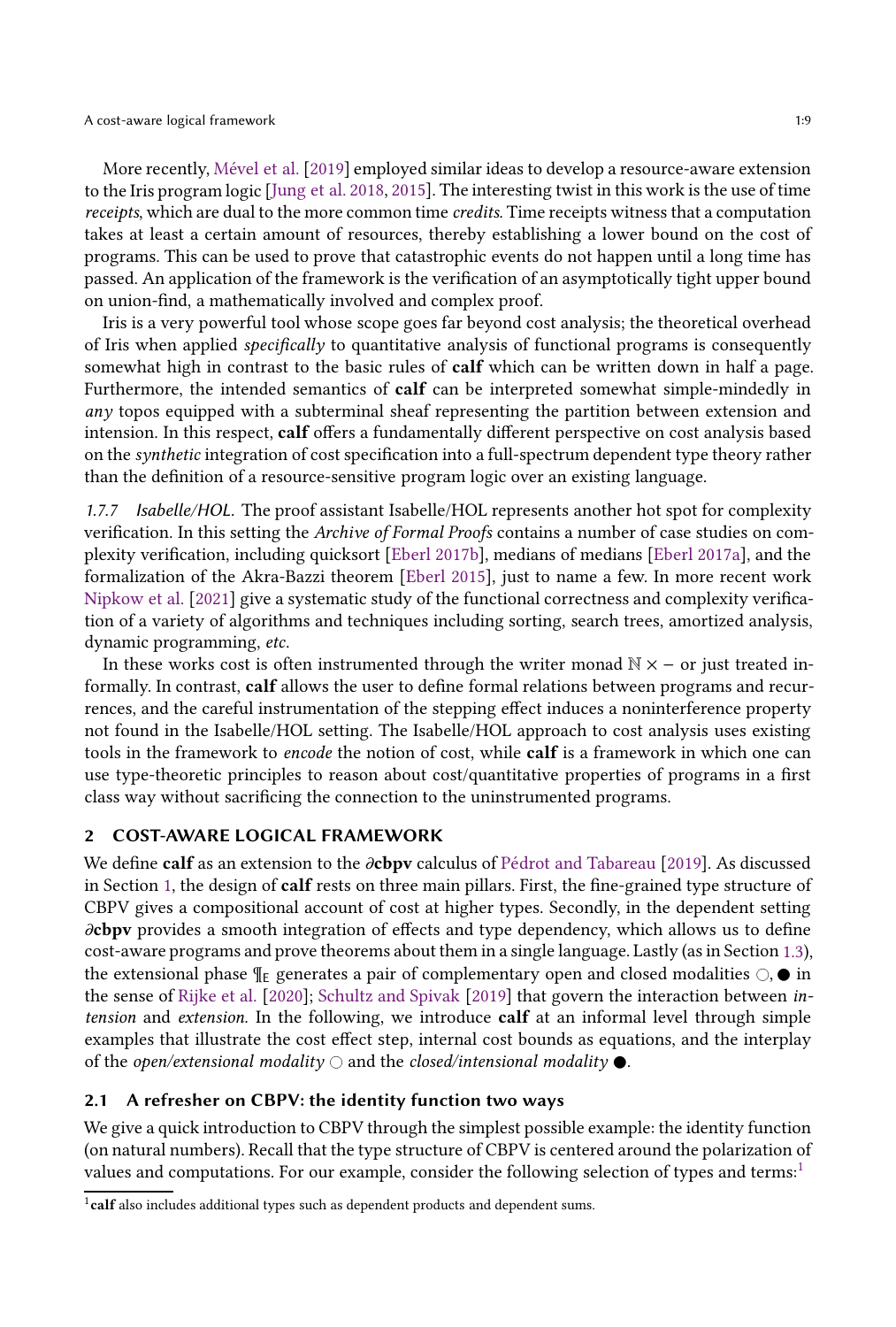1:10 Yue Niu, Jonathan Sterling, Harrison Grodin, and Robert Harper

Values Computations  $A, B \coloneqq \bigcup(X)$ , nat  $X, Y \coloneqq F(A), A \to X$  $a, b := \text{thunk}(e), \text{zero}, \text{succ}(a) \quad e, f := \text{ret}(a), \text{bind}(e; f), \text{force}(u), \text{rec}(a) \{e_1; e_2\}, \lambda a. e, \text{ap}(f; v)$ 

The pair of type constructors F and U bridges the dichotomy between value and computation types: F turns a value  $a : A$  into the computation ret( $a$ ) : F(A), and U reifies a computation  $e : X$ into a value thunk( $e$ ) : U( $X$ ). Observe that functions are *computations* in CBPV, a phenomenon that may be explained by examining the operational behavior of functions in the CK-machine model of CBPV [\[Levy 2006](#page-27-18)]. The fine-grained type structure of CBPV evinces embeddings of both CBV and CBN. For instance, one may recover the CBV function space nat  $\rightarrow_{\text{cbv}}$  nat as the CBPV type  $U(nat \rightarrow F(nat))$ . We refer the reader to [Levy](#page-27-3) [\[2004](#page-27-3)] for a more thorough introduction.

For the purposes of our example, we only consider the value type nat. As usual, zero and  $succ(n)$ are values of nat. The (nondependent) recursor on nat has the following type:

$$
rec: {X} \text{ nat} \to X \to (\text{nat} \to \text{U}(X) \to X) \to X
$$

Note that the recursive call is reified as a value  $U(X)$  because variables range over values in CBPV. If we restrict attention to natural numbers, there are two evident ways to compute the identity: one program returns the argument immediately, and the other reconstructs the argument by recursion. In CBPV, they are rendered as the following programs:

| $id_{\text{easy}} : \text{nat} \rightarrow \text{F}(\text{nat})$ | $id_{\text{hard}}: \text{nat} \rightarrow \text{F}(\text{nat})$                                                                                                         |
|------------------------------------------------------------------|-------------------------------------------------------------------------------------------------------------------------------------------------------------------------|
| $id_{\text{easy}} = \lambda x. \text{ ret}(x)$                   | $id_{\text{hard}} = \lambda x \cdot \text{rec}(x) \{ \text{ret}(zero); \lambda x', u \cdot \text{bind}(\text{force}(u); \lambda y \cdot \text{ret}(\text{succ}(y))) \}$ |

Note that in *id*<sub>hard</sub> we have to force the reified recursive computation  $u : U(F(nat))$  to obtain a computation  $F(A)$ , thence sequencing it and tacking on an additional successor.

#### 2.2 Cost monoid: cost structure of programs

Cost-aware programs carry quantitative information through elements of the cost monoid C. Because different algorithms and cost models require different notions of cost, we parameterize calf by an arbitrary *cancellative monoid*  $(\mathbb{C}, +, 0)$ ; here cancellative means that the operation + is injective, a property that is needed to establish metatheoretic results in Section [5.](#page-20-0) Further structure on C can be negotiated depending on one's preference for generality. For the purposes of analyzing (upper) bounds of algorithms, it is reasonable to additionally require the structure of an ordered *monoid* ( $\mathbb{C}, +, 0, \leq$ ) in which the monoid multiplication is compatible with a preorder  $\leq$ .

#### <span id="page-9-0"></span>2.3 Cost as an effect in calf

We formulate cost in  ${\bf calf}$  as a primitive effect by adding a new form of computation  ${\rm step}_X^c(e)$  that is parameterized by a computation type  $X$  and an element of the cost monoid  $c$ . The meaning of  $\mathsf{step}^c_X(e)$  is to effect  $c$  units of cost and continue as  $e;$  consequently, we require that step is coherent with the monoid structure on C:

$$
step_X^0(e) = e
$$
  $step_X^c(step_X^d(e)) = step_X^{c+d}(e)$ 

In addition, we require a slew of equations governing the interaction of step with other computations. For instance, step satisfies the following laws:

$$
bind_{step}: \{e : F(A), f : A \to X\} \text{ bind}(\text{step}^c_{F(A)}(e); f) = \text{step}^c_X(\text{bind}(e; f))
$$

$$
lam_{step}: step^c_{A \to X}(\lambda x. e) = \lambda x. step^c_X(e)
$$

The first equation states that step inside a sequence of computations can be commuted outside and executed first; the second equation states that step commutes with abstraction.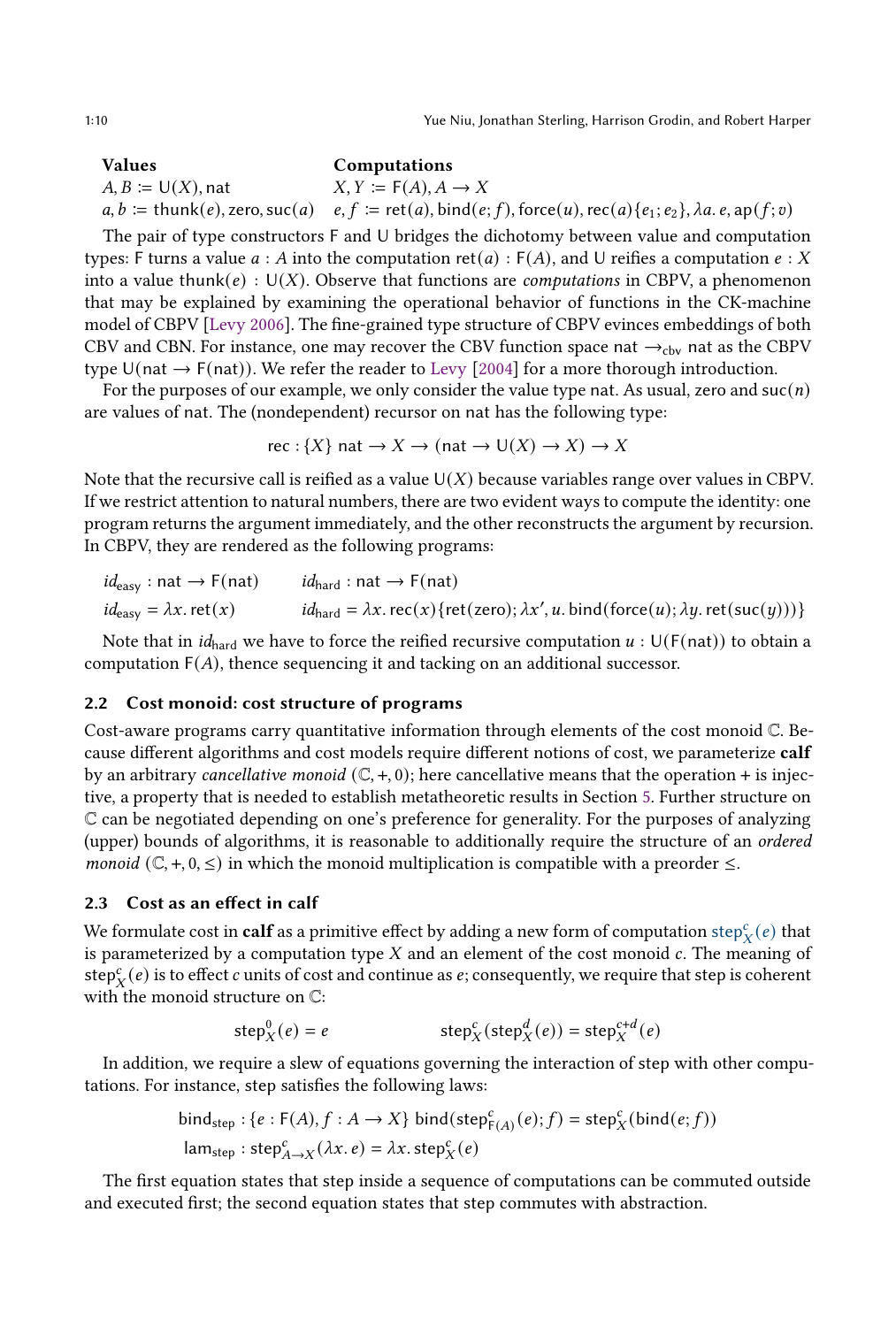Meaning of step in the Eilenberg–Moore model of calf. Each computation type  $X$  of calf is interpreted as an algebra (|X|,  $\alpha$ ) over  $\mathbb{C}\times$  –. Thus step $_X$  is interpreted by the structure map  $\alpha$ , and all of the equations associated with step<sub>X</sub> hold as a consequence of the algebra laws.

Cost of identity. For the identity example, let us suppose that  $\mathbb C$  is the additive monoid on  $\mathbb N$ under the usual ordering. Consider the two identity programs from the previous section. Suppose that we wanted to charge unit cost for each recursive call in the program. In calf, we can achieve this by instrumenting the program with step at the appropriate place:

 $id_{\text{hard}} = \lambda x. \text{rec}(x; \text{F}(\text{nat}); \text{ret}(\text{zero}); \lambda x', u. \text{step}_{\text{F}(\text{nat})}^1(\text{bind}(\text{force}(u); \lambda y. \text{ret}(\text{succ}(y))))$ 

We do nothing for *id<sub>easy</sub>* because there is no recursion involved.

## 2.4 Cost refinements in calf

Recall the predicate hasCost from Section [1,](#page-0-0) hasCost( $A, e, c$ ) :=  $\Sigma a : A, e =_{F(A)} \text{step}^c(\text{ret}(a)),$ which states that the computation  $e : F(A)$  incurs c units of cost. Given our instrumented identities, we can prove the following quantitative refinements for  $id_{\text{easy}}$  and  $id_{\text{hard}}$ :

THEOREM 2.1 (Examples. Id. Easy.  $id \leq id/cost$ ). We have that  $id_{easy}(x)$  has cost 0 for all x : nat.

Proof. We take the input as the witness value and apply the coherence rule of step to obtain  $id_{\text{easy}}(x) = \text{ret}(x) = \text{step}_{X}^{0}$  $(\text{ret}(x))$ .

THEOREM 2.2 (Examples. Id. Hard. id≤id/cost/closed). We have that  $id_{\text{hard}}(x)$  has cost  $\iota(x)$ for all x : nat, where *i* is the obvious monoid isomorphism nat  $\cong \mathbb{N}$ .

Proof. We proceed by induction on  $x$ . In the inductive case, we use the equations governing step explained in Section [2.3](#page-9-0) and the inversion principles for U and F.

The study of quantitative properties *qua* equations evinces the essential advantage of verification in calf: proof of quantitative properties is reduced to ordinary equational reasoning.

#### 2.5 Reasoning about extensional properties using  $\P$ <sub>E</sub>

In general, equations between cost-aware programs of calf are in some sense rare, exactly because the cost effect obstructs equations between extensionally equivalent computations. To account for extensional equivalence and other behavioral properties, we study programs in the fragment of calf under the extensional phase  $\P$ <sub>E</sub>.

The extensional fragment of **calf**. As discussed in Section [1.3,](#page-2-0) the (proof-irrelevant) proposition  $\P$ <sub>E</sub> renders the extensional modality as the function space  $\bigcirc A := \P$ <sub>E</sub> → A, which naturally generalizes to a dependent modality  $\bigcirc_{u:\mathbb{I}_{E}}(A(u)) := (u:\mathbb{I}_{E}) \to A(u)$ . The force of this modality is effected by the following axiom in **calf**, which makes step silent in the presence of  $\P$ <sub>E</sub>:

$$
\text{step}/\P_E : \bigcirc (\text{step}_X^c(e) = e)
$$

Thus the extensional modality  $\bigcirc$  governs *behavioral* specifications in the sense that any type in the image of  $\circ$  is oblivious to computation steps. One such behavioral specification is the *exten*sional equality between programs, rendered in calf as the type  $\bigcirc (e_1 = e_2)$ . In the case of the two identity programs, we can take  $id_{\text{easy}}$  as the specification and prove that  $id_{\text{hard}}$  obeys it:

THEOREM 2.3 (Examples. Id. easy≡hard). We have the modal equation  $\bigcirc (id_{\text{hard}} = id_{\text{easy}})$ .

PROOF. We give a sketch of the proof. By standard results [\[Rijke et al. 2020\]](#page-28-6) on the extensional modality generated by a proposition, we have that  $\bigcirc$  is a left exact, monadic modality. Thus it suffices to show that  $\eta_{\text{O}}(id_{\text{hard}}) =_{\text{O}(\text{nat}\to\text{F(nat)})} \eta_{\text{O}}(id_{\text{easy}})$ , where  $\eta_{\text{O}}(x) := \lambda u : \text{{\#}}_E x$  is the monadic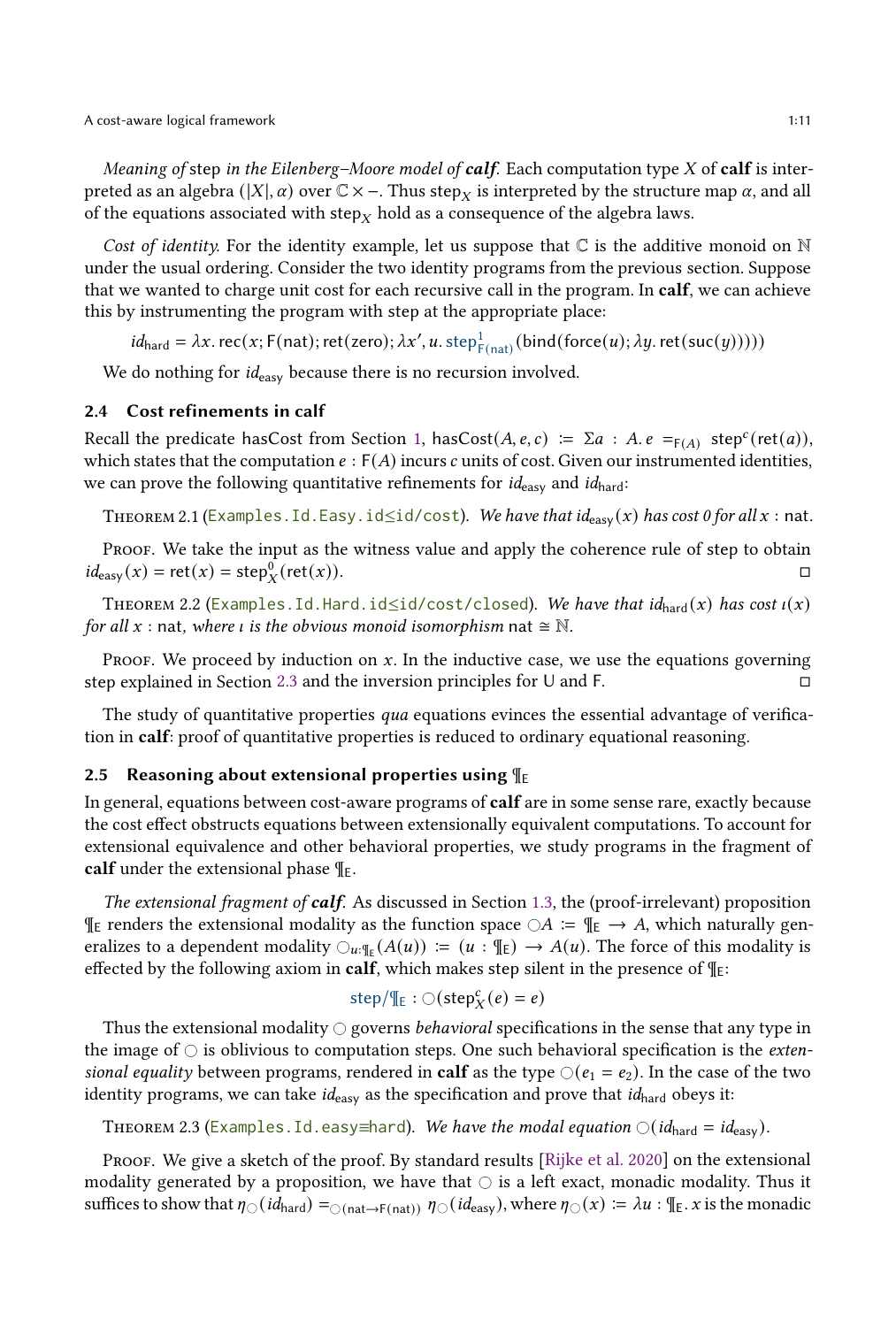<span id="page-11-0"></span>data **•** A where  
\n
$$
\begin{aligned}\n\mathbf{Q}(A^{\parallel c} \rightarrow B^{\parallel d}) &\cong \bigcirc A^{\parallel c} \rightarrow \bigcirc B^{\parallel d} \\
\mathbf{Q} : A \rightarrow \mathbf{Q}A \\
&= \bigcirc (\Sigma e : A. \mathbf{Q} \text{ hasCost}(A, e, c)) \rightarrow \bigcirc (\Sigma f : B. \mathbf{Q} \text{ hasCost}(B, f, d)) \\
&= \mathbb{R} \rightarrow \mathbf{Q}A \\
&= \Sigma e : \bigcirc A. \bigcirc_{u : \mathbb{I}_E} \mathbf{Q} \text{ hasCost}(A, e(u), c) \rightarrow \Sigma f : \bigcirc B. \bigcirc_{u : \mathbb{I}_E} \mathbf{Q} \text{ hasCost}(B, f(u), d) \\
&= \mathbb{R} \times \mathbf{Q} : \bigcirc A. \mathbf{Q} \rightarrow \mathbf{Q}B \land \mathbf{Q} \text{ hasCost}(A, e(u), c) \rightarrow \Sigma f : \bigcirc B. \bigcirc_{u : \mathbb{I}_E} \mathbf{Q} \text{ hasCost}(B, f(u), d)\n\end{aligned}
$$

Fig. 2. Left: closed modality as a quotient inductive type; right: extracting the extensional content of costaware functions, where  $\bigcirc_{u:\mathbb{F}_F} A(u) := (u : \mathbb{F}_E) \to A(u)$  is the dependent version of the extensional modality.

unit for  $\bigcirc$ . By function extensionality, it suffices to show  $id_{\text{hard}}(x) = id_{\text{easy}}(x)$  for all x : nat and  $u : \P_E$ . This follows by induction on x, using the equation step/ $\P_E(u)$  in the inductive case.  $\Box$ 

#### <span id="page-11-1"></span>2.6 Closed/intensional modality

Complementary to the open/extensional modality  $\bigcirc$  is the *closed/intensional modality*  $\bullet$  that governs intensional/quantitative properties. One may think of applying the intensional modality as sealing away the extensional part so it cannot be observed and leaving only the intensional part of a program. Consequently a type in the image of the intensional modality  $\bullet$  is trivial under the extensional modality  $\bigcirc$ , i.e.  $\bigcirc \bullet A \cong 1$  for any type A. In the Eilenberg–Moore model of **calf**, we exploit this property to enforce the step erasure rule step/ $\mathcal{F}_E$ : by interpreting computation types as algebras for the writer monad  $\mathbb{C} \times \mathsf{−}$ , the cost structure of programs is obliterated whenever the extensional phase  $\P$ <sub>E</sub> is present in the context. In Fig. [2](#page-11-0) we define the intensional modality as a quotient inductive type [\[Altenkirch and Kaposi 2016b](#page-25-8); [Fiore et al. 2021](#page-26-17)]. In categorical language the intensional modality is the pushout  $A \sqcup_{A \times \P_E} \P_E$  of the projection maps of  $A \times \P_E$ .

Program extraction. The intensional modality allows one to organize quantitative information in a way that facilitates extraction of ordinary programs from cost-aware programs. For instance, consider the type of functions between cost-aware computations  $A^{\Downarrow c} \to B^{\Downarrow d}$  where  $A^{\Downarrow c} \coloneqq \Sigma e$ : A.  $\bullet$ hasCost( $A, e, c$ ) is the type of computations of A that consume c steps. Note that the type hasCost is guarded by the intensional modality. Fig. [2](#page-11-0) shows that one may extract the underlying function by applying the extensional modality and using the fact that it is lex and commutes with exponentials.

## 2.7 Noninterference

In Section [1](#page-0-0) we claim that the extensional part of calf programs cannot analyze the intensional part of their input. This is substantiated by the following theorem:

THEOREM 2.4 (Calf.Noninterference.oblivious). Given any function  $f : F(A) \rightarrow \bigcirc B$ , we have that  $f(\text{step}^c(e)) = f(e)$  for any  $c : \mathbb{C}$  and  $e : F(A)$ .

Moreover, when the input of a calf program is fully intensional, we may obtain a stronger noninterference property by observing the interaction of the extensional and intensional modalities (also exploited in the program extraction example in Section [2.6\)](#page-11-1):

```
THEOREM 2.5 (Calf.Noninterference.constant). Any function f : \bigcirc A \to \bigcirc B is constant.
```
<span id="page-11-3"></span>In other words one cannot construct a map into the extensional fragment that branches based on purely intensional information, a fact that enables a type-directed method to systematically eliminate intensional structure from programs of a certain shape. For instance, one may perform the following program optimization: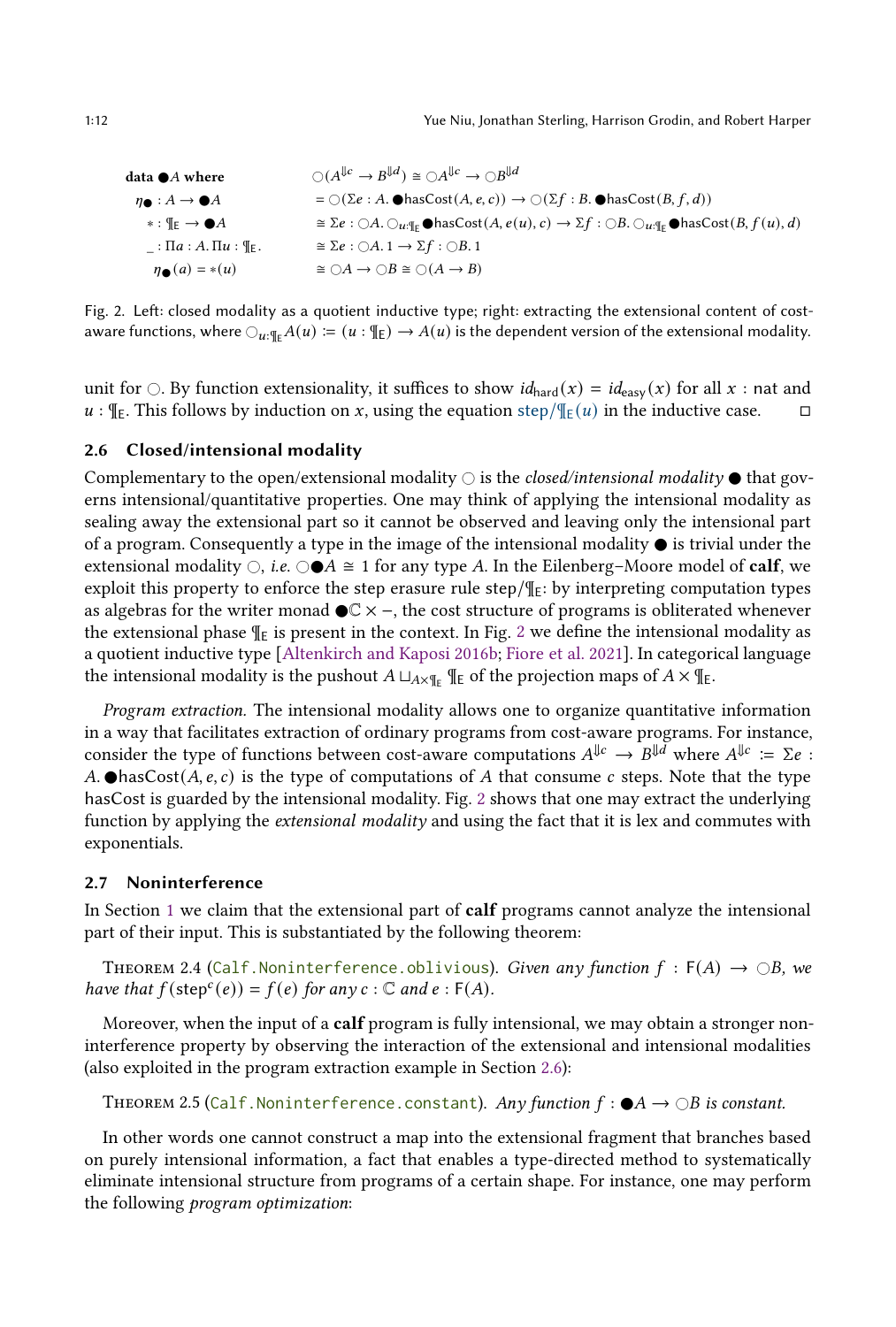THEOREM 2.6 (Calf.Noninterference.optimization). Any map  $f : (\Sigma c : C \cdot \mathbf{O}(c)) \to \bigcirc B$ admits an optimization  $f': C \to \bigcirc B$  such that  $f(c, a) = f'(c)$  for all  $c : C$  and  $a : \bigcirc A(c)$ .

Proof. We need to construct a map  $f': C \to \bigcirc B$ . Suppose that  $c: C$ . By Theorem [2.5,](#page-11-2) there is a constant map  $\lambda_{\perp}. b : \bigcirc A(c) \to \bigcirc B$  such that  $\lambda a. f(c, a) = \lambda_{\perp}. b$ , which provides the required program *b* of type  $\bigcirc B$ . By definition, we have  $f(c, a) = f'(c)$  for all  $c : C$  and  $a : \bigcirc A(c)$ .

Recalling the type of bounded computations  $A^{\Downarrow c}$  from Section [2.6,](#page-11-1) we may apply Theorem [2.6](#page-11-3) to a program of type  $A^{\Downarrow c}\to\bigcirc B$  to obtain an optimized program of type  $A\to\bigcirc B$  that dispenses with the proof of the cost bound.

#### <span id="page-12-1"></span>2.8 Presentation of calf in a logical framework

Following recent work [\[Gratzer and Sterling 2020](#page-26-18); [Sterling and Harper 2021](#page-28-0); [Uemura 2019\]](#page-28-8) promoting the study of type theories qua mathematical objects in structured categories, we present calf as a signature in a *logical framework* using the internal language of locally cartesian closed categories (lcccs). As observed by [Uemura](#page-28-8) [\[2019\]](#page-28-8), one can specify a type theory as a list of constants in a version of extensional dependent type theory. The resulting signature presents the free lccc over the defined constants, which we then take as the definition of the type theory. As we show in Section [5,](#page-20-0) this view of type theories as certain initial objects allows one to easily define models of calf.

Concretely, we work in a logical framework with a universe of judgments Jdg closed under dependent product, dependent sum, and extensional equality. An object theory (e.g. calf) is specified as follows:

- (1) Judgments are declared as constants ending in Jdg.
- (2) Binding and scope is handled by the framework-level dependent product  $(x : X) \rightarrow Y(x)$ .
- (3) Equations between object-level terms are specified by constants ending in the frameworklevel equality type  $x_1 =_X x_2$ .

Presentation of calf in the logical framework. We present calf in Fig. [3.](#page-13-0) For brevity, we do not explicitly mention all types and computations here, the majority of which remain unchanged from  $\partial$ cbpv; however the full definition may be found in Appendix [B.](#page-30-0) Note that we define computations as tm<sup>⊖</sup>(X) ≔ tm<sup>+</sup>(U(X)), leading to a less bureaucratic version of CBPV in which thunk and force are identities. Observe that the calf equality type eq comes equipped with a reflection rule ref that renders inhabitation of eq equi-derivable with judgmental equality. Thus we abuse notation slightly and also write  $e =_{\mathsf{tm}^{\Theta}(X)} \overline{f}$  for the type  $\mathsf{eq}_{\mathsf{U}(X)}(e, f)$ .

## <span id="page-12-0"></span>3 QUANTITATIVE REFINEMENT IN calf

In Section [2.8](#page-12-1) we developed the skeletal structure of **calf** equipped the effect step for cost instrumentation. In this section, we define a quantitative refinement expressing the upper bound of a computation and present a collection of expected rules for the refinement relation. As mentioned in Section [1,](#page-0-0) this mode of quantitative reasoning manifests as *equations* between computations; we can make meaningful inferences about the cost of a computation  $e$  by equating it to another computation whose cost structure is readily available, *i.e.* step<sup>c</sup>(ret(*a*)).

As a first attempt, we may conjecture that a computation  $e : \text{tm}^{\Theta}(F(A))$  is bounded by  $c : \mathbb{C}$ if  $e =_{tm^{\ominus}(F(A))}$  step<sup>c'</sup> (ret(*a*)) for some  $c' \leq c$  and  $a : tm^+(A)$ . While this is a perfectly sensible definition, our investigations suggest it is more natural to replace ordinary inequality ≤ with the extensional inequality  $O(c' \le c)$ . Consequently the upper bound specification may be concisely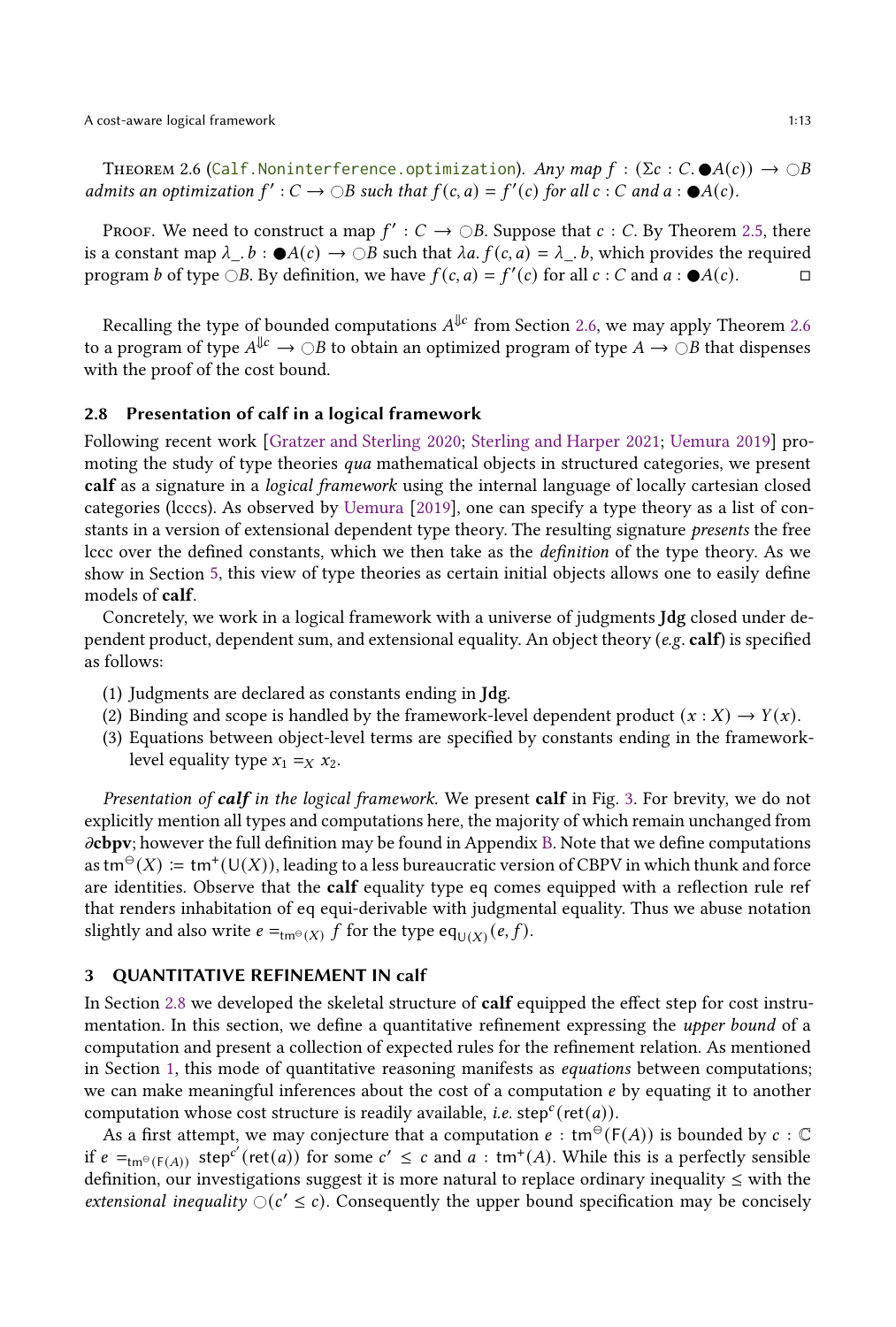<span id="page-13-0"></span> $\mathbb{C}$ : Jdg  $0: \mathbb{C}$  $+:\mathbb{C}\to\mathbb{C}\to\mathbb{C}$  $\leq : \mathbb{C} \to \mathbb{C} \to \text{Jdg}$  $costMon : isCostMonoid(\mathbb{C}, 0, +, \leq)$  $\mathsf{step} : \{X : \mathsf{tp}^\ominus\} \mathbb{C} \to \mathsf{tm}^\ominus(X) \to \mathsf{tm}^\ominus(X)$  $\text{step}_0 : \{X, e\} \text{ step}^0(e) = e$  $step_{+}$ : {*X*, *e*, *c*<sub>1</sub>, *c*<sub>2</sub>}  $step^{c_1}(step^{c_2}(e)) = step^{c_1+c_2}(e)$ 

 $\P$ <sub>E</sub> : Jdg  $\P_{E}/$ uni : { $u, v$  :  $\P_{E}$ }  $u = v$ 

$$
\bigcirc(\mathcal{J}) := \mathbb{I}_{E} \to \mathcal{J}
$$
  
step/ $\mathbb{I}_{E} : \{X, e, c\} \bigcirc (\text{step}^{c}(e) = e)$   

$$
\bigcirc^{+} : \text{tp}^{+} \to \text{tp}^{+}
$$
  

$$
- : \{A\} \text{tm}^{+}(\bigcirc^{+} A) \cong \bigcirc(\text{tm}^{+}(A))
$$

$$
tp^{+} : Jdg
$$
  
\n
$$
tm^{+} : tp^{+} \rightarrow Jdg
$$
  
\n
$$
U : tp^{\ominus} \rightarrow tp^{+}
$$
  
\n
$$
F : tp^{+} \rightarrow tp^{\ominus}
$$
  
\n
$$
tm^{\ominus}(X) := tm^{+}(U(X))
$$
  
\n
$$
ret : (A : tp^{+}, a : tm^{+}(A)) \rightarrow tm^{\ominus}(F(A)) \rightarrow
$$
  
\n
$$
bind : \{A : tp^{+}, X : tp^{\ominus}\} \tm^{\ominus}(F(A)) \rightarrow
$$
  
\n
$$
(tm^{+}(A) \rightarrow tm^{\ominus}(X)) \rightarrow tm^{\ominus}(X)
$$

$$
\begin{aligned}\n\bullet: \operatorname{tp}^+ \to \operatorname{tp}^+ \\
\eta \bullet: \operatorname{tm}^+(A) \to \operatorname{tm}^+(\bullet A) \\
&\quad * : \P_E \to \operatorname{tm}^+(\bullet A) \\
&\quad : \Pi a: \operatorname{tm}^+(A). \Pi u: \P_E. \eta \bullet (a) = *(u) \\
\operatorname{ind} \bullet: \{A\} \ (a: \operatorname{tm}^+(\bullet A)) \to (X: \operatorname{tm}^+(\bullet A) \to \operatorname{tp}^{\ominus}) \to \\
(x_0: (a: \operatorname{tm}^+(A)) \to \operatorname{tm}^{\ominus}(X(\eta \bullet (a)))) \to \\
(x_1: (u: \P_E) \to \operatorname{tm}^{\ominus}(X(*(u)))) \to \\
((a: \operatorname{tm}^+(A)) \to (u: \P_E) \to x_0(a) = x_1(u)) \to \\
\operatorname{tm}^{\ominus}(X(a))\n\end{aligned}
$$

$$
\Pi : (A : \text{tp}^+, X : \text{tm}^+(A) \to \text{tp}^{\ominus}) \to \text{tp}^{\ominus}
$$
  
\n
$$
(\text{ap}, \text{lam}) : \{A, X\} \text{tm}^{\ominus}(\Pi(A;X)) \cong (a : \text{tm}^+(A)) \to \text{tm}^{\ominus}(X(a))
$$
  
\n
$$
\Sigma^{++} : (A : \text{tp}^+, B : \text{tm}^+(A) \to \text{tp}^+) \to \text{tp}^+
$$
  
\n
$$
(\text{unpair}^{++}, \text{pair}^{++}) : \{A, B\} \text{tm}^+( \Sigma^{++}(A;B)) \cong \Sigma(\text{tm}^+(A))( \lambda a, \text{tm}^+(B(a)))
$$
  
\n
$$
\Sigma^{+-} : (A : \text{tp}^+, X : \text{tm}^+(A) \to \text{tp}^{\ominus}) \to \text{tp}^{\ominus}
$$
  
\n
$$
(\text{unpair}^{+-}, \text{pair}^{+-}) : \{A, X\} \text{tm}^{\ominus}(\Sigma^{+-}(A;X)) \cong \Sigma(\text{tm}^+(A)) (\lambda a, \text{tm}^{\ominus}(X(a)))
$$

eq: 
$$
(A : tp^{+}) \rightarrow tm^{+}(A) \rightarrow tm^{+}(A) \rightarrow tp^{+}
$$
  
\nself:  $\{A\}$   $(a, b : tm^{+}(A)) \rightarrow$   
\n $a =_{tm^{+}(A)} b \rightarrow tm^{+}(eq_{A}(a, b))$   
\nref:  $\{A\}$   $(a, b : tm^{+}(A)) \rightarrow$   
\n $tm^{\Theta}(F(eq_{A}(a, b))) \rightarrow a =_{tm^{+}(A)} b$   
\n $cm^{\Theta}(F(eq_{A}(a, b))) \rightarrow a =_{tm^{+}(A)} b$   
\n $(x : tm^{+}(nat) \rightarrow tp^{\Theta}) \rightarrow tm^{\Theta}(X(zero)) \rightarrow$   
\n $(m : tm^{+}(nat)) \rightarrow tm^{\Theta}(X(n)) \rightarrow$   
\n $tm^{\Theta}(X(suc(n)))) \rightarrow cm^{\Theta}(X(n))$ 

$$
\text{lam}_{step}: \{A, X, f, c\} \text{ lam}(\text{step}^c(f)) = \text{step}^c(\text{lam}(f))
$$
\n
$$
\text{pair}_{step}: \{A, X, e_1, e_2, c\} \text{ step}^c((e_1, e_2)) = (e_1, \text{step}^c(e_2))
$$
\n
$$
\text{bind}_{step}: \{A, X, e, f, c\} \text{ bind}(\text{step}^c(e); f) = \text{step}^c(\text{bind}(e; f))
$$

Fig. 3. Equational presentation of calf as a signature  $\Sigma_{\text{calf}}$  in the logical framework. Here the type isCostMonoid encodes all the structure of a cost monoid and Σ denotes the framework-level dependent sum. We write  $(\alpha, \beta) : A \cong B$  when  $\alpha$  and  $\beta$  are the forward map and backward map of an isomorphism  $A \cong B$ .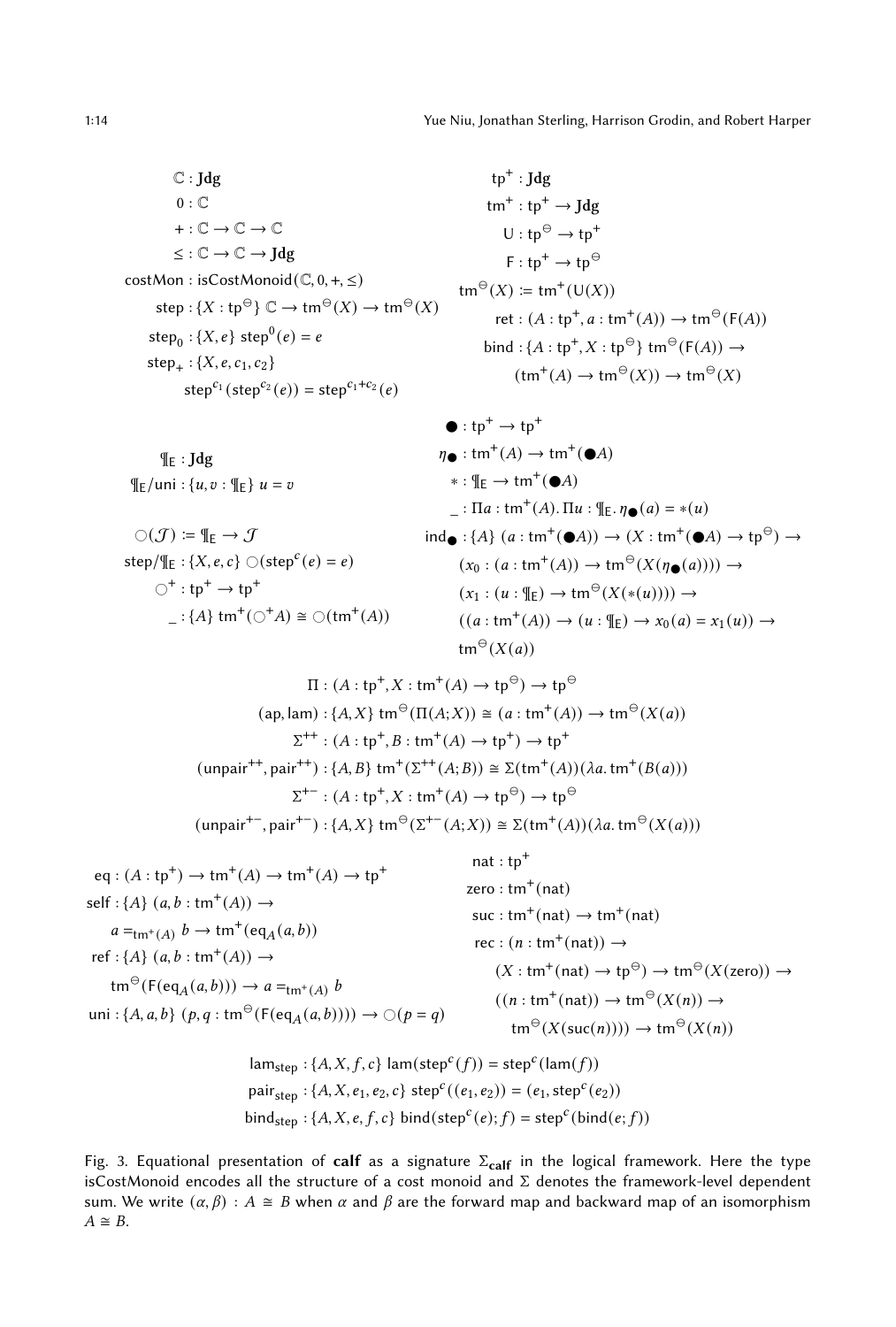<span id="page-14-0"></span>

| RETURN                                                                 | (Calf.Types.Bounded.bound/ret) |                                          | (Calf.Types.Bounded.bound/step)<br>isBounded $(A; e; c)$ |        |  |
|------------------------------------------------------------------------|--------------------------------|------------------------------------------|----------------------------------------------------------|--------|--|
| isBounded $(A;ret(a); 0)$                                              |                                | isBounded $(A; \text{step}^d(e); d + c)$ |                                                          |        |  |
| <b>BIND</b><br>(Calf.Types.Bounded.bound/bind)                         |                                |                                          | RELAX<br>(Calf.Types.Bounded.bound/relax)                |        |  |
| $\forall a : A$ . isBounded $(B; f(a); d(a))$<br>isBounded $(A; e; c)$ |                                |                                          | isBounded $(A; e; c)$                                    | c < c' |  |
| isBounded (B; bind(e; f); bind(e; $\lambda a$ . c + d(a)))             |                                |                                          | isBounded $(A; e; c')$                                   |        |  |

**STEP** 

Fig. 4. Quantitative refinement lemmas in calf displayed in inference rule style.

expressed by refining the hasCost refinement from Section [1.4:](#page-3-0)

hasCost(A, e, c) = 
$$
\Sigma^{++}a : A \cdot e =_{\text{tm}^{\ominus}(\text{F}(A))} \text{step}^c(\text{ret}(a))
$$
  
isBounded(A, e, c) =  $\Sigma^{++}c' : U(\widehat{\mathbb{C}}). \bigcirc^{+}(U(c' \widehat{\le} c)) \times \text{hasCost}(A, e, c')$ 

Here  $\widehat{\mathbb{C}}$  and  $\widehat{\le}$  internalizes the (judgmental) structure of the cost monoid  $\mathbb{C}$  as **calf** types, i.e. we have that  $\text{tm}^{\Theta}(\widehat{\mathbb{C}}) \cong \mathbb{C}$ ; the full axiomatization of  $\widehat{\mathbb{C}}$  and  $\widehat{\le}$  may be found in Fig. [10](#page-31-0) in Appendix [B.](#page-30-0) The use of the extensional inequality in the isBounded refinement reflects the intuition that "costs don't have cost". More importantly, this arrangement grants one access to the extensional fragment and the extensional properties therein when proving cost refinements, which is essential for analyses of algorithms that depend on behavioral invariants of data structures. In Section [5,](#page-20-0) we prove the validity of cost bounds defined in this manner by exhibiting an equivalence between ordinary inequality and extensional inequality for a large class of cost monoids.

## 3.1 Quantitative refinement rules

calf admits many expected principles for reasoning about the isBounded refinement. We present the exemplary rules used in the case studies in Section [4,](#page-15-0) summarized in inference rule style in Fig. [4.](#page-14-0) There are three syntax-directed refinements: the RETURN refinement bounds the return of a value by the neutral element  $0 : \mathbb{C}$ ; the STEP refinement states that a step increases the bound on a given computation by the amount charged; the BIND refinement combines the bounds on the two constituent computations in the obvious way. Lastly, the Relax refinement allows a cost bound to be replaced with a weaker bound. Proofs of all refinement lemmas can be found in the supplementary material.

## <span id="page-14-1"></span>3.2 Recursion

As mentioned in Section [1.6,](#page-4-1) [Bove and Capretta](#page-25-5)'s accessibility predicates provide a way to express general recursive definitions in type theory. Inspired by [Niu and Harper](#page-27-4) [\[2020\]](#page-27-4), we provide an alternative approach in calf that exploits the cost structure of programs: one can use the cost bound of a given algorithm to safely define the algorithm in question. Instead of accessibility predicates, we may parameterize every program by a clock that represents the amount of fuel available for recursion. We say that an instantiation of the clock is safe when it provides enough fuel for the clocked program to satisfy the behavioral specification of the algorithm. By definition the recursion depth of the program is a safe instantiation.

Furthermore, note that the cost of the program is an upper bound on the recursion depth in many cost models. In such cases defining an algorithm in calf is intertwined with extracting and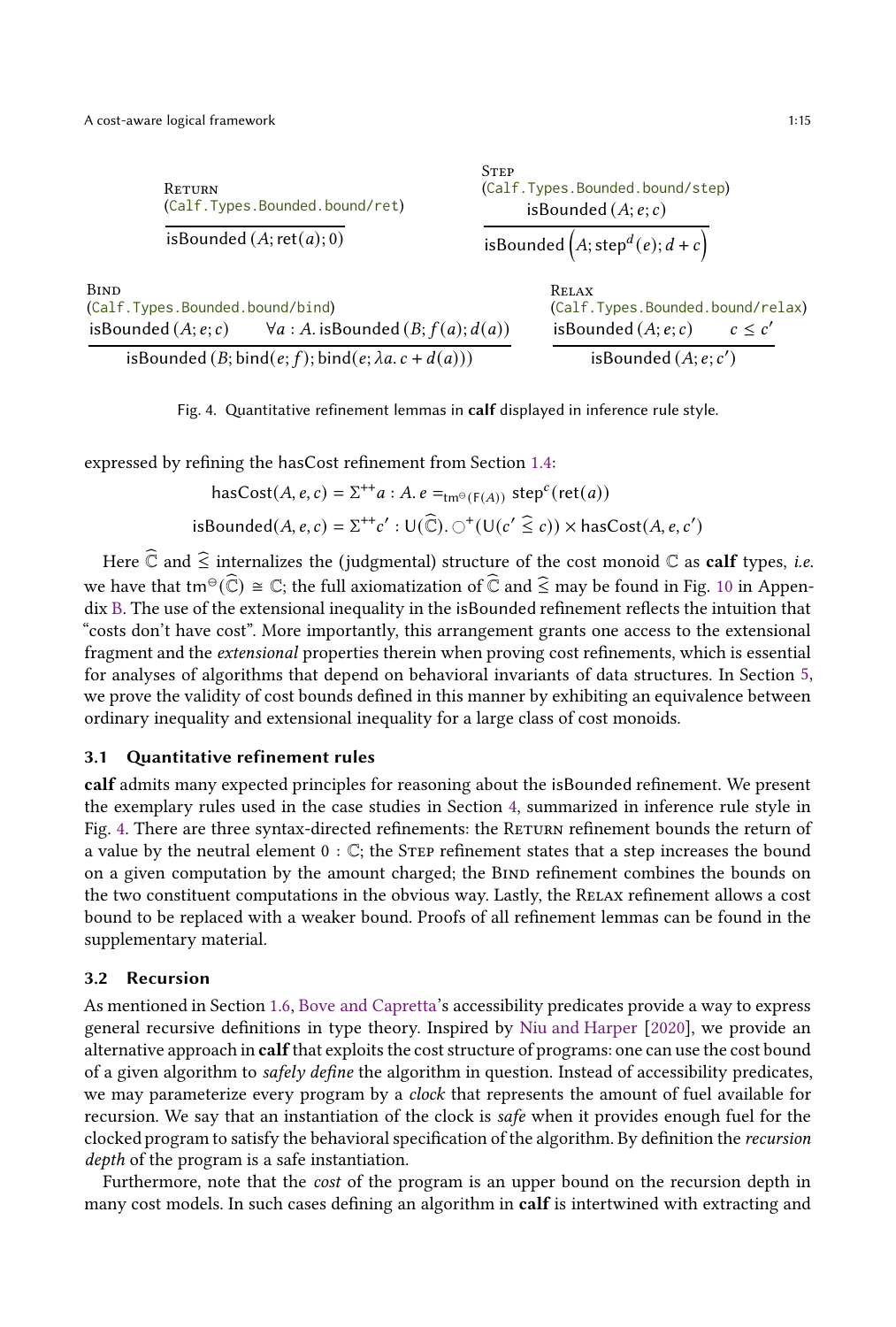verifying its cost bound, evincing a synergy one enjoys in the cost-aware setting: algorithms with interesting cost structure require general recursive definitions, meanwhile their safety as clocked programs is derived from the cost bound. Observe that this paradigm is a legitimate encoding of general recursion because we do not track the cost of computing the cost bound. One may think of this arrangement as programming with a version of for loops whose bounds are computed in a cost-free manner.

Method of recurrence relations. To put the plan in action, we outline a recipe for defining and analyzing an algorithm using the method of recurrence relations in calf:

- (1) An algorithm is given along with its cost model. Place step in accordance with the cost model to obtain a cost-aware instrumentation of the algorithm.
- (2) Define a clocked version of the algorithm; explicitly, one parametrizes the algorithm by an extra clock argument of type nat representing the available fuel; when the clock is nonzero, the program follows the designated recursion pattern by decrementing the clock, and when the clock is zero, the program terminates by returning a default value or raising an exception.
- (3) Define the recursion depth that bounds the number of recursive calls. Because we do not track the cost of computing the recursion depth, it may be defined however convenient.
- (4) Define the the associated cost recurrence that maps inputs and to costs. Often times this may be used in place of the recursion depth as it is an upper bound. Similar to the recursion depth, we do not track the cost of the cost recurrence.
- (5) Obtain the complete program by instantiating the clocked program with the recursion depth. Prove this is a safe instantiation in the sense that the resulting program satisfies the behavioral specification of the algorithm (e.g. computes the greatest common divisor).
- (6) Prove that the resulting algorithm is bounded by the cost recurrence. This process is mostly mechanical: one repeatedly applies the lemmas in Section [3](#page-12-0) to break down isBounded goals.
- (7) Refine the recurrence by  $(e.g.)$  computing a closed-form solution. Usually this step represents the bulk of the work in pen-and-paper algorithm analysis.

We apply this recipe in the following section to analyze Euclid's algorithm for the greatest common divisor.

#### <span id="page-15-0"></span>4 VERIFICATION IN calf

We demonstrate in calf two fundamental techniques used pervasively in algorithm analysis. First, we illustrate the method of recurrence relations by analyzing Euclid's algorithm for the greatest common divisor, proving its correctness and deriving an asymptotically tight upper bound on the number of modulus operations used. Second, we formalize physicist's method for amortized analysis by studying the complexity of sequences of batched queue operations, verifying that each queue operation has constant amortized cost. Due to space limitations we cannot discuss the sorting case study in detail, but we mention results concerning parallel complexity in Section [6,](#page-23-0) and the interested reader can find the full development in the supplementary material.

Through these case studies, we promote a comprehensive verification pipeline made possible by the unification of the following ingredients in a single framework:

- (1) Specification of cost models
- (2) Formal connection between algorithms and their associated recurrence relations
- (3) A modality that administers extensional properties
- (4) Full-spectrum dependent types that provides a rich specification language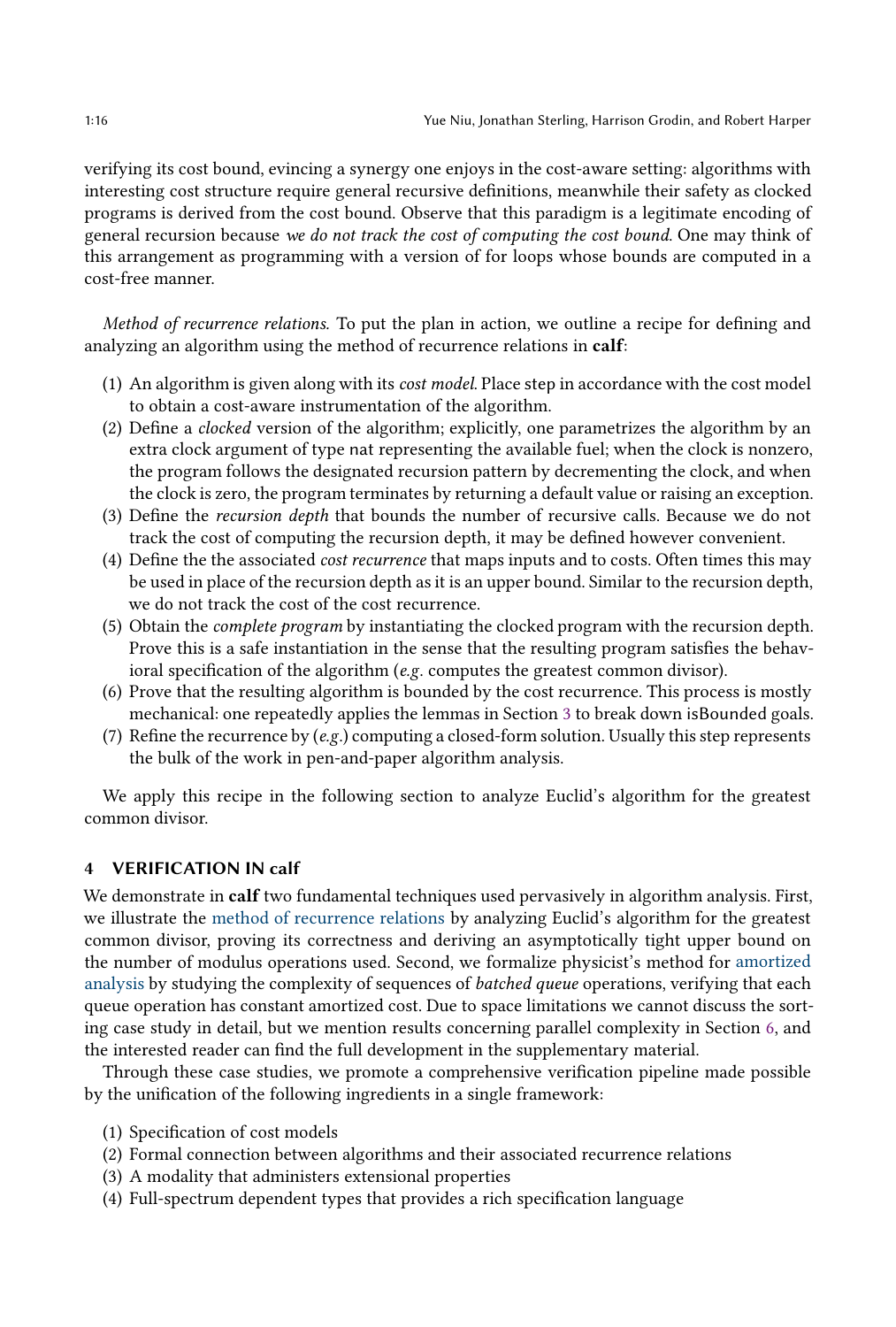Cost models. Prior to analyzing an algorithm, one has to make clear what "counts" as cost. A particularly simple definition is to count every transition step in an operational semantics, resulting in a language-level cost semantics. On the other hand, algorithms researchers prefer a different perspective in which cost is an algorithm-specific notion. For example, a common cost model for sorting algorithms counts the number of comparisons, which does not account for the cost of  $(e.g.)$ constructing lists. This view allows one to study the underlying combinatorial structure of an algorithm without getting distracted by implementation details. This is the prevailing perspective we take in calf, although one can also work with a uniform language-level cost semantics when necessary; for instance, in the amortized analysis of batched queues (see Section [4.2\)](#page-18-0) we axiomatize a type of cost-aware lists that charges one step per recursive call.

Formalizing recurrence extraction. Recurrence relations are a fundamental concept in algorithm analysis – every algorithm can be *abstracted* into an associated cost recurrence that characterizes the relationship between the input and the induced cost. Recent work of [Kavvos et al.](#page-27-1) [\[2019\]](#page-27-1) has provided mathematical grounding for informal proofs involving recurrence relations in the form of a verified procedure for extracting (higher-order) recurrence relations from CBPV programs. Although calf does not support recurrence extraction in the mechanical style proposed by [Kavvos et al.](#page-27-1) [\[2019](#page-27-1)], one can manually define a recurrence and express its relationship to the given algorithm by proving the internal isBounded refinement. Indeed, one of the advances embodied in calf is the unification of the distinct phases/languages in [Kavvos et al.](#page-27-1) [\[2019\]](#page-27-1) into a single framework that furnishes a programming language with support for cost specification.

Managing extensionality. As discussed in Section [1.3,](#page-2-0) the language of phase distinctions naturally induces a modality  $\circ$  for extension, which we use to express behavioral specifications in calf. For instance, we express the correctness of Euclid's algorithm by proving that it satisfies the characteristic equations of the gcd under the extensional modality  $\bigcirc$ .

Cost-aware logical framework. Decades of experience has shown the effectiveness of using dependent type theories to encode mathematics [\[Buzzard et al. 2020;](#page-25-9) [Gonthier 2008;](#page-26-19) [Han and van Doorn](#page-26-20) [2020\]](#page-26-20) and to verify behavioral properties of programs [\[Chlipala 2013](#page-26-21); [Lee et al. 2007;](#page-27-19) [Stump 2016;](#page-28-9) [Ullrich 2016](#page-28-10)]. Our experience with **calf** suggests that dependent type theories are *also* an appropriate tool for analyzing intensional properties of programs including cost. In the following case studies we rely on the rich type structure of **calf** to evaluate different strategies for establishing cost bounds. We stress that calf is a *framework* for quantitative reasoning: instead of working with a fixed set of rules, one is free to choose the most appropriate tool for the given problem.

#### <span id="page-16-2"></span>4.1 Euclid's algorithm

In our first case study we analyze Euclid's algorithm for calculating the greatest common divisor, the prototypical example of an algorithm that relies on nonstructural recursion. Our analysis closely follows the steps in the recipe from Section [3.2.](#page-14-1)

Behavioral specification. Let gcd :  $tm^+(nat^2) \rightarrow tm^{\ominus}(nat)$  be a candidate calf program for computing the gcd. Inspired by the usual formulation of Euclid's algorithm, we may specify the correct behavior of gcd with the following propositions:

<span id="page-16-1"></span><span id="page-16-0"></span>
$$
\bigcirc (gcd(x, zero) = ret(x))
$$
\n(3)

$$
\bigcirc (gcd(x, succ(y)) = gcd(suc(y), mod(x, succ(y)))) \tag{4}
$$

Above we have assumed that there is a (cost-free) calf program  $mod:$  tm<sup>+</sup>(nat<sup>2</sup>)  $\rightarrow$  tm<sup>+</sup>(nat) that computes the modulus. In other words Eqs. [\(3\)](#page-16-0) and [\(4\)](#page-16-1) state that gcd satisfies the defining clauses of Euclid's algorithm in the extensional fragment.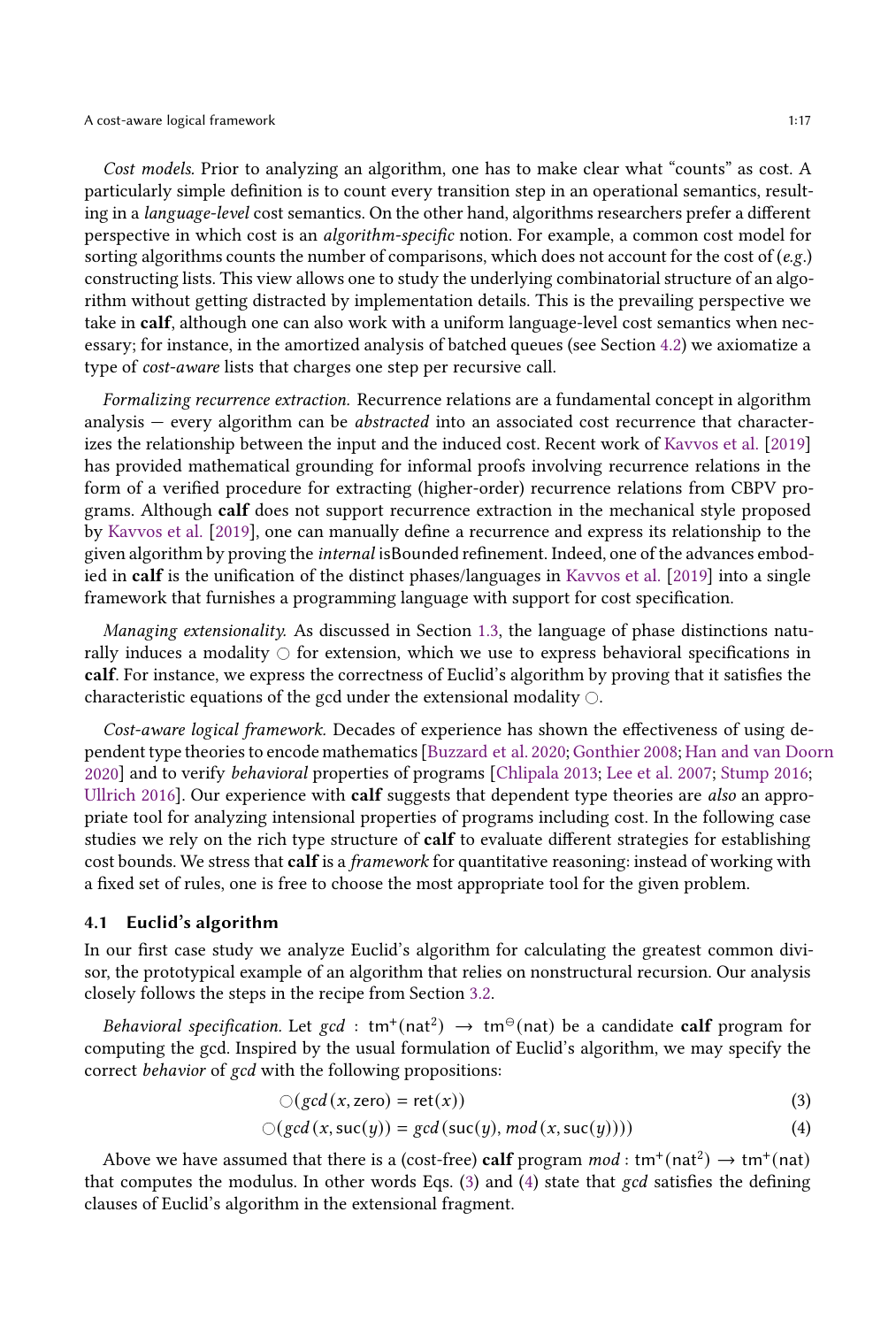<span id="page-17-0"></span>1:18 Yue Niu, Jonathan Sterling, Harrison Grodin, and Robert Harper

 $\textit{mod}_{\text{inst}}: \text{tm}^+(\text{nat}) \to \text{tm}^+(\text{nat}) \to \text{tm}^{\ominus}(\text{F}(\text{nat}))$  $mod_{inst}(x, y) = step^1(ret(mod(x, y)))$  $\text{gcd}_{\text{clocked}}: \text{tm}^+(\text{nat}) \to \text{tm}^+(\text{nat}^2) \to \text{tm}^{\Theta}(\text{F}(\text{nat}))$  $gcd_{closed}$  (zero) =  $\lambda(x, y)$ . ret(x)  $gcd_{clocked} (suc(k)) = \lambda(x, y)$ .  $rec(y) {ret(x); \lambda y', \ldots e_1}$  $e_1 = r \leftarrow \text{mod}_{\text{inst}}(x, \text{succ}(y')); \text{gcd}_{\text{clocked}}(k)(\text{succ}(y'), r)$  $\mathrm{gcd}_{\mathrm{depth}}: \mathrm{tm}^+(\mathrm{nat}^2)\to \mathrm{tm}^+(\mathrm{nat})$  $gcd_{depth}(x, y) =$ ( zero if y = zero  $\mathsf{suc}(\mathit{gcd}_{\mathsf{depth}}(y, \mathit{mod}(x, y))) \quad \text{o.w.}$  $\text{gcd}: \text{tm}^+(\text{nat}^2) \to \text{tm}^{\ominus}(\text{F}(\text{nat}))$  $gcd(x, y) = gcd_{closed} (gcd_{depth}(x, y))(x, y)$ 

Fig. 5. Euclid's algorithm in calf. From top to bottom: mod<sub>inst</sub> is the cost instrumented modulus operation,  $gcd_{clocked}$  is the clocked algorithm,  $gcd_{depth}$  is the recursion depth/cost recurrence, and gcd is the final program. Note that because  $gcd_{\text{depth}}$  is cost-free, we may define it however convenient, e.g. by well-founded induction on the arguments.

Specializing the cost structure. Because the gcd is defined on the natural numbers, we instantiate the cost structure  $\mathbb C$  at the ordered monoid  $(\mathbb N, +, 0, \leq)$ .

Executing the recipe. We execute the recipe from Section [3.2](#page-14-1) to analyze Euclid's algorithm. The associated calf programs are displayed in Fig. [5.](#page-17-0) First we define the cost model to be the number of mod operations, encoded in the instrumented version of the modulus,  $mod_{inst}$ , which is used to define the clocked gcd algorithm  $gcd_{clocked}$ . Here the first parameter of  $gcd_{clocked}$  serves as the termination metric: recursive calls in Euclid's algorithm are justified by decrementing the clock parameter. Next, observe that under our cost model the recursion depth and cost recurrence coincide for Euclid's algorithm, so we define a single (cost-free) program  $gcd_{depth}$  that simultaneously provides a sufficient instantiation (described in Section [3.2\)](#page-14-1) of the clock in  $gcd_{clocked}$  and a cost recurrence for the algorithm. Consequently the complete algorithm gcd is obtained by instantiating the clock parameter in  $gcd_{clocked}$  with  $gcd_{depth}$ . We prove that  $gcd$  correctly implements gcd:

THEOREM 4.1 (Examples. Gcd. Spec. {gcd=spec/zero, gcd=spec/suc}). We have that gcd be-haves correctly, i.e. Eqs. [\(3\)](#page-16-0) and [\(4\)](#page-16-1) hold for all  $x, y : \text{tm}^+(\text{nat})$ .

Let *i* be the obvious isomorphism tm<sup>+</sup>(nat)  $\cong$   $\mathbb{N}^2$  $\mathbb{N}^2$ . We verify that *gcd* is bounded by *i*  $\circ$  *gcd*<sub>depth</sub>: THEOREM 4.2 (Examples.Gcd.Clocked.gcd≤gcd/cost). For all  $x,y:$  tm<sup>+</sup>(nat), we have that isBounded  $\Big(\textsf{nat}; \textsf{gcd}\,(x,y);$   $(\iota \circ \textsf{gcd}_{\textsf{depth}})(x,y)\Big),$ 

Lastly we prove a refinement for the recurrence  $\gcd_{\mathrm{depth}}$  by computing a closed-form bound. Let Fib :  $\mathbb{N} \to \mathbb{N}$  be the fibonacci sequence, and let Fib<sup>-1</sup> :  $\mathbb{N} \to \mathbb{N}$  be the function characterized by the equation  $\text{Fib}^{-1}(x) = \max\{i \mid \text{Fib}(i) \leq x\}$ . Note that  $\text{Fib}^{-1}$  is well-defined since  $\text{Fib}$  is strictly monotonic for  $n \geq 2$ . It is well-known that the cost bound  $\iota \circ \gcd_{\mathrm{depth}}$  is closely related to Fib $^{-1}$ :

<span id="page-17-1"></span><sup>&</sup>lt;sup>2</sup>Because both the cost monoid N and the data type nat is defined via the Agda type N,  $\iota$  is the identity in our implementation.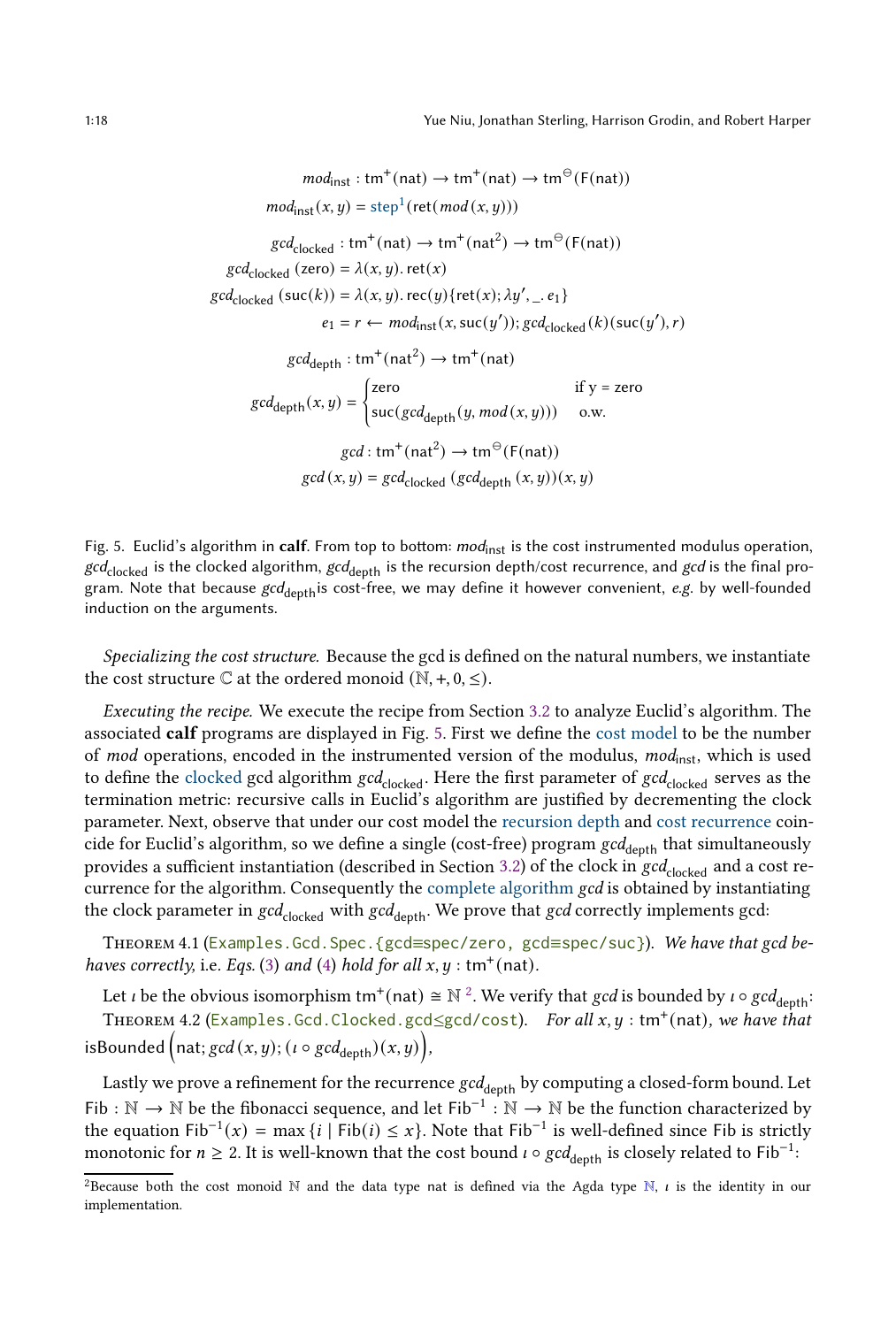<span id="page-18-1"></span>A cost-aware logical framework 1:19

$$
Q := L^{1}(\text{nat}) \times L^{1}(\text{nat}) \qquad \text{eng}: \text{tm}^{+}(Q) \to \text{tm}^{+}(\text{nat}) \to \text{tm}^{+}(Q)
$$
\n
$$
\text{eng}((f, b), x) = (f, \text{cons}(x; b))
$$
\n
$$
\text{deg}_{0}: \text{tm}^{+}(\text{list}(\text{nat})) \to \text{tm}^{\ominus}(\text{F}(1 + Q \times \text{nat}))
$$
\n
$$
\text{deg}_{0}(b) = l \leftarrow \text{rev}(b); \text{rec}_{L}(l) \{ \text{ret}(\text{inl}(\star)) \mid \lambda a, l', \text{ret}(\text{inr}((l', \text{nil}), a)) \}
$$
\n
$$
\text{deg}: \text{tm}^{+}(Q) \to \text{tm}^{\ominus}(\text{F}(1 + (Q \times \text{nat})))
$$
\n
$$
\text{deg}((f, b)) = \text{rec}_{L}(f) \{ \text{deg}_{0}(b) \mid \lambda a, f', \text{ret}(\text{inr}((f', b), a)) \}
$$

Fig. 6. Batched queues in calf.

THEOREM 4.3 (Examples.Gcd.Refine.gcd/cost≤gcd/cost/closed). For all  $x,y$  :  $\text{tm}^+(\text{nat})$ , we have that  $(\iota \circ \gcd_{\text{depth}})(x, y) \leq \text{Fib}^{-1}(\iota(x)) + 1$ .

COROLLARY 4.4 (Examples.Gcd.Refine.gcd≤gcd/cost/closed). For all  $x, y$  : tm<sup>+</sup>(nat), we have that isBounded (nat;  $gcd(x, y)$ ; Fib<sup>-1</sup>( $\iota(x)$ ) + 1).

## <span id="page-18-0"></span>4.2 Amortized analysis

In addition to the method of recurrence relations, we may formulate more advanced algorithm analysis techniques. As an example, we illustrate the calf formalization of amortized analysis. First introduced by [Tarjan](#page-28-4) in the mid-80s, amortized analysis is a method to establish cost bounds on sequences of operations on a data structure that is more precise than a simple union bound. In this section we present a version of amortized analysis known as the physicist's method: given a data structure s, one may define a measure  $\Phi : s \to \mathbb{Z}_+$  that represents the amount of *potential* that can be used to do work. The crux of the analysis is to rig  $\Phi$  so that expensive operations are associated with large decreases in potential; because  $\Phi$  is nonnegative, this ensures that expensive operations cannot occur too often in a given sequence, i.e. their cost is amortized.

Batched queues. To illustrate the physicist's method, we analyze the amortized complexity of a queue implementation known as batched queues [\[Burton 1982;](#page-25-10) [Gries 1987;](#page-26-22) [Hood and Melville](#page-27-20) [1981](#page-27-20); [Okasaki 1998\]](#page-27-21). A batched queue is a pair of lists  $(f, b)$  coupled with the invariant that the logical order of the queue is  $f :: rev(b)$ . The **calf** implementation of the batched queue is presented in Fig.  $6<sup>3</sup>$  $6<sup>3</sup>$  $6<sup>3</sup>$  $6<sup>3</sup>$ . For simplicity, we only consider elements of type nat.

Specializing the cost structure. For amortized analysis of batched queues, we instantiate the cost monoid  $\mathbb C$  at the ordered monoid  $(\mathbb N, +, 0, \leq)$  whose structure as a semiring and compatibility with the integers  $\mathbb Z$  are required to define and reason about the potential function.

Cost model. A common cost model in this setting is the number of list iterations. We encode this cost model by axiomatizing a type of cost-aware lists  $L:\mathbb{C}\to \text{tp}^+\to \text{tp}^{+\,4}$  $L:\mathbb{C}\to \text{tp}^+\to \text{tp}^{+\,4}$  $L:\mathbb{C}\to \text{tp}^+\to \text{tp}^{+\,4}$  that is parameterized by the amount to charge for each recursive call. The type L has the standard constructors nil and cons; the only new rule is the destruction of cons nodes, which induces the annotated amount of cost:

rec/cons: {*c*, *A*, *a*, *X*, *e*<sub>0</sub>, *e*<sub>1</sub>} (*l* : tm<sup>+</sup>(
$$
L^{c}(A)
$$
))  $\rightarrow$   
rec<sub>L</sub>(cons(*a*, *l*); *X*; *e*<sub>0</sub>; *e*<sub>1</sub>) = step<sup>c</sup>(*e*<sub>1</sub>(*a*)(*l*)(rec<sub>L</sub>(*l*; *X*; *e*<sub>0</sub>; *e*<sub>1</sub>)))

<sup>3</sup>Axiomatization of the unit type and sum type can be found in Fig. [12](#page-33-0) in Appendix [B.](#page-30-0)

<span id="page-18-3"></span><span id="page-18-2"></span><sup>4</sup>Full definition can be found in Fig. [13](#page-34-0) in Appendix [B.](#page-30-0)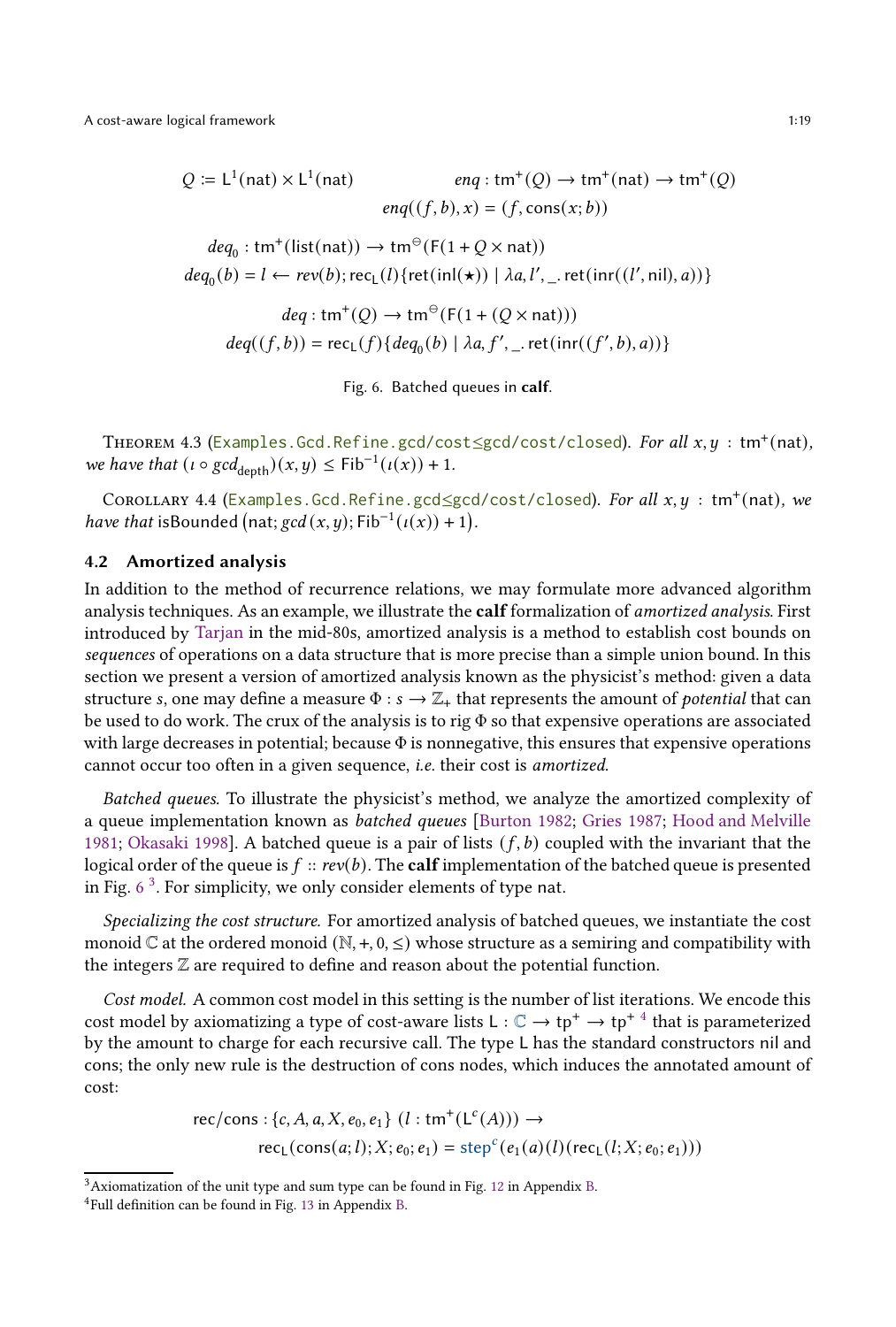<span id="page-19-0"></span>
$$
\text{op}: \text{tp}^+ \qquad \text{cost}: \text{tm}^+(\text{op}) \to \text{tm}^+(\text{Q}) \to \mathbb{Z}
$$
\n
$$
\text{op} = \text{nat} + 1 \qquad \text{cost}(op_{\text{eng}}(x), q) = 0
$$
\n
$$
op_{\text{eng}}(x) = \text{inl}(x) \qquad \text{cost}(op_{\text{deg}^+}(f, b)) = 1 + |b|
$$
\n
$$
op_{\text{deg}^+} = \text{inr}(\star)
$$
\n
$$
[\![-\!](-) : \text{tm}^{\ominus}(\text{op} \to \text{Q} \to \text{F}(\text{Q}))
$$
\n
$$
[\![op_{\text{eng}}(x)]](q) = \text{eng}(q, x) \qquad [\![-\!]_{\text{seq}}(-) : \text{tm}^{\ominus}(\text{list}(\text{op}) \to \text{Q} \to \text{F}(\text{Q}))
$$
\n
$$
[\![op_{\text{deg}^+}](q) = s \leftarrow \text{deg}(q); \qquad [\![\text{nil}]_{\text{seq}}(q) = \text{ret}(q)
$$
\n
$$
\text{case}(s) \{ \text{ inl}(\star) \hookrightarrow \text{ret}(\text{(nil}, \text{nil})) \quad [\text{cons}(o; os)]_{\text{seq}}(q) = q' \leftarrow [\![o]\!](q); f(q')
$$
\n
$$
|\text{ inr}((q, x)) \hookrightarrow \text{ret}(q) \}
$$
\n
$$
\text{cost}_{\text{seq}} : \text{tm}^+(\text{list}(\text{op})) \to \text{tm}^+(\text{Q}) \to \mathbb{Z}
$$
\n
$$
\text{cost}_{\text{seq}}(\text{nil}, q) = 0
$$
\n
$$
\text{cost}_{\text{seq}}(\text{cons}(o; os), q) = \text{cost}(o, q) + (q' \leftarrow [\![o]\!](q); \text{cost}_{\text{seq}}(os, q'))
$$

Fig. 7. Serialization of queue operations.

To charge unit cost per iteration, we define the type of batched queues as  $Q \coloneqq L^1(\text{nat}) \times L^1(\text{nat})$ . Note that the standard list type is recovered as  $list(A) := L^0(A)$ . We write  $|-| : \{c\} L^c(A) \rightarrow \mathbb{N}$ for the length function on lists.

<span id="page-19-1"></span>Upper bounding individual queue operations. We obtain cost bounds on the individual operations using similar techniques as in Section [4.1:](#page-16-2)

THEOREM 4.5 (Examples.Queue.enq≤enq/cost, Examples.Queue.deq≤deq/cost). For any queue q and element x, we have isBounded (O; eng(q, x); 0). Moreover, for any queue  $q = (f, b)$ , we have isBounded  $(1 + Q \times nat; deg(q); 1 + |b|)$ .

Serializing the queue operations. To formalize the notion of a sequence of operations, we define a serialization of the queue operations in Fig. [7.](#page-19-0) Here, op denotes the type of queue operations, which is either an enqueue of an element or a dequeue. Given a serialized operation  $o$  and a queue  $q, \lceil \theta \rceil (q)$  is the interpretation of  $o$  on  $q$ . By Theorem [4.5](#page-19-1) the resulting computation is bounded by the cost of the corresponding operation  $cost(q, o)$ , defined in Fig. [7:](#page-19-0)

COROLLARY 4.6 (Examples. Queue.op 
subseteq and a queue of  $\alpha$  and a queue q, we have isBounded  $(Q; [\![ o]\!](q); cost(q, o)).$ 

<span id="page-19-2"></span>The function  $\llbracket - \rrbracket_{\text{seq}}(-)$  lifts the interpretation to sequences of operations by threading the given queue through the list of operations. It is bounded by  $cost_{seq}$ :

LEMMA 4.7 (Examples.Queue.op/seq≤op/seq/cost). Given a list of operations l and a queue q, we have isBounded  $(Q;[[l]]_{seq}(q); cost_{seq}(l,q)).$ 

Amortized analysis of batched queues. We are now in a position to analyze the amortized cost of the queue operations. We define the potential function on queue states:

$$
\Phi : \text{tm}^+(\mathcal{Q}) \to \mathbb{N}
$$

$$
\Phi(f, b) = |f| + 2 \cdot |b|
$$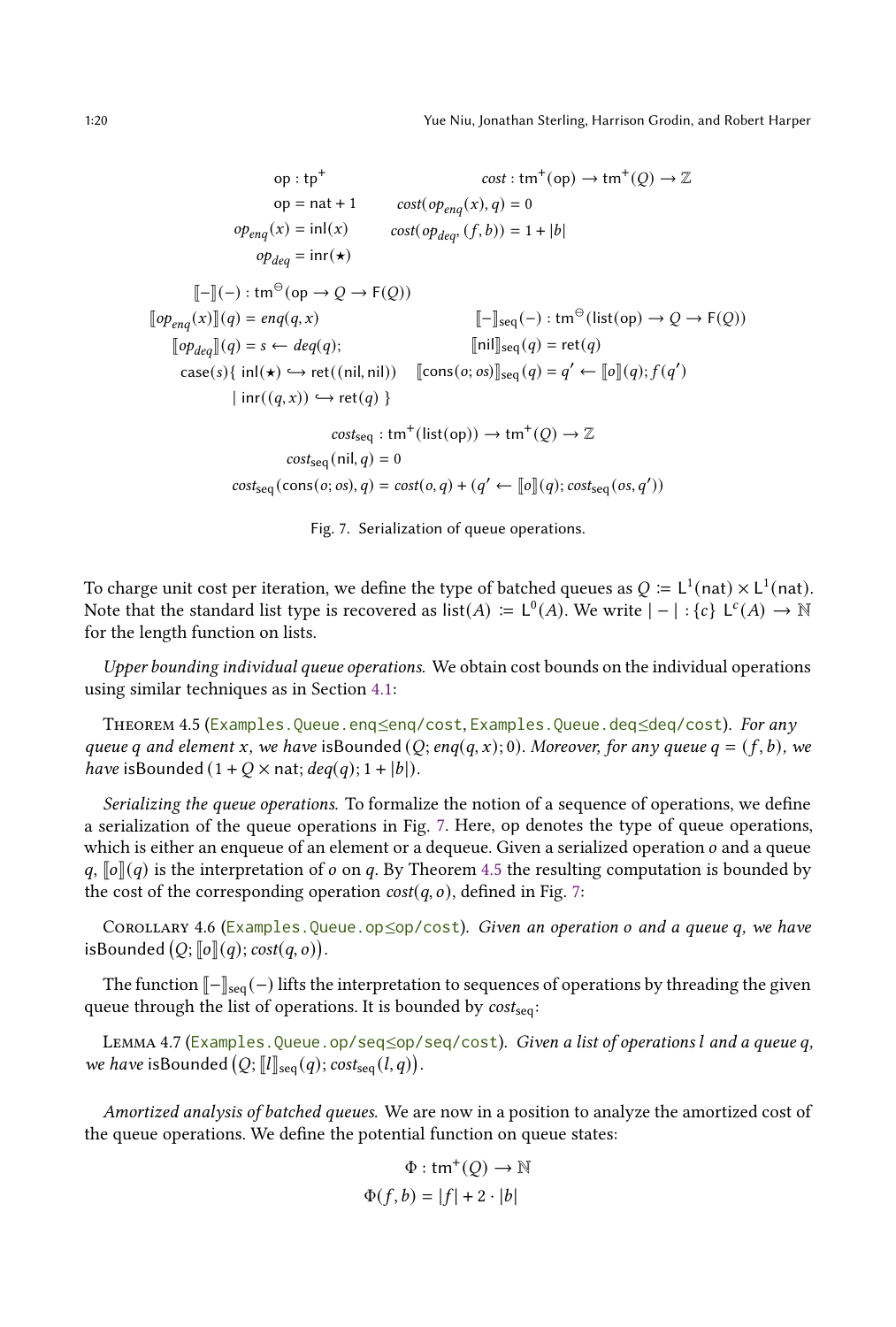A cost-aware logical framework 1:21

Traditionally an operation's amortized cost is defined as the maximum value of the sum of the induced cost and the difference in the potential over a starting state; we represent this relationally:

has $Cost_{amortized}: \text{tm}^+(\text{op}) \to \mathbb{N} \to \text{Jdg}$ 

 $\text{hasCost}_{\text{amortized}}(o, k) = (q : Q) \rightarrow (\text{cost}(o, q) +_{\mathbb{Z}} \Phi([\![o]\!](q)) -_{\mathbb{Z}} \Phi(q)) \leq_{\mathbb{Z}} k$ 

Note that because amortized cost has to be defined using non-truncated subtraction, terms of type N appearing in the relation hasCost<sub>amortized</sub> are all implicitly lifted to the integers Z. We verify that the amortized cost of enqueue is 2, while the amortized cost of dequeue is 0:

THEOREM 4.8 (Examples. Queue.enq/acost, Examples. Queue.deq/acost). We have that has $\textsf{Cost}_{\textsf{amortized}}(op_{\textit{enq}}(x),2)$  for all  $x:\textsf{tm}^+(\textsf{nat})$  and that  $\textsf{hasCost}_{\textsf{amortized}}(op_{\textit{deq}},0)$ .

Using the amortized costs, we can bound the cost of a sequence of queue operations using a standard telescoping series:

THEOREM 4.9 (Examples.Queue.op/seq/cost $\leq \!\!\phi_{\mathrm{o}}$ +2\*|1|). *Given an initial queue*  $q$  : tm $^+(\overline{Q})$ and a list of operations  $l : \text{tm}^+(\text{list(op)}),$  we have  $\text{cost}_{\text{seq}}(l, q) \leq \Phi(q) + 2|l|.$ 

Combining this inequality with Lemma [4.7,](#page-19-2) we obtain an amortized bound on a sequence of operations on the empty queue:

COROLLARY 4.10 (Examples. Queue.op/seq $\leq$ 2\*|1|). Given a list of operations l, we have that isBounded  $(Q;[[l]]_{\text{seq}}((\text{nil}, \text{nil})); 2|l|).$ 

## <span id="page-20-0"></span>5 METATHEORY OF calf

In this section we substantiate the theory of calf by means of a model construction and prove the following theorems:

- (1) **Nondegeneracy.** The cost effect step is not degenerate, i.e  $\kappa$  step<sup>1</sup>(e) = ret(e) for any e :  $F(A)$ .
- (2) Validity of cost bounds. We have that  $\vdash \bigcirc(m \leq n)$  if and only if  $\vdash m \leq n$  for all  $m, n : \mathbb{N}$ .

Models of calf. Recall from Section [2.8](#page-12-1) that we define calf as the free lccc  $\mathscr{C}_{\text{cal}}$  over the signature  $\Sigma_{\text{calf}}$  presented in Fig. [3.](#page-13-0) Consequently one may prove metatheorems about calf using the universal property of freely generated categories. In the context of functorial semantics [\[Lawvere 1963\]](#page-27-22), the universal property states that one may define a model  $\mathcal{C}_{\text{calf}} \to \mathcal{E}$  by simply specifying the image of the constants of  $\Sigma_{\text{calf}}$  in  $\mathcal{C}^{-5}$  $\mathcal{C}^{-5}$  $\mathcal{C}^{-5}$ . The data of this specification is encapsulated by the notion of an algebra for a signature:

<span id="page-20-2"></span>Definition 5.1 (Algebra for a signature in the logical framework). Let  $\mathscr E$  be a category that has a universe  $U$  closed under dependent products, dependent sums, and extensional equality. Given a signature Σ in the logical framework, we can define a type  $\text{Alg}_{\mathcal{U}}(\Sigma)$  of  $\mathcal{U}$ -small algebras for Σ in  $\mathscr E$  by interpreting Jdg as  $\mathcal U$  and taking the dependent sum over all the constants declared in Σ.

Thus given a sufficiently structured category  $\mathscr E$  in the sense above, we can define a model of calf by exhibiting an algebra  $\mathcal{A}$  :  $\text{Alg}_{\mathcal{U}}(\Sigma_{\text{calf}})$  in some universe  $\mathcal{U}$  of  $\mathcal{E}$ . In fact we can define the intended model of calf in any given topos  $X$  with a distinguished subterminal object representing the phase separation of intension and extension. To obtain an external view, we specialize the construction to the presheaf topos over the interval category  $\{0 \rightarrow 1\}$ , *i.e.* the category of families of sets  $Set^{-}$ , which suggests the interpretation of calf types as phase separated *families*.

<span id="page-20-1"></span> $5$ An analogous situation arises when considering homomorphisms out of a free group: any function on the generators determines a homomorphism.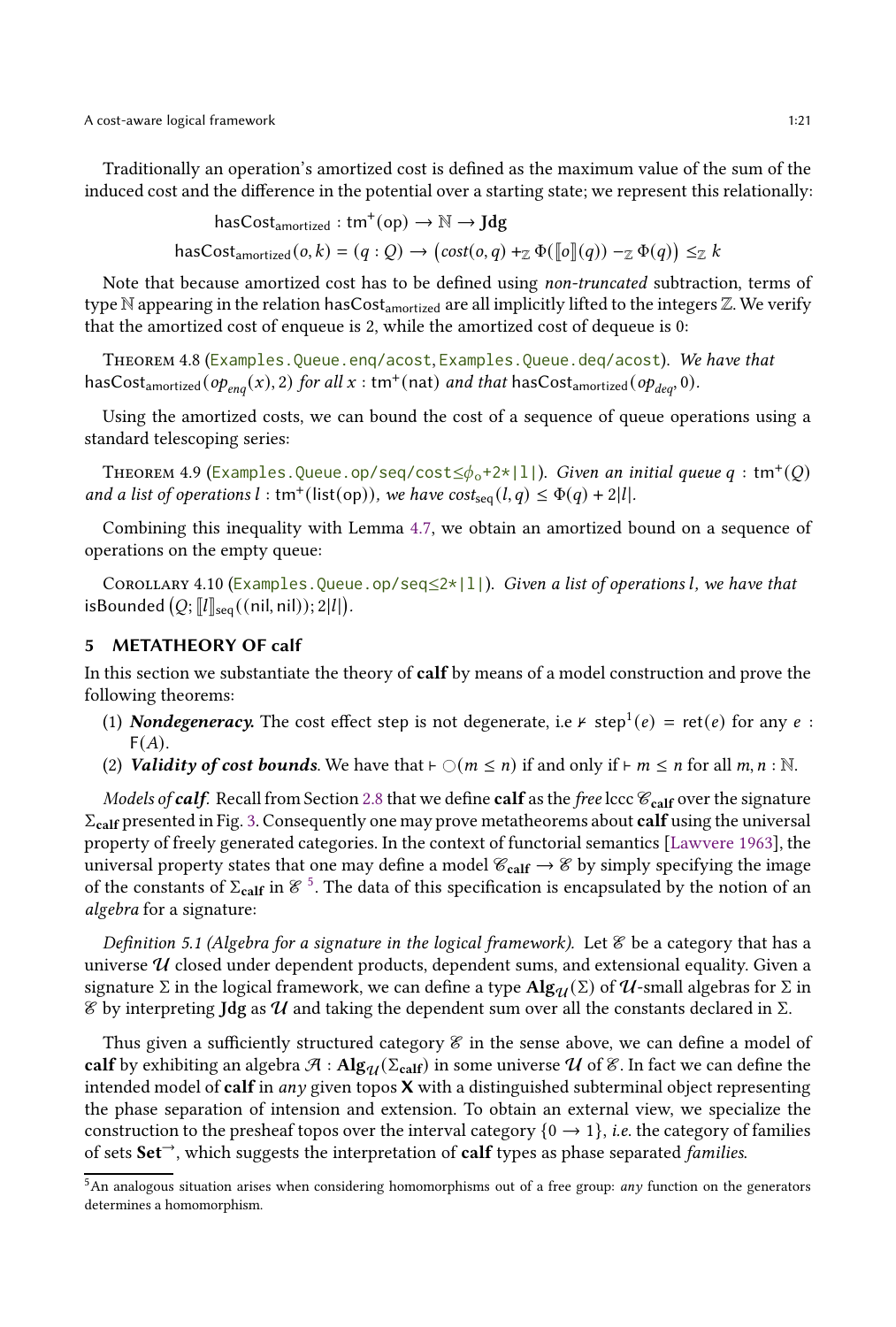Language of phase distinctions. Inspired by recent work emphasizing the role of phase distinctions in the analysis of metatheoretic properties [\[Sterling and Angiuli 2021](#page-28-3); [Sterling and Harper](#page-28-0) [2021\]](#page-28-0), we isolate a pair of complementary modalities  $\circlearrowright$ .  $\bullet$  that models the phase distinction of extension and intension in calf. Using the language of phase distinctions, we give a succinct definition of our model that avoids the explicit but more cumbersome presentation involving families.

## 5.1 Counting model of calf

We exhibit an algebra  $\mathcal{A}$  for  $\Sigma_{\text{calf}}$  in any given topos **X** equipped with a distinguished proposition ¶<sup>E</sup> : Ω. [6](#page-21-0) Consequently we have at our disposal a rich internal language in the form of an extensional dependent type theory that includes (in particular) a hierarchy of universes  $\mathcal{U}_{\alpha}$ , inductive types, and a universe of proof-irrelevant propositions  $\Omega$ . The role of the proposition  $\P_{E}$  is to provide a semantic counterpart to the **calf** proposition  $\P$ <sub>E</sub>.

Letting  $\alpha < \beta$  be universe levels, we then define an algebra  $\cal H$  :  $\bf{Alg}_{\mathcal{U}_\beta}(\Sigma_{\text{calf}})$  that constitutes the standard Eilenberg–Moore model of CBPV in which computation types are interpreted as algebras<sup>[7](#page-21-1)</sup> for a given monad. In the case of calf we dub this interpretation the counting model, so named because the interpretation of the computation type  $F(A)$  is the free algebra of a particular writer monad whose carrier classifies elements of  $A$  paired with a step count. Because many parts of the interpretation is standard, we highlight only the constructions pertaining to calf per se.

5.1.1 Phase distinction. As mentioned above, we define the extensional phase  $\P$ <sub>E</sub> as the distinguished proposition  $\P$ <sub>E</sub>. By definition, the extensional modality is rendered as the function space in the internal language of **X**, i.e  $\bigcirc$  − :=  $\mathbb{I}_E \rightarrow -$ . The intensional modality  $\bullet$  − is defined as the pushout  $A \sqcup_{A \times \P_{E}} \P_{E}$  of the projection maps of  $A \times \P_{E}$ .

PROPOSITION 5.2 (RIJKE ET AL. [\[2020\]](#page-28-6)). Both  $\bigcirc$ ,  $\bullet$  are idempotent, left exact and monadic.

<span id="page-21-2"></span>We write  $(\eta_{\circ}, \eta_{\bullet})$  for the monadic unit of the (extensional, intensional) modality. Observe that  $\bullet$ A collapses to a single point when a proof of  $\P$ <sub>E</sub> exists:

PROPOSITION 5.3. Given  $u : \P_E$ , we have that  $\bigcirc A \cong 1$  for any A.

Thus we may effect the erasure of step in the extensional fragment by arranging the cost structure of programs to be a type in the *image* of  $\bullet$ : when a proof  $u$  :  $\P$ <sub>E</sub> is present, a cost *c* is equal to any other cost, in particular 0; consequently we have step<sup>c</sup>(e) = step<sup>0</sup>(e) = e by the coherence of step.

5.1.2 Cost monoid  $\mathbb C$ . Recalling that **calf** is parameterized in a cost monoid  $\mathbb C$ , our model takes as an input an arbitrary  $(M, +, 0, \leq)$  cost monoid in the category of sets **Set**. We then define  $\mathbb{C}$  as the image of M under the constant sheaf functor  $\text{Set} \to \text{Sh}(\mathbf{X})$ . Note that because  $\mathbb C$  is not necessarily in the image of  $\bullet$ , we interpret computation types of **calf** as algebras for the writer monad  $\bullet \mathbb{C} \times \text{−}$ . By Proposition [5.3](#page-21-2) the cost structure of programs is then rendered trivial underneath  $\P$ <sub>E</sub>.

5.1.3 Judgmental structure. Per the Eilenberg-Moore model of CBPV, value types calf are simply interpreted as types in **X**, and computation types are interpreted as algebras for  $\bigcirc \mathbb{C} \times -$ :

<sup>6</sup> For the limited topos theory we require in this section, we employ the notations of [Anel and Joyal](#page-25-11) [\[2021\]](#page-25-11).

<span id="page-21-1"></span><span id="page-21-0"></span> $7$ Not to be confused with Definition [5.1.](#page-20-2)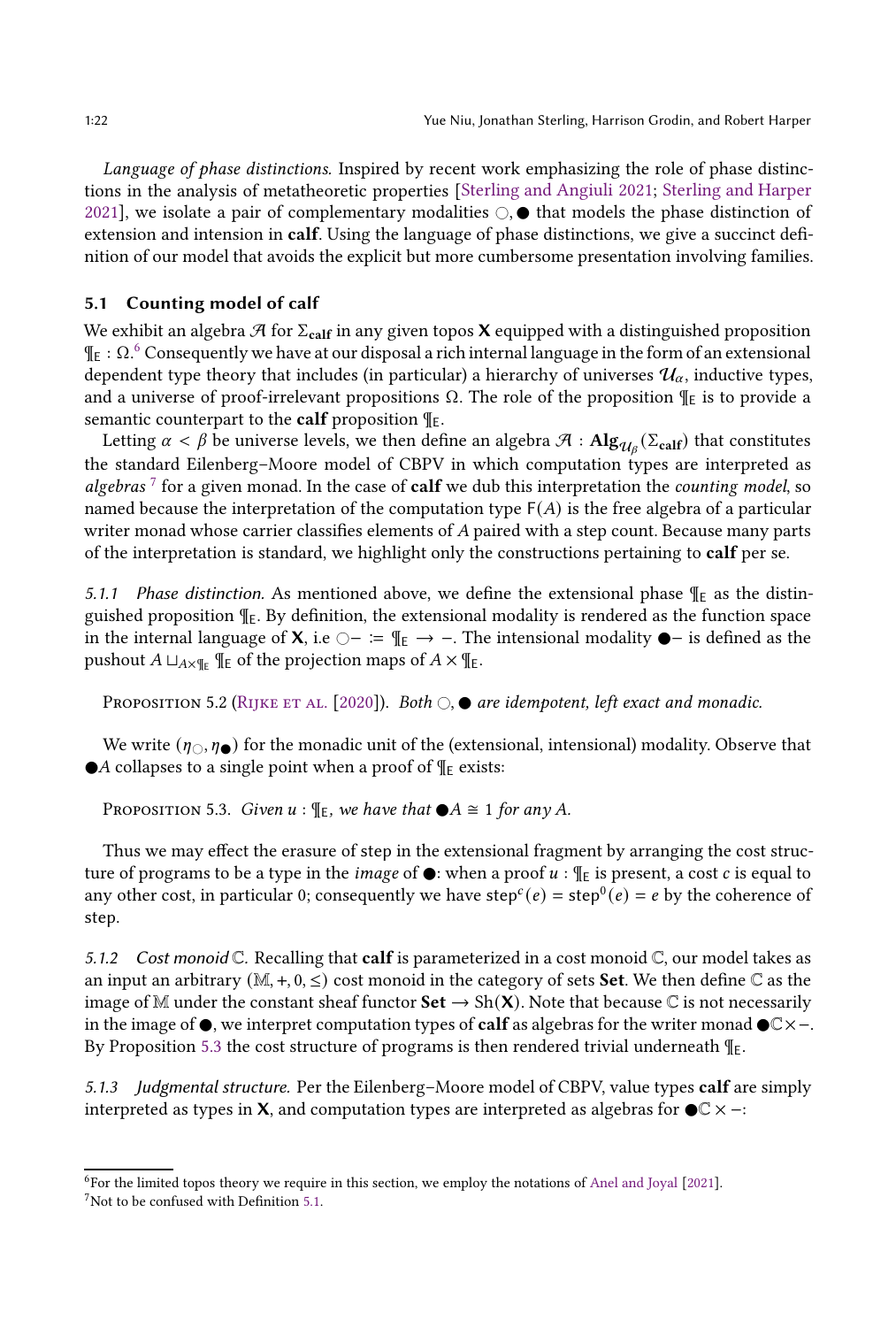$alg(T) =$  $\Bigg\}$  $\overline{\mathcal{L}}$ J. A :  $\mathcal{U}_\alpha$  $map: T(A) \rightarrow A$ unit : map  $\circ \eta = id_A$ mult : map  $\circ u = \text{map } \circ T$ map tp<sup>+</sup> :  $\mathcal{U}_{\beta}$  $tp^+ = \mathcal{U}_\alpha$  $\tan^+(A) = A$ tp $^{\oplus}:\mathcal{U}_{\beta}$  $tp^{\ominus} = alg(\bullet \mathbb{C} \times -)$  $\tan^{\Theta}(X) = |X|$ 

Note that given an algebra X, we write  $|X|$  for the carrier  $X \cdot A$ .

5.1.4 Values and computations. In the algebra semantics of CBPV, one coerces between value types and computation types via the adjoint pair  $F + U$  in which the left adjoint takes a type to the associated free C× −-algebra and the right adjoint forgets the structure of the given algebra, writing freeAlg $(T, A)$  for the free T algebra on A:

$$
F: \mathcal{U}_{\alpha} \to \text{alg}(\mathbb{C} \times -)
$$
  
 
$$
F(A) = \text{freeAlg}(\bigcirc \mathbb{C} \times -, A)
$$
  
 
$$
U: \text{alg}(\bigcirc \mathbb{C} \times -) \to \mathcal{U}_{\alpha}
$$
  
 
$$
U(X) = |X|
$$

5.1.5 Cost effect. The cost effect step is given by the algebra map of the given computation type:

$$
step: {X} \subset \rightarrow |X| \rightarrow |X|
$$

$$
stepc(x) = (X \cdot map)(\eta \bullet (c), x)
$$

The following is an immediate consequence of Proposition [5.3.](#page-21-2)

COROLLARY 5.4 (EXTENSIONAL FRAGMENT). We have that  $\bigcirc(\text{step}^c(e) = e)$  for all  $c : \mathbb{C}$  and  $e : |X|$ .

External view of the counting model. We may obtain a more concrete perspective on the counting model by considering its construction in the arrow category  $Set^{\rightarrow}$  in which the extensional phase  $\P$ <sub>E</sub> is furnished by the subterminal family  $0 \rightarrow 1$ . Observe that objects in this category are families of sets  $A: A_1 \to A_0$ , which corresponds to the fact that a type A is a family indexed in a collection of behaviors with the fibers representing the cost structure for a given behavior.

In Set<sup>→</sup> the extensional modality takes a family  $A_1 \rightarrow A_0$  to the identity  $A_0 \rightarrow A_0$ , trivializing the fiber (*i.e.* cost structure) over each point in  $A_0$ . On the other hand, the intensional modality takes  $A_1 \rightarrow A_0$  to the family  $A_1 \rightarrow 1$ ; applying the extensional modality thence results in the terminal family  $1 \rightarrow 1$ , demonstrating the property that "the extensional part of the intensional part is trivial".

#### 5.2 Nondegeneracy of step

THEOREM 5.5. We have that  $(\text{step}^c(e) = e) \rightarrow \bigcirc \bot$  for any nonzero  $c : \mathbb{C}$  and  $e : \bigcirc \mathbb{C} \times A$ .

PROOF. By definition,  $e = (c', a)$  for some  $c' : \bigcirc \mathbb{C}$  and  $a : A$ . Unfolding the definition of step and free algebra, we have step<sup>c</sup>(c', a) = ( $\eta_{\bullet}(c)$  +  $_{\bullet}$  c', a), where + ifts + using the functorial action of •. Hence it suffices to show  $(\eta \bullet (c) + \bullet c', a) = (c', a)$  implies  $\bullet \bot$ . Suppose  $(\eta \bullet (c) + \bullet c', a) = (c', a)$ . By the induction principle of pushouts, there are two cases to consider. First, suppose  $c' = \eta_{\bullet}(c'')$ for some  $c''$ : C. Because  $\bullet$  is left exact, the equation  $\eta_{\bullet}(c) +_{\bullet} \eta_{\bullet}(c'') = \eta_{\bullet}(c'')$  is equivalent to  $\bullet$  ( $c + c'' = c''$ ). But we assumed that c is nonzero, so the fact that  $\mathbb C$  is cancellative entails  $c + c'' = c'' \rightarrow \bot$ , and the result follows from the functorial action of  $\bullet$ . On the other hand, suppose  $c' = * (u)$  for some  $u : \mathbb{I}_E$ . By Lemma [5.3,](#page-21-2) we obtain a unique proof of  $\bigcirc \bot$ .

Because  $\bigcirc \bot = \mathcal{F}_E$ , we know that if step is degenerate, then the extensional phase  $\mathcal{F}_E$  is derivable. Observing that we placed no restrictions on the proposition  $\P$ <sub>E</sub> in the construction of the counting model, we immediately obtain the desired theorem by instantiating  $\P_F$  with the false proposition: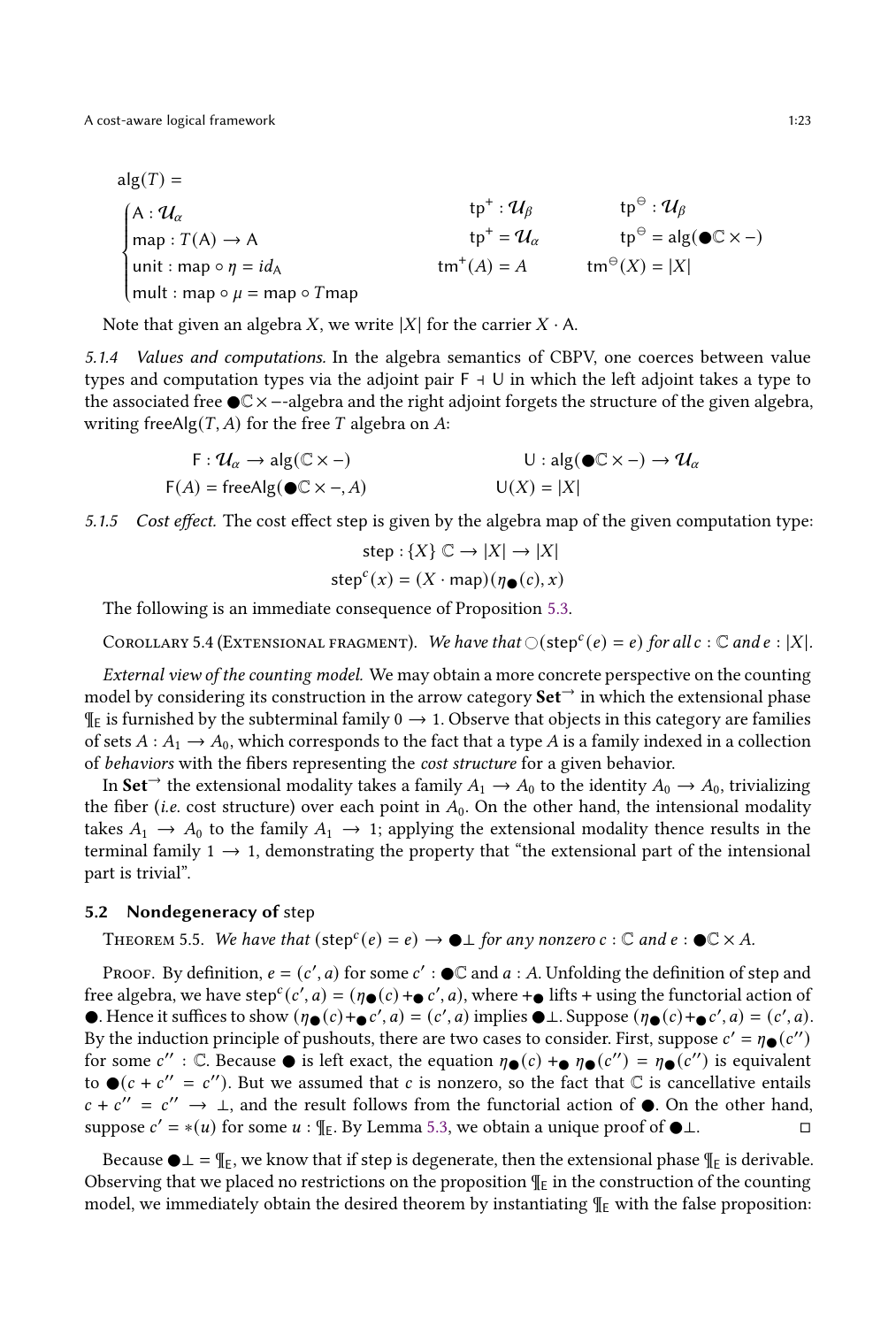THEOREM 5.6. We have that  $\forall$  step<sup>c</sup>(e) = e for any nonzero  $c : \mathbb{C}$  and  $e : F(A)$ .

#### 5.3 Validity of extensional cost bounds

We show that extensional inequalities are equivalent to ordinary inequalities in the **Set**  $\rightarrow$  model of calf whenever the cost monoid is *extensional* in the sense that  $\mathbb{C} \cong \mathbb{C} \mathbb{C}$  and the relation  $\leq$  may be characterized using  $\Sigma$  and equality types. As an example, we illustrate the case for the cost monoid N, noting that the same proof may be easily adapted to other common instances:

THEOREM 5.7. We have that  $\bigcirc$  ( $m \le n$ ) if and only if  $m \le n$  for all  $m, n : \mathbb{N}$ .

Proof. Observe that we may present  $m \leq n$  as the type  $\Sigma k$  :  $\mathbb{N}. n = \text{succ}^k(m)$ . By standard results [\[Rijke et al. 2020\]](#page-28-6) we know that the property of being extensional is closed under equality and  $\Sigma$  types. Combined with the fact that N is an extensional type in the **Set**<sup>→</sup> model of **calf**, we conclude that  $m \le n$  is also extensional, i.e.  $(m \le n) \cong \bigcirc (m \le n)$ .

COROLLARY 5.8. We have that  $\vdash \bigcirc(m \leq n)$  if and only if  $\vdash m \leq n$  for all  $m, n : \mathbb{N}$ .

## <span id="page-23-0"></span>6 PARALLELISM IN calf

Parallelism arises naturally in the setting of calf via an equational presentation of the profiling semantics of [Blelloch and Greiner](#page-25-1) [\[1995](#page-25-1)]. Here we present a version adapted from [Harper](#page-26-23) [\[2018\]](#page-26-23) in which it is observed that the source of parallelism can be isolated to the treatment of pairs of computations: a parallel computation of  $A \times B$  is furnished by a new computation form & that conjoins two independent computations of  $A$  and  $B$ :

$$
\&: \{A, B : \text{tp}^+\} \text{ tm}^{\ominus}(\text{F}(A)) \to \text{tm}^{\ominus}(\text{F}(B)) \to \text{tm}^{\ominus}(\text{F}(A \times B))
$$

One may think of a term  $e \& f$  as a computation in which  $e$  and  $f$  are evaluated simultaneously.

Cost structure of parallelism. [Blelloch and Greiner](#page-25-1) [\[1995](#page-25-1)] characterize the complexity of a program in terms of two measures: work, which represents its sequential cost, and span, which represents its parallel cost. In **calf** this structure is recorded by the *parallel cost monoid*  $\mathbb C\coloneqq(\mathbb N^2,\oplus,(0,0),\leq_{\mathbb N^2})$ ) in which  $\oplus$  and  $\leq_{N^2}$  are component-wise extensions of addition and  $\leq$ . Parallel cost composition is then implemented by the operation  $(w_1, s_1) \otimes (w_2, s_2) := (w_1 + w_2, \max(s_1, s_2))$  that takes the sum of the works and max of the spans. This provides the required structure to assemble the cost of a completed parallel pair:

$$
\&_{\text{join}} : \{A, B, c_1, c_2, a, b\} \text{ (step}^{c_1}(\text{ret}(a))) \& (\text{step}^{c_2}(\text{ret}(b))) = \text{step}^{c_1 \otimes c_2}(\text{ret}((a, b)))
$$

Nondegeneracy of parallel calf. Metatheoretic properties of parallel calf follows directly from the counting model defined in Section [5,](#page-20-0) given that we can interpret parallel pairing. Because the new pairing operation is only defined on free algebras, we may use ⊗● (lift of ⊗ by the functorial action of  $\bullet$ ) to define parallel pairing:  $(c_1, a) \& (c_2, b) = (c_1 \otimes \bullet c_2, (a, b))$ .

Parallel complexity of sorting. We have verified the sequential and parallel complexity of insertion sort and merge sort under the comparison cost model. As outlined above, we instantiate calf with the parallel cost monoid  $\mathbb{N}^2$  in which the first component represents the sequential cost and the second component represents the parallel cost. The analysis is parameterized by a comparable type A : tp<sup>+</sup> that is equipped with a comparison operation  $\leq^b$ : tm<sup>+</sup>(A)  $\rightarrow$  tm<sup>+</sup>(A)  $\rightarrow$  $tm^{\Theta}(F(bool))$ . Consequently, we may enforce the cost model by requiring the comparison operation  $\leq^b$  to be uniformly unit cost, *i.e.* isBounded (bool;  $x \leq^b y$ ;  $(1, 1)$ ) for all  $x, y : \text{tm}^+(A)$ . We have mechanized the following asymptotically tight cost bounds: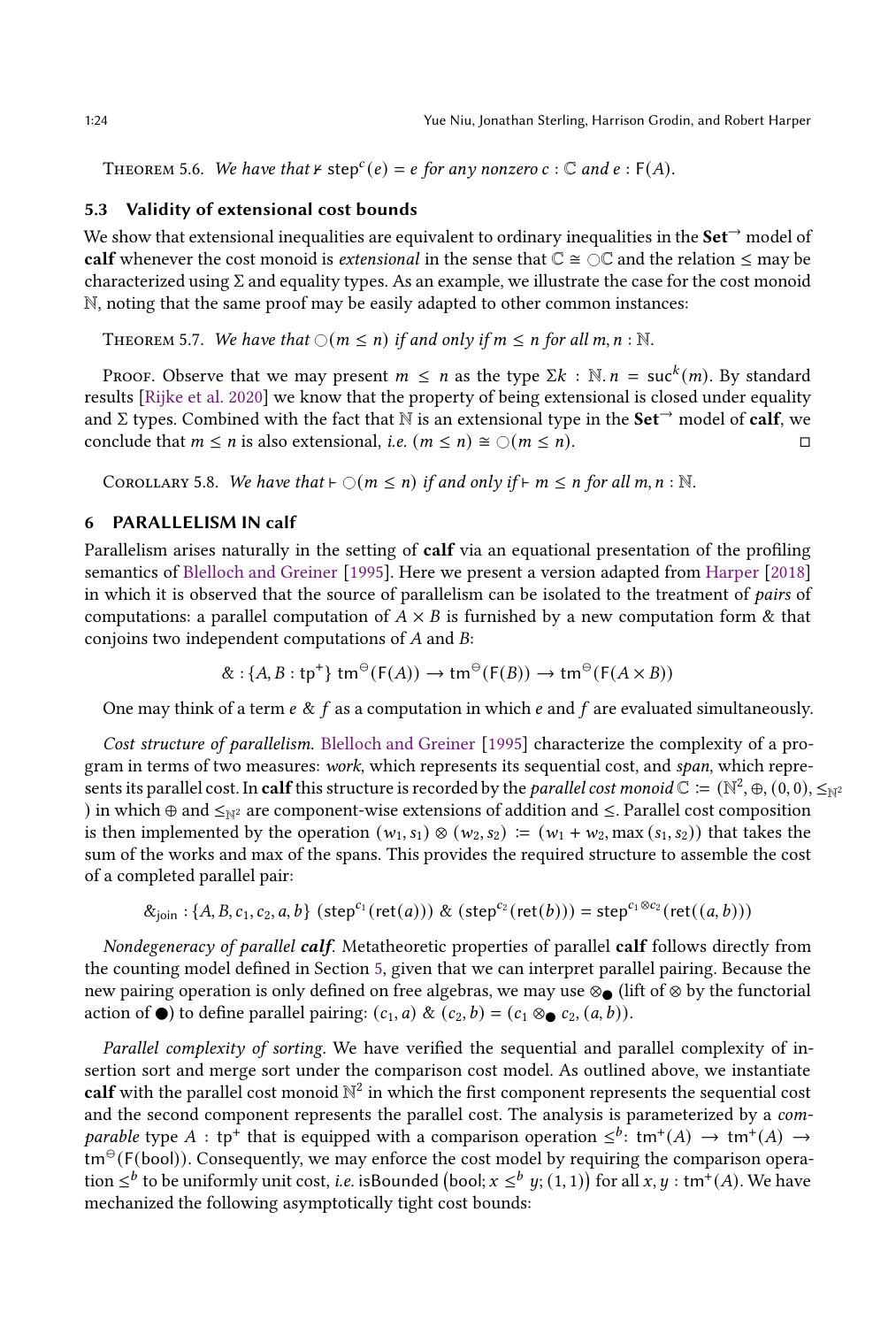THEOREM 6.1 (Examples. Sorting.Parallel.InsertionSort.sort≤sort/cost/closed). For all  $l$  : list(A), we have that isBounded (list(A); isort(l);  $(|l|^2, |l|^2)$ ).

Observe that sequential and parallel complexity coincide for insertion sort because there is no opportunity for parallelism in the algorithm. The standard merge sort algorithm enjoys a logarithmic speed up when the recursive calls are performed in parallel:

THEOREM 6.2 (Examples. Sorting.Parallel.MergeSort.sort≤sort/cost/closed). For alll :  $\textsf{list}(A)$ , we have that isBounded  $\big(\textsf{list}(A); \textsf{msort}(l); \big(\big[\log_2|l|\big]\cdot|l|, 2\cdot|l| + \big[\log_2|l|\big]\big)\big).$ 

To obtain a sublinear bound on parallel complexity, one must modify merge sort to also perform the merging step in parallel, an alteration that slightly increases the sequential complexity:

THEOREM 6.3 (Examples. Sorting. Parallel.MergeSortPar.sort≤sort/cost/closed). For all l: list(A), we have that isBounded  $\left(\text{list}(A); \text{msortPar}(l); \left(\lceil \log_2(|l|+1) \rceil^2 \cdot |l|, \lceil \log_2(|l|+1) \rceil^3 \right) \right)$ .

## 7 CONCLUSION

Three somewhat contradictory goals guide our type-theoretic approach to cost analysis:

- (1) Expressiveness: the ability to codify the methods and results of informal algorithm analysis.
- (2) Certification: programs and their cost bounds should bear their intended meaning.
- (3) Composition: cost bounds should be composable.

Most extant cost analysis frameworks excel at two out of three of the above. Type systems defined by intrinsic cost-aware judgments [\[Hoffmann et al. 2012;](#page-26-10) [Rajani et al. 2021](#page-27-13); [Wang et al. 2017\]](#page-28-5) are certified by soundness theorems and admit composition by construction but lack expressiveness because cost bounds are often form-constrained and typing derivations cannot exploit complex behavioral properties. The traditional method for cost accounting using the writer monad [\[Handley et al. 2019](#page-26-13)] provides an expressive and compositional framework for cost analysis, but this transparent instrumentation is not certified in the aforementioned sense because programs in the writer monad do not necessarily accumulate cost faithfully (see Section [1.7.3\)](#page-5-0). Lastly, frameworks for cost analysis in the setting of program logics [\[Atkey 2010](#page-25-7); [Mével et al. 2019](#page-27-14)] may be transposed to type theory by working with a deep embedding of a programming language and its operational semantics inside type theory. Although this can be developed into an expressive and certified framework in the sense above, it is not compositional because one may speak about operational semantics only on closed terms and must quantify over closing instances for open terms.

In this paper we show that the three goals may be achieved simultaneously. First, the extensional fragment of **calf** constituents an ordinary dependent type theory, which furnished us a rich specification language to formulate two widely used algorithm analysis techniques and illustrate each through detailed case studies. Secondly, we see that calf programs account for cost faithfully because the type of free computations is abstract in the theory, leaving no opportunity for computations to spuriously abandon accumulated steps or branch based on the cost component of an input. Lastly, by axiomatizing cost as an effect in the base CBPV language, we obtain a simple equational theory of cost that enables compositional cost analysis. We conclude by suggesting two particularly pertinent directions for future investigations.

Automation. In practice the usability of any verification framework may be greatly improved by automating routine procedures or derivations. In the context of calf there are two immediate opportunities for automation. On the one hand, the recurrence extraction step in the method of recurrence relations (as defined in Section [3.2\)](#page-14-1) may be automated in many cases by incorporating the mechanism of [Kavvos et al.](#page-27-1) [\[2019\]](#page-27-1). On the other hand, proofs involving restricted forms of cost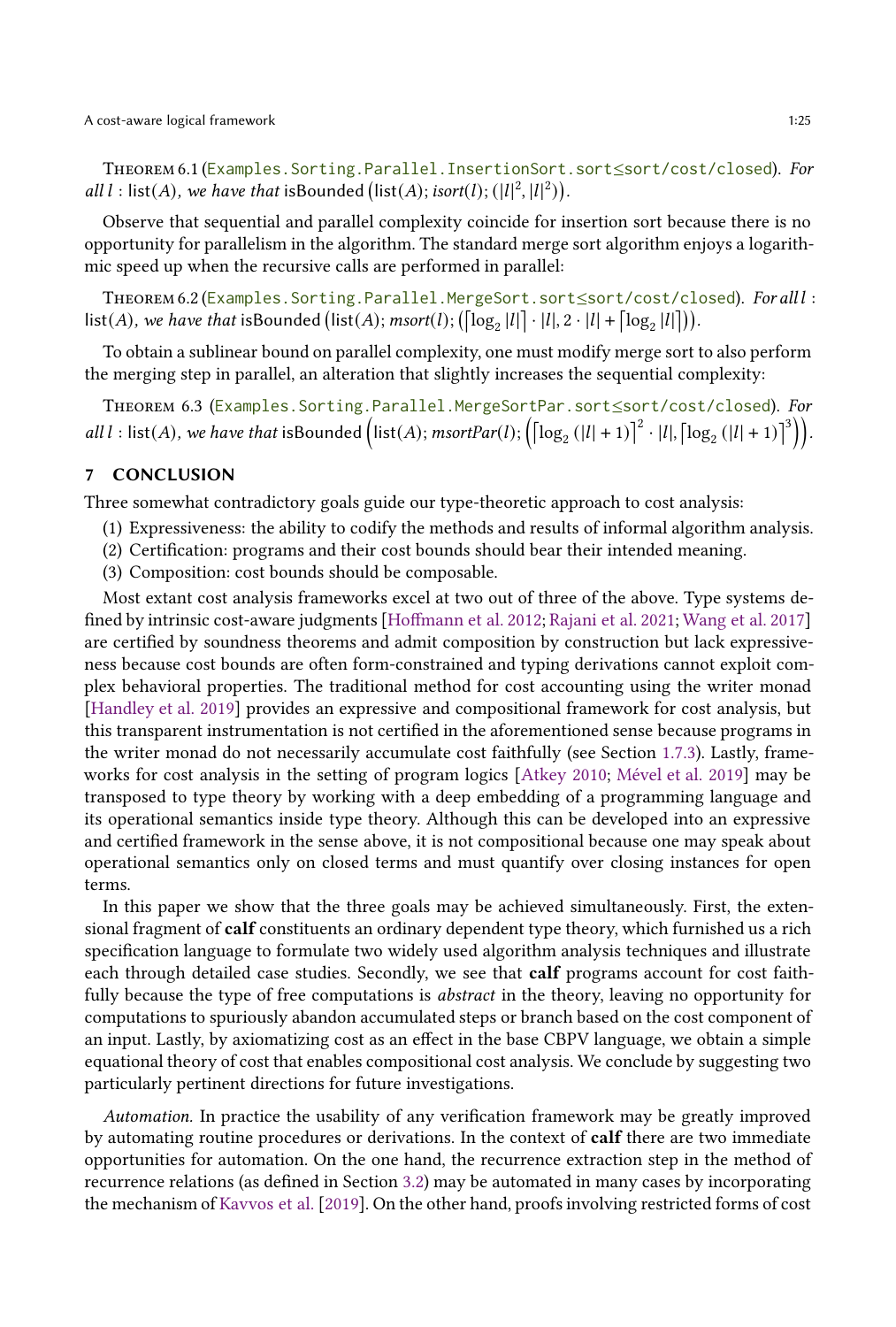bounds may be automated either by recurrence solving ( $e.g.$  the Master theorem) or an automated system such as RaML [\[Hoffmann et al. 2012](#page-26-10)].

Full adequacy and partiality. It would be interesting to prove an adequacy result of the form presented in [Kavvos et al.](#page-27-1) [\[2019\]](#page-27-1) in which one defines a cost-aware embedding of a source language (equipped with an operational semantics) in the target language (in this case calf) and proves that the image of any source program is assigned the same cost as the cost of the source program that is induced by the operational semantics. In many cases the source language of interest admits general recursion; consequently one must arrange for **calf** to faithfully interpret non terminating programs. We conjecture that such an adequacy result may be proved by extending calf with a version of the partiality monad of [Capretta](#page-26-5) and defining an embedding targeting the monadic fragment.

#### ACKNOWLEDGMENTS

We are grateful to Carlo Angiuli and Alex Kavvos for productive discussions on the topic of this research, and to Tristan Nguyen at AFOSR for his support.

This work was supported in part by AFOSR under grants MURI FA9550-15-1-0053 and FA9550- 19-1-0216, in part by the National Science Foundation under award number CCF-1901381, and by AFRL through the NDSEG fellowship. Any opinions, findings and conclusions or recommendations expressed in this material are those of the authors and do not necessarily reflect the views of the AFOSR, NSF, or AFRL.

## REFERENCES

<span id="page-25-4"></span>Umut A. Acar and Guy E. Blelloch. 2019. Algorithms: Parallel and Sequential. [http:www.algorithms-book.com.](http:www.algorithms-book.com)

- <span id="page-25-3"></span>Thorsten Altenkirch and Ambrus Kaposi. 2016a. Normalisation by Evaluation for Dependent Types. In 1st International Conference on Formal Structures for Computation and Deduction (FSCD 2016) (Leibniz International Proceedings in Informatics (LIPIcs), Vol. 52), Delia Kesner and Brigitte Pientka (Eds.). Schloss Dagstuhl–Leibniz-Zentrum fuer Informatik, Dagstuhl, Germany, 6:1–6:16. <https://doi.org/10.4230/LIPIcs.FSCD.2016.6>
- <span id="page-25-8"></span>Thorsten Altenkirch and Ambrus Kaposi. 2016b. Type Theory in Type Theory Using Quotient Inductive Types. In Proceedings of the 43rd Annual ACM SIGPLAN-SIGACT Symposium on Principles of Programming Languages (POPL '16). Association for Computing Machinery, St. Petersburg, FL, USA, 18–29. <https://doi.org/10.1145/2837614.2837638>
- <span id="page-25-11"></span>Mathieu Anel and André Joyal. 2021. Topo-logie. In New Spaces in Mathematics: Formal and Conceptual Reflections, Mathieu Anel and Gabriel Catren (Eds.). Vol. 1. Cambridge University Press, Chapter 4, 155–257. <https://doi.org/10.1017/9781108854429.007>
- <span id="page-25-7"></span>Robert Atkey. 2010. Amortised Resource Analysis with Separation Logic. In Programming Languages and Systems, Andrew D. Gordon (Ed.). Springer Berlin Heidelberg, Berlin, Heidelberg, 85–103.
- <span id="page-25-6"></span>Robert Atkey. 2018. Syntax and Semantics of Quantitative Type Theory. In Proceedings of the 33rd Annual ACM/IEEE Symposium on Logic in Computer Science. Association for Computing Machinery, Oxford, United Kingdom, 56–65. <https://doi.org/10.1145/3209108.3209189>
- <span id="page-25-1"></span>Guy Blelloch and John Greiner. 1995. Parallelism in Sequential Functional Languages. In Proceedings of the Seventh International Conference on Functional Programming Languages and Computer Architecture. Association for Computing Machinery, La Jolla, California, USA, 226–237. <https://doi.org/10.1145/224164.224210>
- <span id="page-25-2"></span>Guy E. Blelloch and John Greiner. 1996. A Provable Time and Space Efficient Implementation of NESL. In Proceedings of the First ACM SIGPLAN International Conference on Functional Programming. Association for Computing Machinery, Philadelphia, Pennsylvania, USA, 213–225. <https://doi.org/10.1145/232627.232650>
- <span id="page-25-5"></span>Ana Bove and Venanzio Capretta. 2005. Modelling general recursion in type theory. Mathematical Structures in Computer Science 15, 4 (2005), 671–708. <https://doi.org/10.1017/S0960129505004822>
- <span id="page-25-0"></span>Edwin Brady. 2013. Idris, a general-purpose dependently typed programming language: Design and implementation. Journal of Functional Programming 23, 5 (Sept. 2013), 552–593.
- <span id="page-25-10"></span>F. Burton. 1982. An Efficient Functional Implementation of FIFO Queues. Inf. Process. Lett. 14 (1982), 205–206.
- <span id="page-25-9"></span>Kevin Buzzard, Johan Commelin, and Patrick Massot. 2020. Formalising Perfectoid Spaces. In Proceedings of the 9th ACM SIGPLAN International Conference on Certified Programs and Proofs. Association for Computing Machinery, New Orleans, LA, USA, 299–312. <https://doi.org/10.1145/3372885.3373830>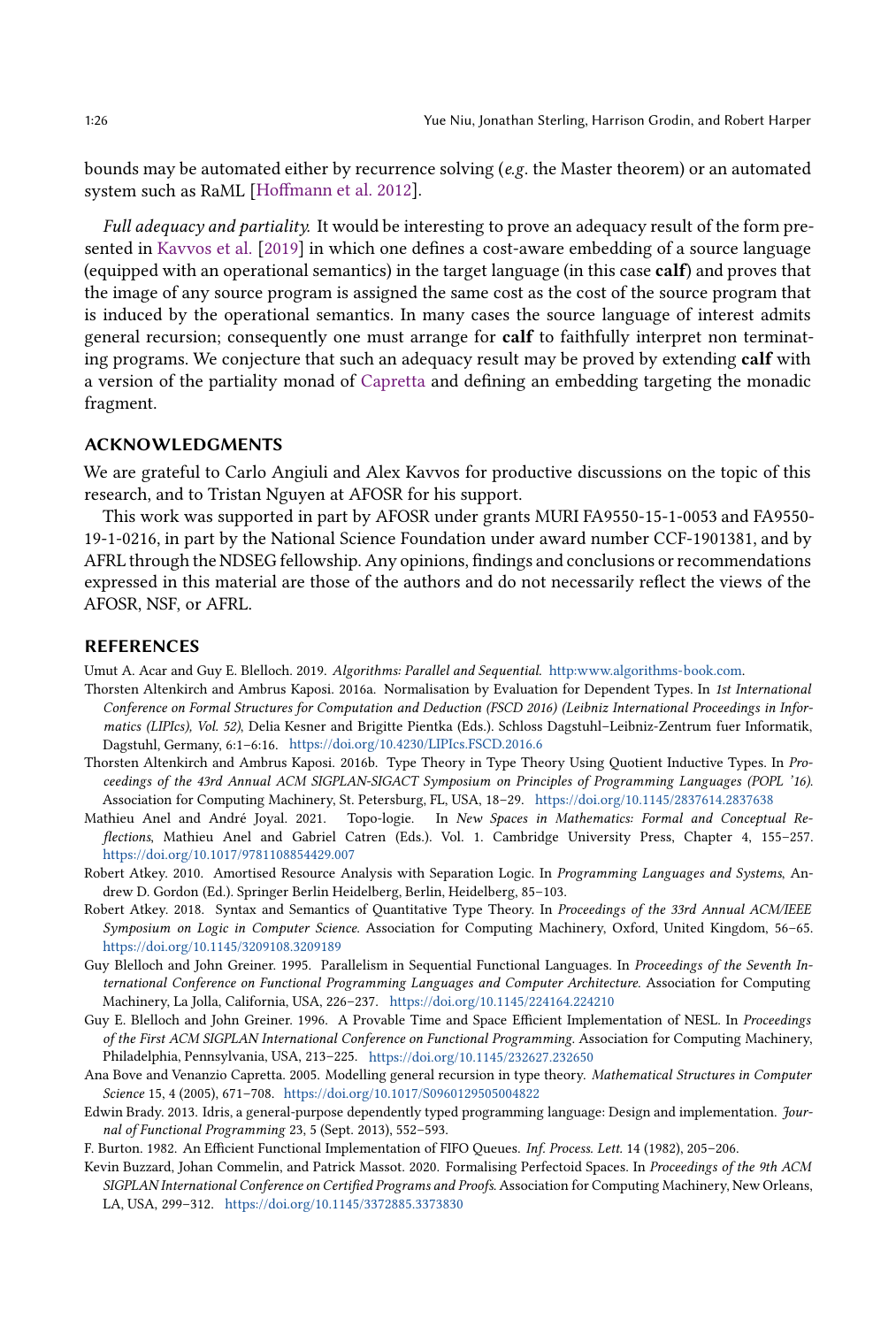A cost-aware logical framework 1:27

<span id="page-26-5"></span>Venanzio Capretta. 2005. General Recursion via Coinductive Types. Logical Methods in Computer Science 1, 2 (2005), 1–18.

- <span id="page-26-21"></span>Adam Chlipala. 2013. Certified Programming with Dependent Types: A Pragmatic Introduction to the Coq Proof Assistant. The MIT Press.
- <span id="page-26-24"></span>Jesper Cockx, Nicolas Tabareau, and Théo Winterhalter. 2021. The Taming of the Rew: A Type Theory with Computational Assumptions. Proceedings of the ACM on Programming Languages (2021). <https://hal.archives-ouvertes.fr/hal-02901011>
- <span id="page-26-0"></span>R. L. Constable, S. F. Allen, H. M. Bromley, W. R. Cleaveland, J. F. Cremer, R. W. Harper, D. J. Howe, T. B. Knoblock, N. P. Mendler, P. Panangaden, J. T. Sasaki, and S. F. Smith. 1986. Implementing Mathematics with the Nuprl Proof Development System. Prentice-Hall, Inc., Upper Saddle River, NJ, USA.
- <span id="page-26-7"></span>Robert L. Constable and Karl Crary. 2002. Computational complexity and induction for partial computable functions in type theory. Cambridge University Press, Cambridge, 164–181. <https://doi.org/10.1017/9781316755983.009>
- <span id="page-26-6"></span>Robert L. Constable and Daniel R. Zlatin. 1984. The Type Theory of PL/CV3. ACM Transactions on Programming Languages and Systems 6, 1 (Jan. 1984), 94–117. <https://doi.org/10.1145/357233.357238>
- <span id="page-26-1"></span>The Coq Development Team. 2016. The Coq Proof Assistant Reference Manual.
- <span id="page-26-4"></span>Thierry Coquand. 2019. Canonicity and normalization for dependent type theory. Theoretical Computer Science 777 (2019), 184–191. <https://doi.org/10.1016/j.tcs.2019.01.015> arXiv[:1810.09367](https://arxiv.org/abs/1810.09367) [cs.PL] In memory of Maurice Nivat, a founding father of Theoretical Computer Science - Part I.
- <span id="page-26-12"></span>Thomas H. Cormen, Charles E. Leiserson, Ronald L. Rivest, and Clifford Stein. 2009. Introduction to Algorithms, 3rd Edition. MIT Press. <http://mitpress.mit.edu/books/introduction-algorithms>
- <span id="page-26-11"></span>Karl Crary and Stephanie Weirich. 2000. Resource Bound Certification. In Proceedings of the 27th ACM SIGPLAN-SIGACT Symposium on Principles of Programming Languages. Association for Computing Machinery, Boston, MA, USA, 184–198. <https://doi.org/10.1145/325694.325716>
- Norman Danner, Daniel R. Licata, and Ramyaa. 2015. Denotational cost semantics for functional languages with inductive types. In Proceedings of the 20th ACM SIGPLAN International Conference on Functional Programming, ICFP 2015, Vancouver, BC, Canada, September 1-3, 2015, Kathleen Fisher and John H. Reppy (Eds.). Association for Computing Machinery, 140–151. <https://doi.org/10.1145/2784731.2784749>
- <span id="page-26-8"></span>Rowan Davies and Frank Pfenning. 1999. A Modal Analysis of Staged Computation. J. ACM 48 (Sept. 1999). <https://doi.org/10.1145/382780.382785>
- <span id="page-26-16"></span>Manuel Eberl. 2015. The Akra-Bazzi theorem and the Master theorem. Archive of Formal Proofs (July 2015). [https://isa-afp.org/entries/Akra\\_Bazzi.html,](https://isa-afp.org/entries/Akra_Bazzi.html) Formal proof development.
- <span id="page-26-15"></span>Manuel Eberl. 2017a. The Median-of-Medians Selection Algorithm. Archive of Formal Proofs (Dec. 2017). [https://isa-afp.org/entries/Median\\_Of\\_Medians\\_Selection.html,](https://isa-afp.org/entries/Median_Of_Medians_Selection.html) Formal proof development.
- <span id="page-26-14"></span>Manuel Eberl. 2017b. The number of comparisons in QuickSort. Archive of Formal Proofs (March 2017). [https://isa-afp.org/entries/Quick\\_Sort\\_Cost.html,](https://isa-afp.org/entries/Quick_Sort_Cost.html) Formal proof development.
- <span id="page-26-17"></span>Marcelo P. Fiore, Andrew M. Pitts, and S. C. Steenkamp. 2021. Quotients, inductive types, and quotient inductive types. (2021). arXiv[:2101.02994](https://arxiv.org/abs/2101.02994) [cs.LO]
- <span id="page-26-19"></span>G. Gonthier. 2008. Formal Proof — The Four-Color Theorem. Notices of the AMS 55, 11 (2008). <https://www.ams.org/notices/200811/tx081101382p.pdf>
- <span id="page-26-18"></span>Daniel Gratzer and Jonathan Sterling. 2020. Syntactic categories for dependent type theory: sketching and adequacy. (2020). arXiv[:2012.10783](https://arxiv.org/abs/2012.10783) [cs.LO]
- <span id="page-26-2"></span>John Greiner and Guy E. Blelloch. 1999. A Provably Time-Efficient Parallel Implementation of Full Speculation. ACM Transactions on Programming Languages and Systems 21, 2 (March 1999), 240–285. <https://doi.org/10.1145/316686.316690>
- <span id="page-26-22"></span>David Gries. 1987. The Science of Programming (1st ed.). Springer-Verlag, Berlin, Heidelberg.
- <span id="page-26-20"></span>Jesse Michael Han and Floris van Doorn. 2020. A Formal Proof of the Independence of the Continuum Hypothesis. In Proceedings of the 9th ACM SIGPLAN International Conference on Certified Programs and Proofs. Association for Computing Machinery, New Orleans, LA, USA, 353–366. <https://doi.org/10.1145/3372885.3373826>
- <span id="page-26-13"></span>Martin A. T. Handley, Niki Vazou, and Graham Hutton. 2019. Liquidate Your Assets: Reasoning about Resource Usage in Liquid Haskell. Proceedings of the ACM on Programming Languages 4, POPL (Dec. 2019). <https://doi.org/10.1145/3371092>
- <span id="page-26-23"></span>Robert Harper. 2018. PFPL Supplement: Types and Parallelism. (2018). <https://www.cs.cmu.edu/~rwh/pfpl/supplements/par.pdf>
- <span id="page-26-3"></span>Robert Harper, John C. Mitchell, and Eugenio Moggi. 1990. Higher-Order Modules and the Phase Distinction. In Proceedings of the 17th ACM SIGPLAN-SIGACT Symposium on Principles of Programming Languages. Association for Computing Machinery, San Francisco, California, USA, 341–354. <https://doi.org/10.1145/96709.96744>
- <span id="page-26-10"></span>Jan Hoffmann, Klaus Aehlig, and Martin Hofmann. 2012. Resource Aware ML. In Computer Aided Verification, P. Madhusudan and Sanjit A. Seshia (Eds.). Springer Berlin Heidelberg, Berlin, Heidelberg, 781–786.
- <span id="page-26-9"></span>Martin Hofmann. 2000. A Type System for Bounded Space and Functional In-Place Update–Extended Abstract. In Proceedings of the 9th European Symposium on Programming Languages and Systems. Springer-Verlag, Berlin, Heidelberg, 165–179.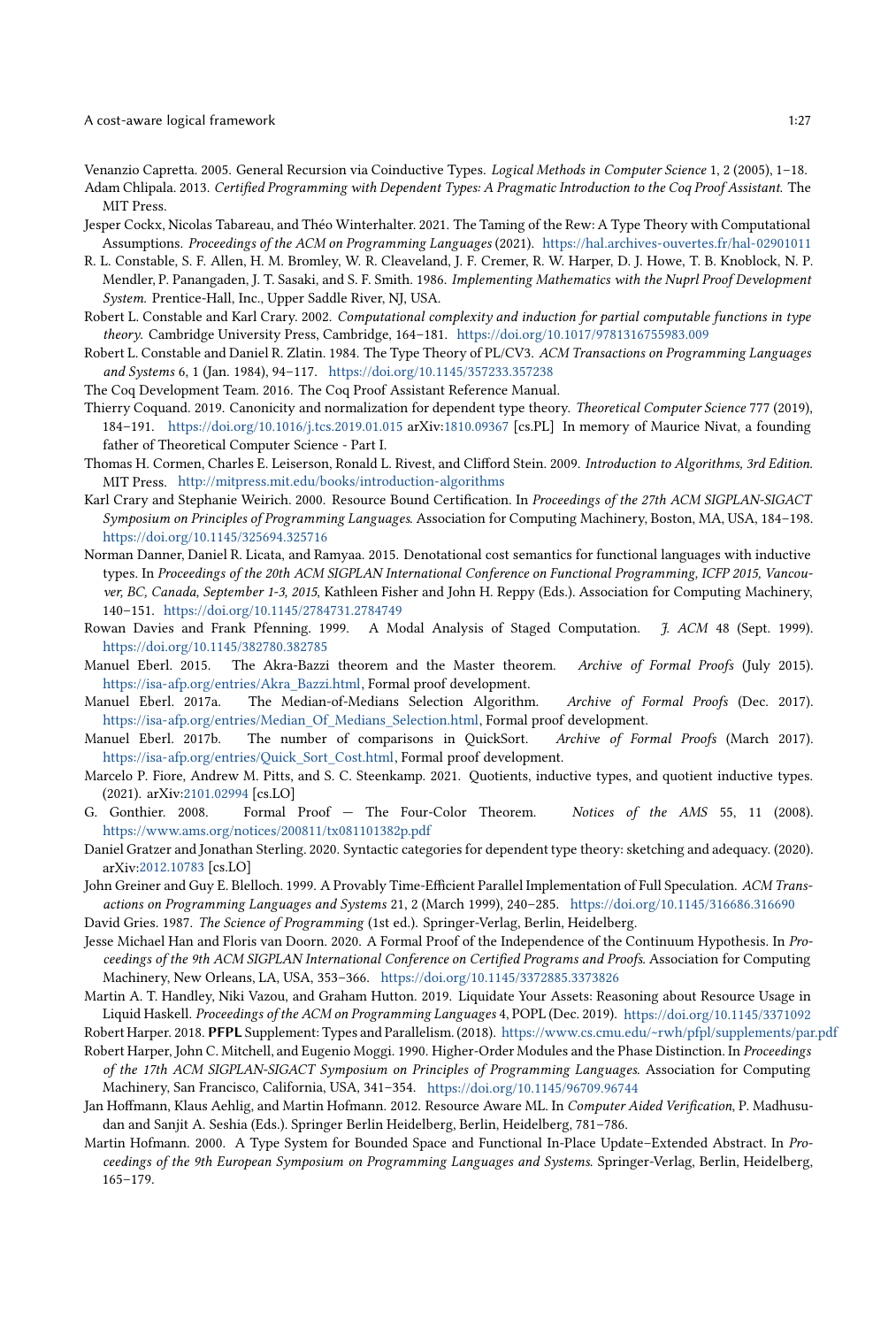- <span id="page-27-8"></span>Martin Hofmann and Steffen Jost. 2003. Static Prediction of Heap Space Usage for First-Order Functional Programs. In Proceedings of the 30th ACM SIGPLAN-SIGACT Symposium on Principles of Programming Languages. Association for Computing Machinery, New Orleans, Louisiana, USA, 185–197. <https://doi.org/10.1145/604131.604148>
- Martin Hofmann, Lorenz Leutgeb, Georg Moser, David Obwaller, and Florian Zuleger. 2021. Type-Based Analysis of Logarithmic Amortised Complexity. CoRR abs/2101.12029 (2021). arXiv[:2101.12029 https://arxiv.org/abs/2101.12029](https://arxiv.org/abs/2101.12029)
- <span id="page-27-20"></span>Robert Hood and Robert Melville. 1981. Real-time queue operations in pure LISP. Inform. Process. Lett. 13, 2 (1981), 50–54. [https://doi.org/10.1016/0020-0190\(81\)90030-2](https://doi.org/10.1016/0020-0190(81)90030-2)
- <span id="page-27-9"></span>Steffen Jost, Kevin Hammond, Hans-Wolfgang Loidl, and Martin Hofmann. 2010. Static determination of quantitative resource usage for higher-order programs. In Proceedings of the 37th ACM SIGPLAN-SIGACT Symposium on Principles of Programming Languages, POPL 2010, Madrid, Spain, January 17-23, 2010, Manuel V. Hermenegildo and Jens Palsberg (Eds.). Association for Computing Machinery, 223–236. <https://doi.org/10.1145/1706299.1706327>
- <span id="page-27-15"></span>Ralf Jung, Robbert Krebbers, Jacques-Henri Jourdan, Aleš Bizjak, Lars Birkedal, and Derek Dreyer. 2018. Iris from the ground up: A modular foundation for higher-order concurrent separation logic. Journal of Functional Programming 28 (2018), e20. <https://doi.org/10.1017/S0956796818000151>
- <span id="page-27-16"></span>Ralf Jung, David Swasey, Filip Sieczkowski, Kasper Svendsen, Aaron Turon, Lars Birkedal, and Derek Dreyer. 2015. Iris: Monoids and Invariants As an Orthogonal Basis for Concurrent Reasoning. In POPL '15: Proceedings of the 42nd Annual ACM SIGPLAN-SIGACT Symposium on Principles of Programming Languages. Association for Computing Machinery, Mumbai, India, 637–650. <https://doi.org/10.1145/2676726.2676980>
- <span id="page-27-10"></span>David M. Kahn and Jan Hoffmann. 2020. Exponential Automatic Amortized Resource Analysis. In Foundations of Software Science and Computation Structures, Jean Goubault-Larrecq and Barbara König (Eds.). Springer International Publishing, Cham, 359–380. [https://doi.org/10.1007/978-3-030-45231-5\\_19](https://doi.org/10.1007/978-3-030-45231-5_19)
- <span id="page-27-6"></span>G. A. Kavvos. 2017a. Dual-Context Calculi for Modal Logic. In Proceedings of the 32nd Annual ACM/IEEE Symposium on Logic in Computer Science (LICS). arXiv[:1602.04860](https://arxiv.org/abs/1602.04860)<http://arxiv.org/abs/1602.04860>
- <span id="page-27-5"></span>G. A. Kavvos. 2017b. On the Semantics of Intensionality and Intensional Recursion. Ph.D. Dissertation. arXiv[:1712.09302](https://arxiv.org/abs/1712.09302)
- <span id="page-27-1"></span>G. A. Kavvos, Edward Morehouse, Daniel R. Licata, and Norman Danner. 2019. Recurrence Extraction for Functional Programs through Call-by-Push-Value. Proceedings of the ACM on Programming Languages 4, POPL (Dec. 2019). <https://doi.org/10.1145/3371083>
- <span id="page-27-11"></span>Neelakantan R. Krishnaswami, Pierre Pradic, and Nick Benton. 2015. Integrating Linear and Dependent Types. In POPL '15: Proceedings of the 42nd Annual ACM SIGPLAN-SIGACT Symposium on Principles of Programming Languages. Association for Computing Machinery, Mumbai, India, 17–30.
- <span id="page-27-22"></span>F. William Lawvere. 1963. Functorial Semantics of Algebraic Theories. Ph.D. Dissertation. Columbia University.
- <span id="page-27-19"></span>Daniel K. Lee, Karl Crary, and Robert Harper. 2007. Towards a Mechanized Metatheory of Standard ML. In Proceedings of the 34th Annual ACM SIGPLAN-SIGACT Symposium on Principles of Programming Languages. Association for Computing Machinery, Nice, France, 173–184. <https://doi.org/10.1145/1190216.1190245>
- <span id="page-27-3"></span>Paul Blain Levy. 2004. Call-By-Push-Value: A Functional/Imperative Synthesis (Semantics Structures in Computation, V. 2). Kluwer Academic Publishers, Norwell, MA, USA.
- <span id="page-27-18"></span>Paul Blain Levy. 2006. Call-by-push-value: Decomposing call-by-value and call-by-name. Higher-Order and Symbolic Computation 19 (2006), 377–414. <https://doi.org/10.1007/s10990-006-0480-6>
- <span id="page-27-12"></span>Daniel R. Licata, Michael Shulman, and Mitchell Riley. 2017. A Fibrational Framework for Substructural and Modal Logics. In 2nd International Conference on Formal Structures for Computation and Deduction (FSCD 2017) (Leibniz International Proceedings in Informatics (LIPIcs), Vol. 84), Dale Miller (Ed.). Schloss Dagstuhl–Leibniz-Zentrum fuer Informatik, Dagstuhl, Germany, 25:1–25:22. <https://doi.org/10.4230/LIPIcs.FSCD.2017.25>
- <span id="page-27-14"></span>Glen Mével, Jacques-Henri Jourdan, and François Pottier. 2019. Time Credits and Time Receipts in Iris. In Programming Languages and Systems, Luís Caires (Ed.). Springer International Publishing, Cham, 3–29.
- <span id="page-27-17"></span>Tobias Nipkow, Jasmin Blanchette, Manuel Eberl, Alejandro Gómez Londoño, Peter Lammich, Christian Sternagel, Simon Wimmer, and Bohua Zhan. 2021. Functional Algorithms, Verified! <https://functional-algorithms-verified.org>
- <span id="page-27-4"></span>Yue Niu and Robert Harper. 2020. Cost-Aware Type Theory. (2020). arXiv[:2011.03660](https://arxiv.org/abs/2011.03660) [cs.PL]
- <span id="page-27-0"></span>Ulf Norell. 2009. Dependently Typed Programming in Agda. In Proceedings of the 4th International Workshop on Types in Language Design and Implementation (TLDI '09). Association for Computing Machinery, Savannah, GA, USA, 1–2. Chris Okasaki. 1998. Purely Functional Data Structures. Cambridge University Press, USA.
- <span id="page-27-21"></span><span id="page-27-2"></span>Pierre-Marie Pédrot and Nicolas Tabareau. 2019. The Fire Triangle: How to Mix Substitution, Dependent Elimination, and Effects. Proceedings of the ACM on Programming Languages 4, POPL (Dec. 2019). <https://doi.org/10.1145/3371126>
- <span id="page-27-7"></span>Frank Pfenning. 2001. Intensionality, Extensionality, and Proof Irrelevance in Modal Type Theory. In Proceedings of the 16th Annual IEEE Symposium on Logic in Computer Science. IEEE Computer Society, Washington, DC, USA, 221–. <http://dl.acm.org/citation.cfm?id=871816.871845>
- <span id="page-27-13"></span>Vineet Rajani, Marco Gaboardi, Deepak Garg, and Jan Hoffmann. 2021. A Unifying Type-Theory for Higher-Order (Amortized) Cost Analysis. Proceedings of the ACM on Programming Languages 5, POPL (Jan. 2021).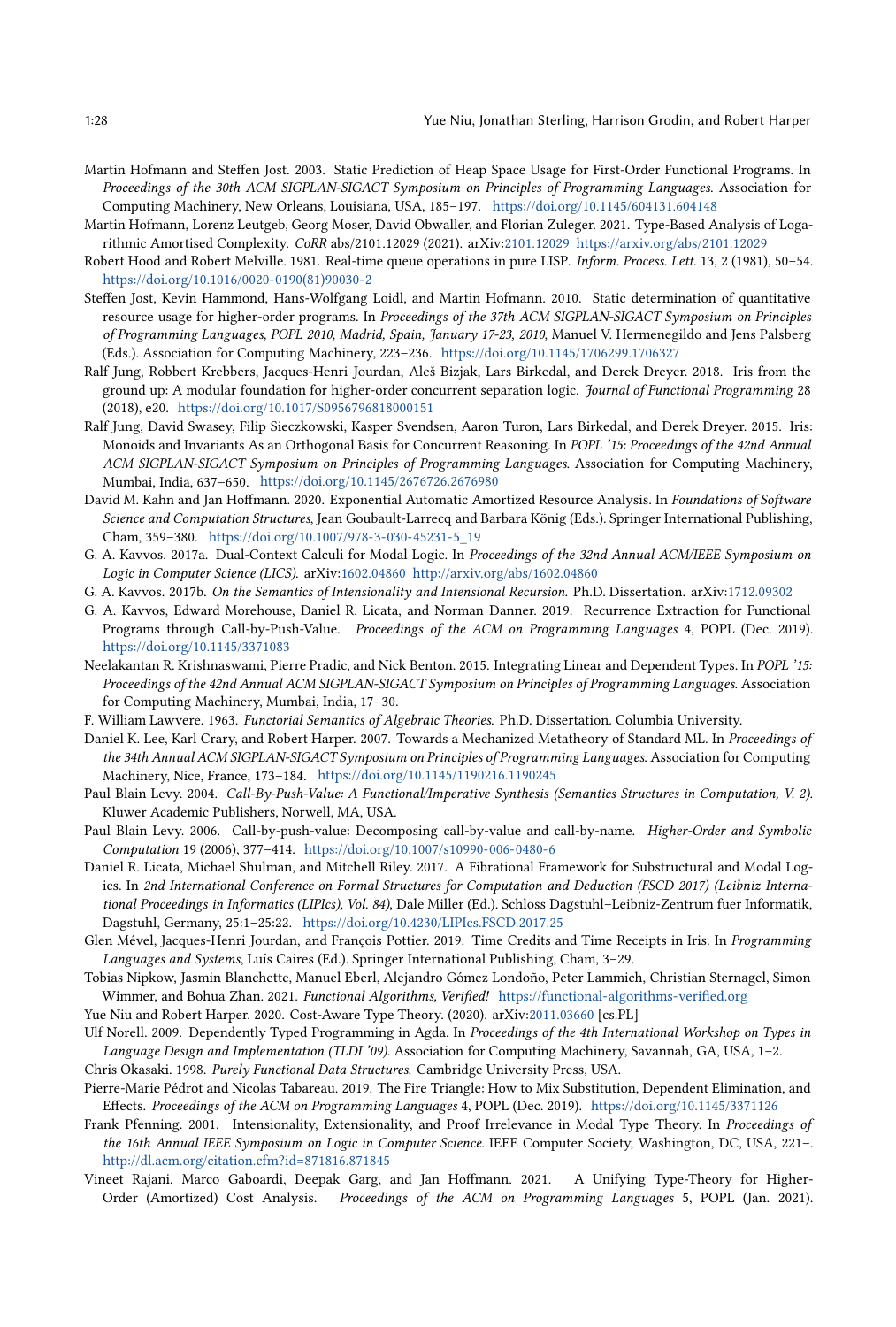A cost-aware logical framework 1:29

#### <https://doi.org/10.1145/3434308>

<span id="page-28-6"></span>Egbert Rijke, Michael Shulman, and Bas Spitters. 2020. Modalities in homotopy type theory. Logical Methods in Computer Science Volume 16, Issue 1 (Jan. 2020). [https://doi.org/10.23638/LMCS-16\(1:2\)2020](https://doi.org/10.23638/LMCS-16(1:2)2020) arXiv[:1706.07526](https://arxiv.org/abs/1706.07526) [math.CT]

- <span id="page-28-7"></span>Patrick Schultz and David I. Spivak. 2019. Temporal Type Theory. Progress in Computer Science and Applied Logic, Vol. 29. Birkhäuser Basel. <https://doi.org/10.1007/978-3-030-00704-1> arXiv[:1710.10258](https://arxiv.org/abs/1710.10258) [math.CT]
- <span id="page-28-2"></span>Daniel Spoonhower, Guy E. Blelloch, Robert Harper, and Phillip B. Gibbons. 2008. Space Profiling for Parallel Functional Programs. In Proceedings of the 13th ACM SIGPLAN International Conference on Functional Programming. Association for Computing Machinery, Victoria, BC, Canada, 253–264. <https://doi.org/10.1145/1411204.1411240>
- <span id="page-28-3"></span>Jonathan Sterling and Carlo Angiuli. 2021. Normalization for Cubical Type Theory. In Proceedings of the 36th Annual ACM/IEEE Symposium on Logic in Computer Science. Association for Computing Machinery, New York, NY, USA. arXiv[:2101.11479](https://arxiv.org/abs/2101.11479) [cs.LO] To appear.
- <span id="page-28-0"></span>Jonathan Sterling and Robert Harper. 2021. Logical Relations As Types: Proof-Relevant Parametricity for Program Modules. J. ACM (2021). arXiv[:2010.08599](https://arxiv.org/abs/2010.08599) [cs.PL] To appear.
- <span id="page-28-9"></span>Aaron Stump. 2016. Verified Functional Programming in Agda. Association for Computing Machinery and Morgan & Claypool.

<span id="page-28-4"></span>R. Tarjan. 1985. Amortized Computational Complexity. Siam Journal on Algebraic and Discrete Methods 6 (1985), 306–318.

<span id="page-28-8"></span>Taichi Uemura. 2019. A General Framework for the Semantics of Type Theory. (2019). arXiv[:1904.04097](https://arxiv.org/abs/1904.04097) [math.CT]

<span id="page-28-10"></span>Sebastian Andreas Ullrich. 2016. Simple Verification of Rust Programs via Functional Purification. Master's thesis. IPD Snelting.

<span id="page-28-5"></span>Peng Wang, Di Wang, and Adam Chlipala. 2017. TiML: A Functional Language for Practical Complexity Analysis with Invariants. Proceedings of the ACM on Programming Languages 1, OOPSLA (Oct. 2017). <https://doi.org/10.1145/3133903>

## <span id="page-28-1"></span>A IMPLEMENTATION IN AGDA

We give a brief overview of the Agda implementation of calf; the codebase and installation instructions are accessible through the supplementary materials. We define calf in Agda by postulating the constants in the signature  $\Sigma_{\text{calf}}$  (see Fig. [3\)](#page-13-0) and animating the associated equations with the newly added rewriting facilities [\[Cockx et al. 2021\]](#page-26-24). For instance, the basic judgmental structure of calf may be specified by the following Agda postulates and definitions:

| postulate<br>mode : Set<br>pos : mode | postulate<br>tp: mode $\rightarrow$ Set<br>val: tp pos $\rightarrow$ Set | postulate<br>$F:tp pos \rightarrow tp neg$<br>U: tp neg $\rightarrow$ tp pos | cmp: tp neg $\rightarrow$ Set<br>cmp $X = val$ (U X) |
|---------------------------------------|--------------------------------------------------------------------------|------------------------------------------------------------------------------|------------------------------------------------------|
| neg: mode                             |                                                                          |                                                                              |                                                      |

An example showcasing the rewriting feature is the inversion principle for bind:

```
postulate
  bind/ret : \forall {A X} {v : val A} {f : (x : val A) \rightarrow cmp X} \rightarrow bind X (ret v) f \equiv f v{-# REWRITE bind/ret #-}
```
Observe that the Agda implementation of **calf** constitutes an algebra (see Definition [5.1\)](#page-20-2)  $\mathcal{A}_{\text{Agda}}$  in which Set plays the role of the universe of judgments Jdg.

Importing Agda data types. To maximize reuse of the Agda mathematical library, we axiomatize a new connective to import Agda data types into  $\mathbf{calf:}~^{8}$  $\mathbf{calf:}~^{8}$  $\mathbf{calf:}~^{8}$ 

```
postulate
  meta : Set \rightarrow tp neg
  meta/out : \forall {A} \rightarrow val (U (meta A)) \equiv A
  {-# REWRITE meta/out #-}
```
<span id="page-28-11"></span><sup>&</sup>lt;sup>8</sup>Note that we do not need to internalize the entire universe Set: in actuality we only use meta to import types pertaining directly to our case studies, a situation that may be more objectively described by defining meta on a collection of relevant type codes that decode into types in Set. For the sake of simplicity, we elide this distinction in the implementation.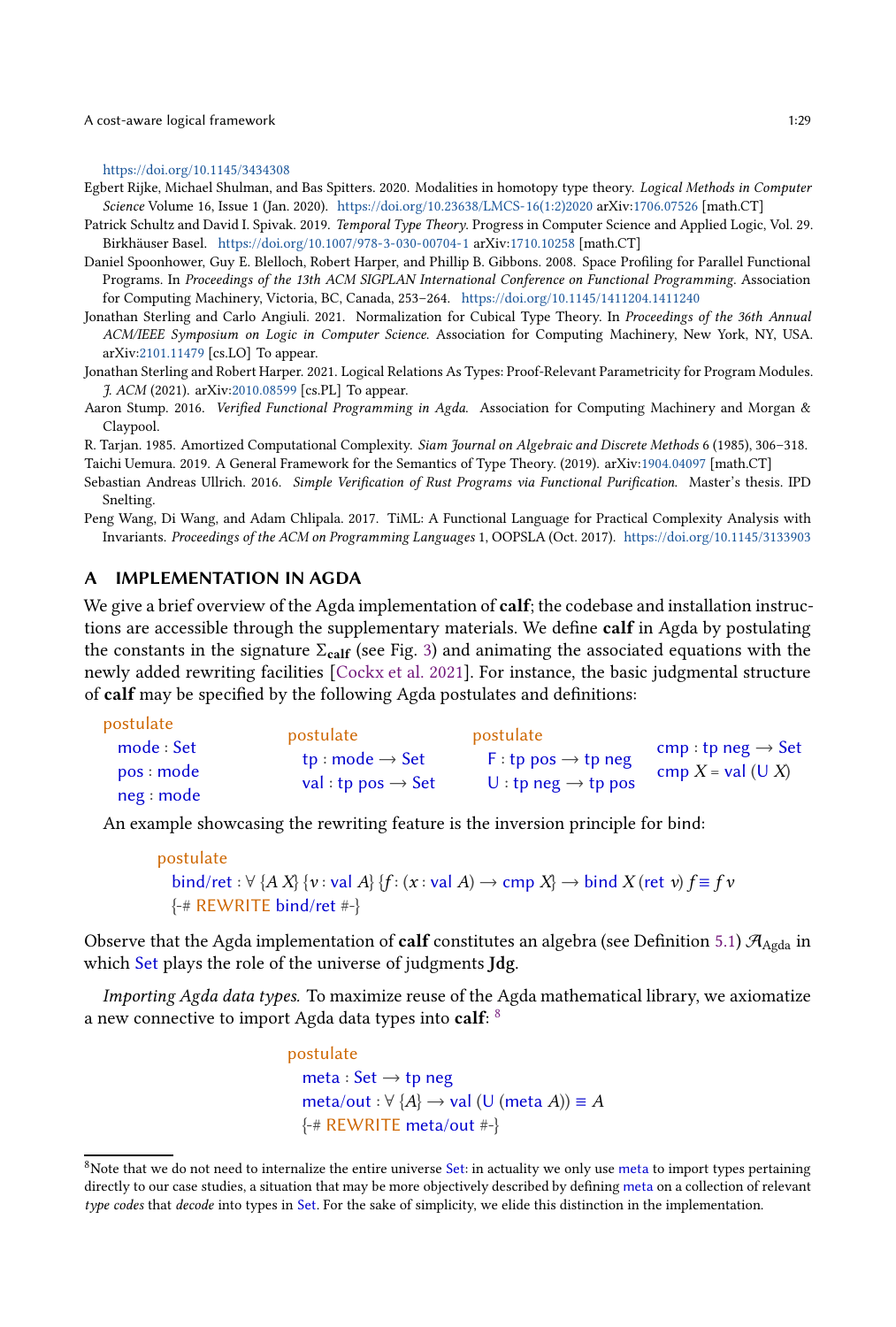For example, the type of **calf** natural numbers maybe defined as nat =  $\cup$  (meta N). Note that we define meta as a connective that internalizes Adga data types as computation types, a design decision motivated by the fact that the connective is mostly used in positions where a computation is expected, e.g. when defining a function of the form  $tm^+(A) \to tm^\Theta(meta(\mathbb{N}))$ . Observe that meta generalizes the constants  $\widehat{\mathbb{C}}$  and  $\widehat{\le}$  defined in Fig. [10.](#page-31-0)

Uniform vs. nonuniform cost models. In calf, cost analysis with respect to an algorithm-specific cost model may directly take advantage of the importing mechanism because it is trivial to instrument the relevant operations with the desired cost *after* they are defined in a cost-free manner in Agda. For instance, in the analysis of Euclid's algorithm (see Section [4.1\)](#page-16-2) we may directly import the Agda type of natural numbers  $N$  and the associated modulus function, which we instrument in calf as mod<sub>inst</sub>. In contrast, a *uniform* cost model such as the one required in the amortized analysis of batched queues (see Section [4.2\)](#page-18-0) precludes one from importing the required data type. In the case of batched queues, it is not possible to define an Agda inductive type that charges step's for list iteration, so we must axiomatize such a cost-aware list type in calf (see Fig. [13\)](#page-34-0).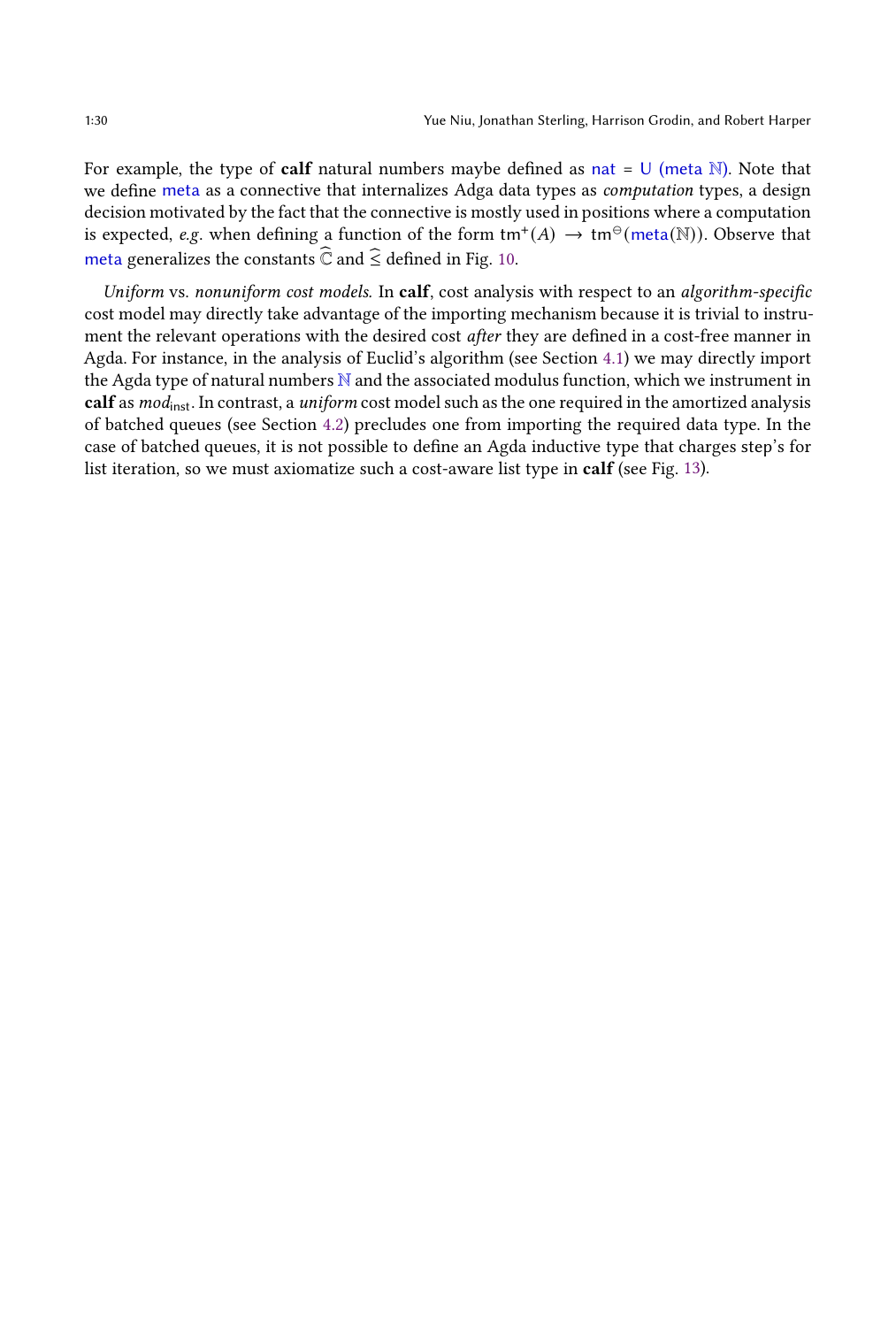## <span id="page-30-0"></span>B COMPLETE DEFINITION OF calf

 $tp^+$ : Jdg  $\tan^+ : \text{tp}^+ \to \text{Jdg}$  $U : tp^{\ominus} \rightarrow tp^+$  $F: tp^+ \to tp^\ominus$  $\tan^{\Theta}(X) \coloneqq \text{tm}^+(\text{U}(X))$ ret :  $(A : tp^+, a : tm^+(A)) \to tm^{\Theta}(F(A))$ bind : { $A : tp^+, X : tp^\Theta$ } tm<sup> $\Theta$ </sup>( $F(A)$ )  $\rightarrow$  (tm<sup>+</sup>( $A$ )  $\rightarrow$  tm<sup> $\Theta$ </sup>( $X$ ))  $\rightarrow$  tm<sup> $\Theta$ </sup>( $X$ ) tbind : { $A : tp^+$ }  $\rightarrow$  tm<sup> $\ominus$ </sup>( $F(A)$ )(tm<sup>+</sup>( $A$ )  $\rightarrow$  tp<sup> $\ominus$ </sup>)  $\rightarrow$  tp<sup> $\ominus$ </sup>  $\text{dbind}: \{A : tp^+, X : tm^+(A)tp^{\ominus}\} \ (e : tm^{\ominus}(F(A))) \rightarrow ((a : tm^+(A)) \rightarrow tm^{\ominus}(X(a))) \rightarrow tm^{\ominus}(tbind(e;X))$ 



\n
$$
\text{bind/ret}: \{A, X\} \ (a : \text{tm}^+(A)) \to (f : \text{tm}^+(A) \to \text{tm}^\ominus(X)) \to \text{bind}(\text{ret}(a); f) = f(a)
$$
\n

\n\n $\text{tbind/ret}: \{A\} \ (a : \text{tm}^+(A)) \to (f : \text{tm}^+(A) \to \text{tp}^\ominus) \to \text{tbind}(\text{ret}(a); f) = f(a)$ \n

\n\n $\text{dbind/ret}: \{A, X\} \ (a : \text{tm}^+(A)) \to (f : a : \text{tm}^+(A) \to \text{tm}^\ominus(X(a))) \to \text{dbind}(\text{ret}(a); f) = f(a)$ \n

\n\n $\text{bind/assoc}: \{A, B, X\} \ (e : \text{tm}^\ominus(F(A))) \to (g : \text{tm}^+(B) \to \text{tm}^\ominus(C)) \to$ \n

\n\n $\text{bind}(\text{bind}(e; f); g) = \text{bind}(e; \lambda a, \text{bind}(f(a); g))$ \n

\n\n $\text{tbind/assoc}: \{A, B, X\} \ (e : \text{tm}^\ominus(F(A))) \to (f : \text{tm}^+(A) \to \text{tm}^\ominus(F(B))) \to$ \n

\n\n $\text{tbind}(\text{bind}(e; f); X) = \text{tbind}(e; \lambda a, \text{tbind}(f(a); X))$ \n

Fig. 9. Computation and associativity laws for sequencing.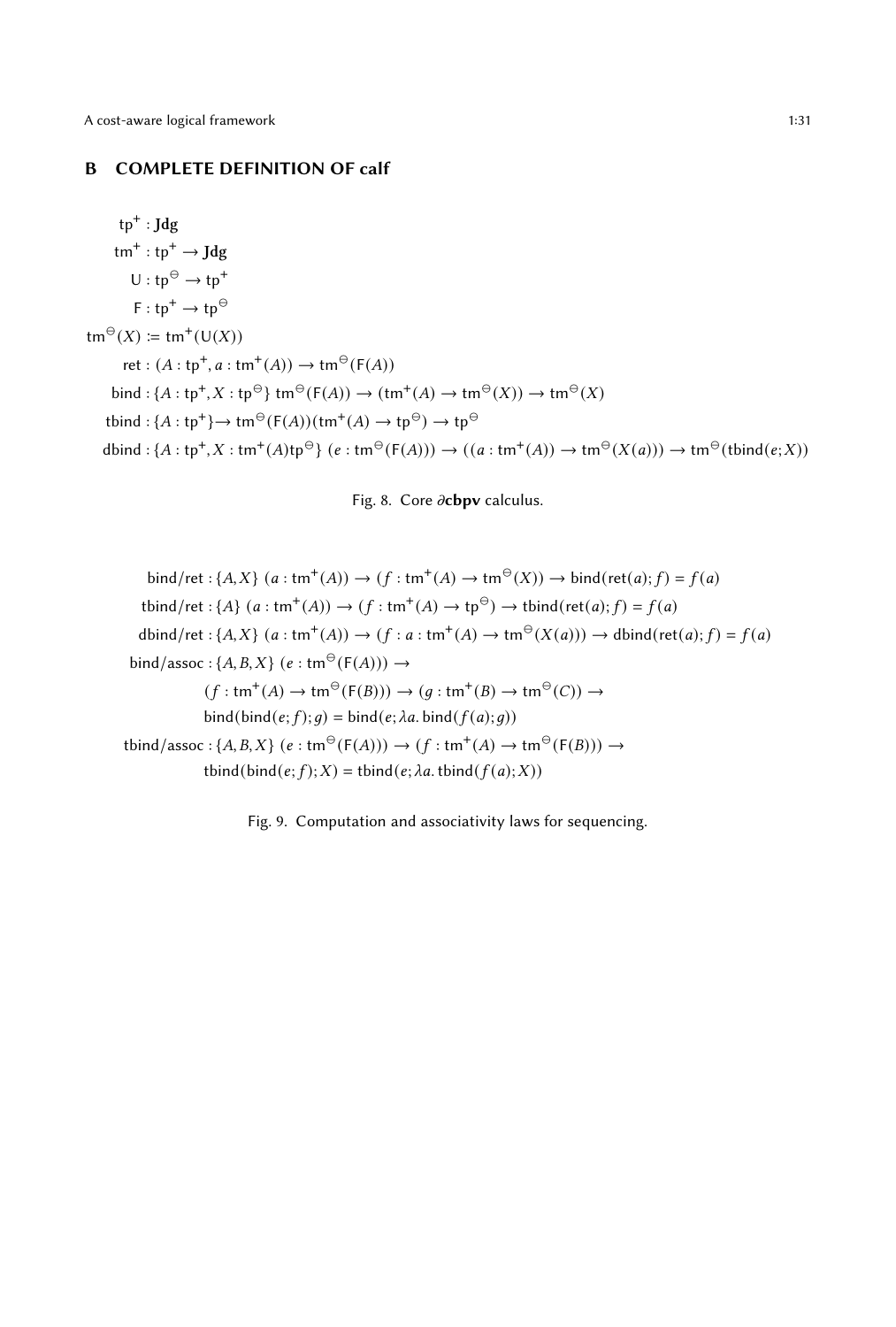<span id="page-31-0"></span>
$$
\begin{array}{ll}\n\mathbb{C}: \mathsf{Jdg} & \widehat{\mathbb{C}}: \mathsf{tp}^{\ominus} \\
0: \mathbb{C} & (\mathrm{out}_{\mathbb{C}}, \mathrm{in}_{\mathbb{C}}): \mathrm{tm}^{\ominus}(\widehat{\mathbb{C}}) \cong \mathbb{C} \\
+ : \mathbb{C} \to \mathbb{C} \to \mathbb{C} \\
\le: \mathbb{C} \to \mathbb{C} \to \mathsf{Jdg} & (\mathrm{out}_{\le}, \mathrm{in}_{\le}) : \{c, c'\} \mathrm{tm}^{\ominus} (c \leq c') \cong (\mathrm{out}_{\mathbb{C}}(c) \leq \mathrm{out}_{\mathbb{C}}(c')) \\
\mathrm{costMon}: \mathrm{isCostMonoid}(\mathbb{C}, 0, +, \leq)\n\end{array}
$$

step: { $X$  : tp<sup> $\ominus$ </sup>}  $\mathbb{C} \to \text{tm}^{\ominus}(X) \to \text{tm}^{\ominus}(X)$  $\text{step}_0 : \{X, e\} \text{ step}^0(e) = e$  $step_+ : \{X, e, c_1, c_2\} \text{ step}^{c_1}(\text{step}^{c_2}(e)) = \text{step}^{c_1+c_2}(e)$ 

bind<sub>step</sub> : {*A, X, e, f, c*} bind(
$$
step^c(e)
$$
; *f*) =  $step^c(bind(e; f))$   
tbind<sub>step</sub> : {*A, X, e, f, c*} tbind( $step^c(e)$ ; *f*) = tbind(*e, f*)  
dbind<sub>step</sub> : {*A, X, e, f, c*} dbind( $step^c(e)$ ; *f*) =  $step^c(dbind(e; f))$ 

Fig. 10. Cost structure and cost effect.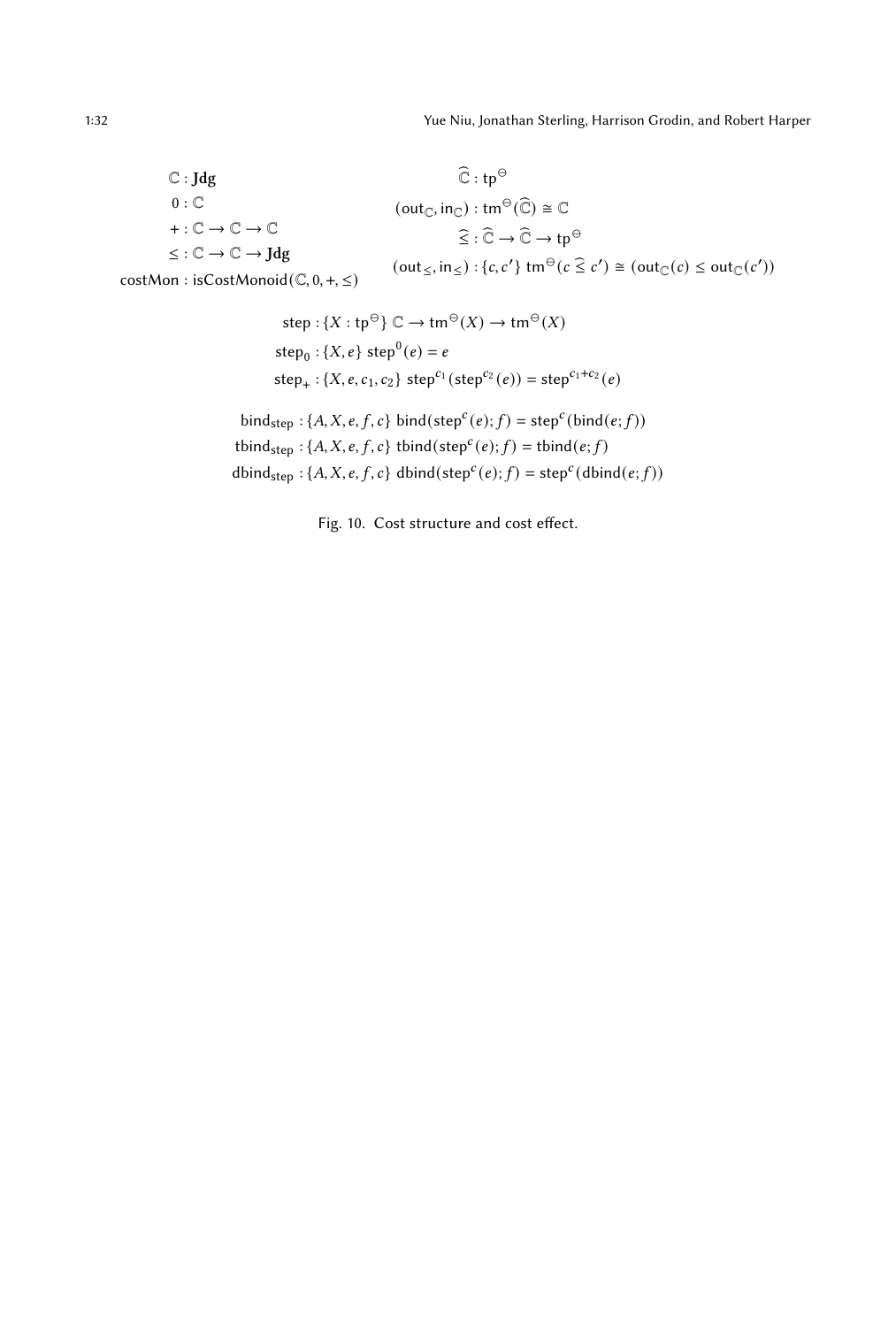$$
{}^{\mathsf{f}\mathsf{E}} : \mathsf{Jdg}
$$
\n
$$
{}^{\mathsf{f}\mathsf{E}} \mathsf{I} \mathsf{un} : \{u, v : \mathsf{f}\mathsf{E}\} u = v
$$
\n
$$
\bigcirc(A) := \mathsf{f}\mathsf{E} \rightarrow A
$$
\n
$$
\mathsf{step}/\mathsf{f}\mathsf{E} : \{X, e, c\} \bigcirc (\mathsf{step}^c(e) = e)
$$
\n
$$
\bigcirc^+ : \mathsf{tp}^+ \rightarrow \mathsf{tp}^+
$$
\n
$$
- : \{A\} \mathsf{tm}^+(\bigcirc^+ A) \cong \bigcirc (\mathsf{tm}^+(\bigcirc A))
$$
\n
$$
* : \mathsf{f}\mathsf{E} \rightarrow \mathsf{tm}^+(\bigcirc A)
$$
\n
$$
* : \mathsf{f}\mathsf{E} \rightarrow \mathsf{tm}^+(\bigcirc A)
$$
\n
$$
:. \mathsf{I}\mathsf{I}\mathsf{I} : \mathsf{tm}^+(\bigcirc A)
$$
\n
$$
:. \mathsf{I}\mathsf{I}\mathsf{I} : \mathsf{tm}^+(\bigcirc A)
$$
\n
$$
:. \mathsf{I}\mathsf{I}\mathsf{I} : (\mathsf{m}^+(\bigcirc A)) \rightarrow (\mathsf{X} : \mathsf{tm}^+(\bigcirc A) \rightarrow \mathsf{tp}^{\ominus}) \rightarrow (\mathsf{x}_0 : (a : \mathsf{tm}^+(\bigcirc A)) \rightarrow \mathsf{tm}^{\ominus}(\mathsf{X}(\eta_{\bullet}(a)))) \rightarrow (\mathsf{x}_0 : (a : \mathsf{tm}^+(\bigcirc A)) \rightarrow \mathsf{tm}^{\ominus}(\mathsf{X}(\mathsf{H}(u)))) \rightarrow (\mathsf{x}_1 : (u : \mathsf{f}\mathsf{E}) \rightarrow \mathsf{tm}^{\ominus}(\mathsf{X}(*(u)))) \rightarrow (\mathsf{x}_1 : (u : \mathsf{f}\mathsf{E}) \rightarrow \mathsf{tm}^{\ominus}(\mathsf{X}(*(u)))) \rightarrow (\mathsf{x}_2 : \mathsf{tm}^+(\bigcirc A) \rightarrow \mathsf{tr}^{\ominus}(\mathsf{X}(a)) \rightarrow (\mathsf{x}_2 : \mathsf{tm}^+(\bigcirc A) \rightarrow \mathsf{tr}^{\ominus}(\mathsf{X}(a)) \rightarrow (\mathsf{x}_3 : (\mathsf{H}\mathsf{
$$

Fig. 11. Modal account of the phase distinction.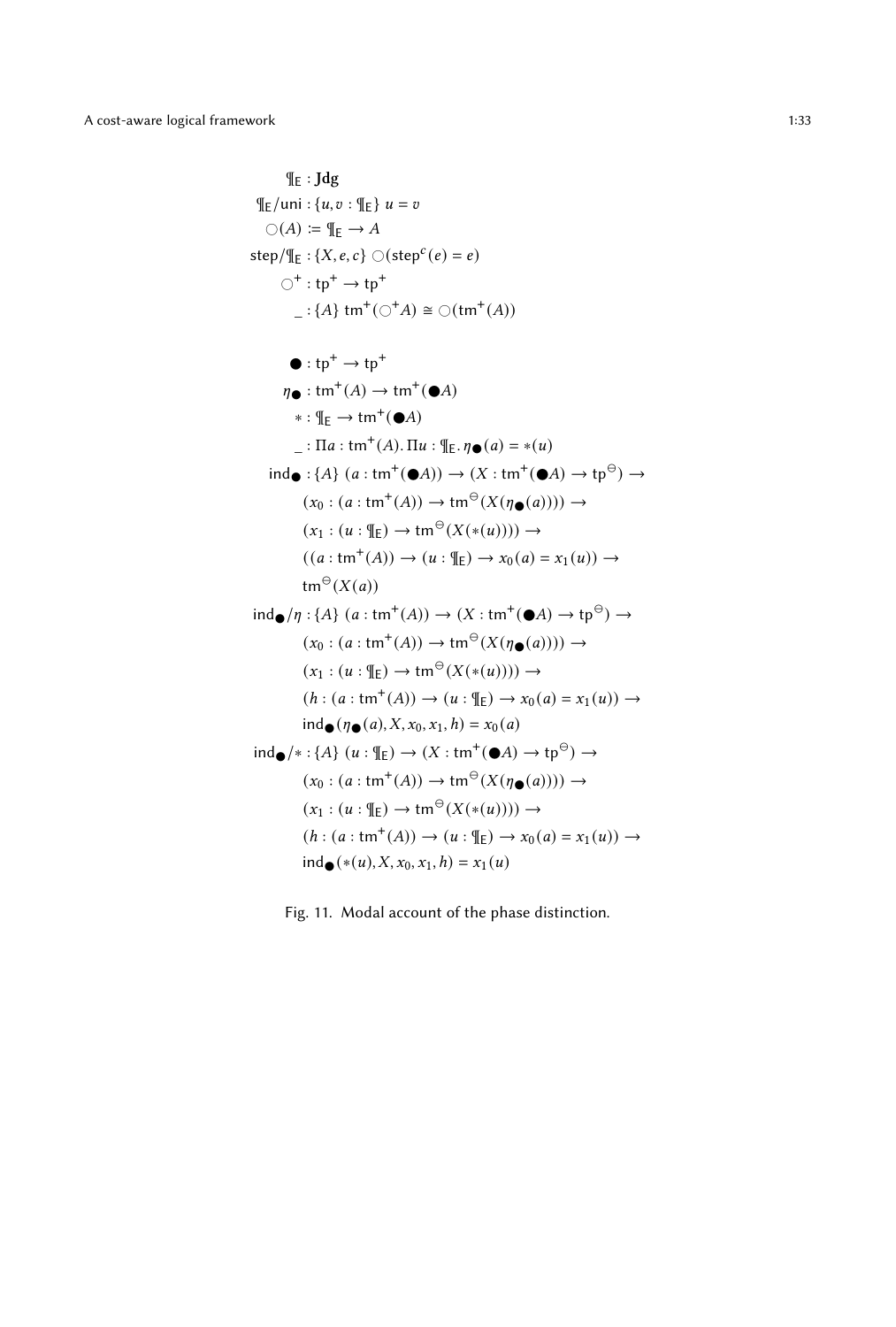<span id="page-33-0"></span>1:34 Yue Niu, Jonathan Sterling, Harrison Grodin, and Robert Harper

$$
\Pi : (A : \text{tp}^+, X : \text{tm}^+(A) \to \text{tp}^\ominus) \to \text{tp}^\ominus
$$
  
(ap, lam) : {A, X}  $\text{tm}^\ominus(\Pi(A;X)) \cong (a : \text{tm}^+(A)) \to \text{tm}^\ominus(X(a))$ 

$$
\Sigma^{++} : (A : \text{tp}^+, B : \text{tm}^+(A) \to \text{tp}^+) \to \text{tp}^+
$$
  
(unpair<sup>++</sup>, pair<sup>++</sup>) : {*A*, *B*}tm<sup>+</sup>( $\Sigma^{++}(A;B)$ )  $\cong$   $\Sigma(\text{tm}^+(A))(\lambda a.\text{tm}^+(B(a)))$   
 $\Sigma^{+-} : (A : \text{tp}^+, X : \text{tm}^+(A) \to \text{tp}^\ominus) \to \text{tp}^\ominus$   
(unpair<sup>+-</sup>, pair<sup>+-</sup>) : {*A*, *X*}tm<sup>^\ominus</sup>( $\Sigma^{+-}(A;X)$ )  $\cong$   $\Sigma(\text{tm}^+(A))(\lambda a.\text{tm}^\ominus(X(a)))$ 

$$
eq: (A: tp^{+}) \to tm^{+}(A) \to tm^{+}(A) \to tp^{+}
$$
  
self: {A} (a, b: tm^{+}(A)) \to a =<sub>tm^{+}(A) b \to tm^{+}(eq\_{A}(a, b))  
ref: {A} (a, b: tm^{+}(A)) \to tm^{ $\ominus}$  (F(eq<sub>A</sub>(a, b))) \to a =<sub>tm^{+}(A) b</sub>  
uni: {A, a, b} (p, q: tm^{ $\ominus$  (F(eq<sub>A</sub>(a, b)))) \to \bigcirc (p = q)</sub>

$$
1:tp^{+}
$$
  
\n
$$
\star:tm^{+}(1)
$$
  
\n
$$
\eta_{1}:\{u,v\} \ u =_{tm^{+}(1)} v
$$

+ : tp<sup>+</sup> → tp<sup>+</sup> → tp<sup>+</sup> inl : {𝐴, 𝐵} tm<sup>+</sup> (𝐴) → tm<sup>+</sup> (𝐴 + 𝐵) inr : {𝐴, 𝐵} tm<sup>+</sup> (𝐵) → tm<sup>+</sup> (𝐴 + 𝐵) case : {𝐴, 𝐵} (𝑠 : tm<sup>+</sup> (𝐴 + 𝐵)) → (tm<sup>+</sup> (𝐴 + 𝐵) → tp<sup>⊖</sup> ) → ( (𝑎 : tm<sup>+</sup> (𝐴)) → tm<sup>⊖</sup> (𝑋 (inl(𝑎)))) → ( (𝑏 : tm<sup>+</sup> (𝐵)) → tm<sup>⊖</sup> (𝑋 (inl(𝑏)))) → tm<sup>⊖</sup> (𝑋 (𝑠)) caseinl : {𝐴, 𝐵, 𝑋, 𝑒0, 𝑒1} (<sup>𝑎</sup> : tm<sup>+</sup> (𝐴)) → case(inl(𝑎);𝑋; 𝑒0; 𝑒1) = 𝑒<sup>0</sup> (𝑎) caseinr : {𝐴, 𝐵, 𝑋, 𝑒0, 𝑒1} (𝑏 : tm<sup>+</sup> (𝐵)) → case(inr(𝑏);𝑋; 𝑒0; 𝑒1) = 𝑒<sup>1</sup> (𝑏)

nat : tp<sup>+</sup>  
\nzero : tm<sup>+</sup>(nat)  
\nsuc : tm<sup>+</sup>(nat) 
$$
\rightarrow
$$
 tm<sup>+</sup>(nat)  
\nrec : (n : tm<sup>+</sup>(nat))  $\rightarrow$  (X : tm<sup>+</sup>(nat)  $\rightarrow$  tp<sup>Θ</sup>)  $\rightarrow$  tm<sup>Θ</sup>(X(zero))  $\rightarrow$   
\n((n : tm<sup>+</sup>(nat))  $\rightarrow$  tm<sup>Θ</sup>(X(n))  $\rightarrow$  tm<sup>Θ</sup>(X(suc(n))))  $\rightarrow$  tm<sup>Θ</sup>(X(n))  
\nrec/zero : {X, e<sub>0</sub>, e<sub>1</sub>} rec(zero; X; e<sub>0</sub>; e<sub>1</sub>) = e<sub>0</sub>  
\nrec/suc : {n, X, e<sub>0</sub>, e<sub>1</sub>} rec(suc(n); X; e<sub>0</sub>; e<sub>1</sub>) = e<sub>1</sub>(n)(rec(n; X; e<sub>0</sub>; e<sub>1</sub>))

Fig. 12. Types